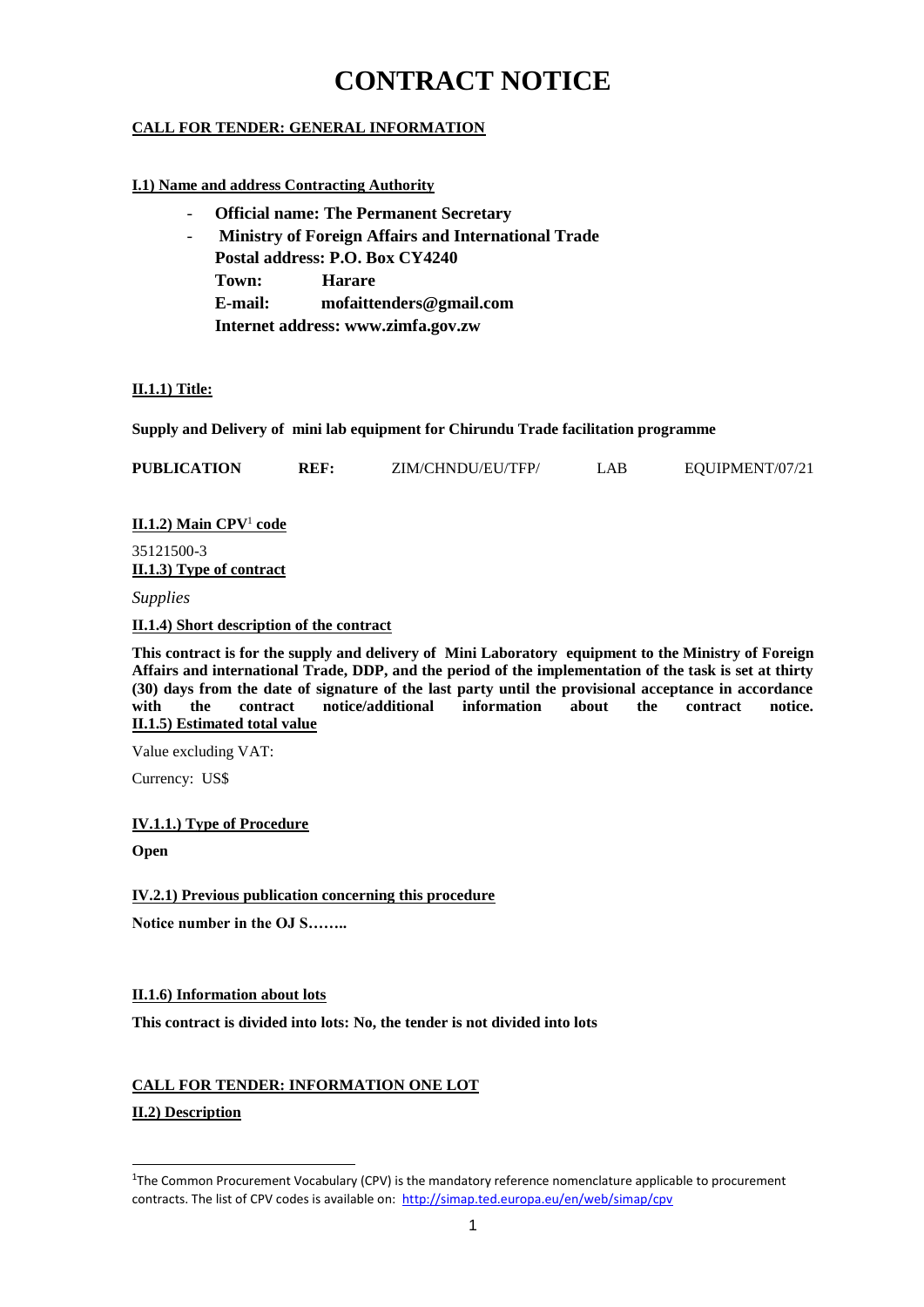**This contract is for the supply and delivery of mini lab equipment at the Ministry of Foreign Affairs and International Trade, DDP, and the period of implementation of the task is set at thirty days from the date of signature of last party until the provisional acceptance in accordance with the contract notice/additional information about the contract notice.**

**Main CPV code** 35121500-3

#### **II.2.3) Place performance**

**Geographical zone benefitting from the action: Chirundu Border Post, ZIMRA and Border Agencies**

**II.2.5) Award Criteria**

**Price** 

Value excluding VAT:

Currency: US\$

**II.2.14) Additional information**

**N/A**

**IV.2.2) Time limit for submission of tenders or requests to participate**

**Date: 28 April, 2022 Local Time: 1000 Hours CAT**

#### **IV.2.6) Minimum time frame during which the tenderer must maintain the tender**

**Duration in months: At least 3 months from the date stated for receipt of tender**

### **IV.2.7) Conditions for opening of tenders**

**Date: 28 April, 2022 Local time: 1200 Hours CAT Place: Ministry of Foreign Affairs and International Trade, Basement Floor Boardroom, Munhumutapa Building, Harare, Zimbabwe**

**Information about authorised persons and opening procedure: See Internet address provided in Section I.3.**

#### **Additional information about the Contract Notice**

**Contract title: Supply, Delivery and installation of mini laboratory equipment Location:** *Ministry of Foreign Affairs and International Trade, Munhumutapa Offices, Harare, Zimbabwe*

# **1. Nature of contract**

**Unit price**

# **2. Programme title.**

Zimbabwe Chirundu Border Upgrade Project

# **3. Financing**

Budget line

# **4. Eligibility and rules of origin**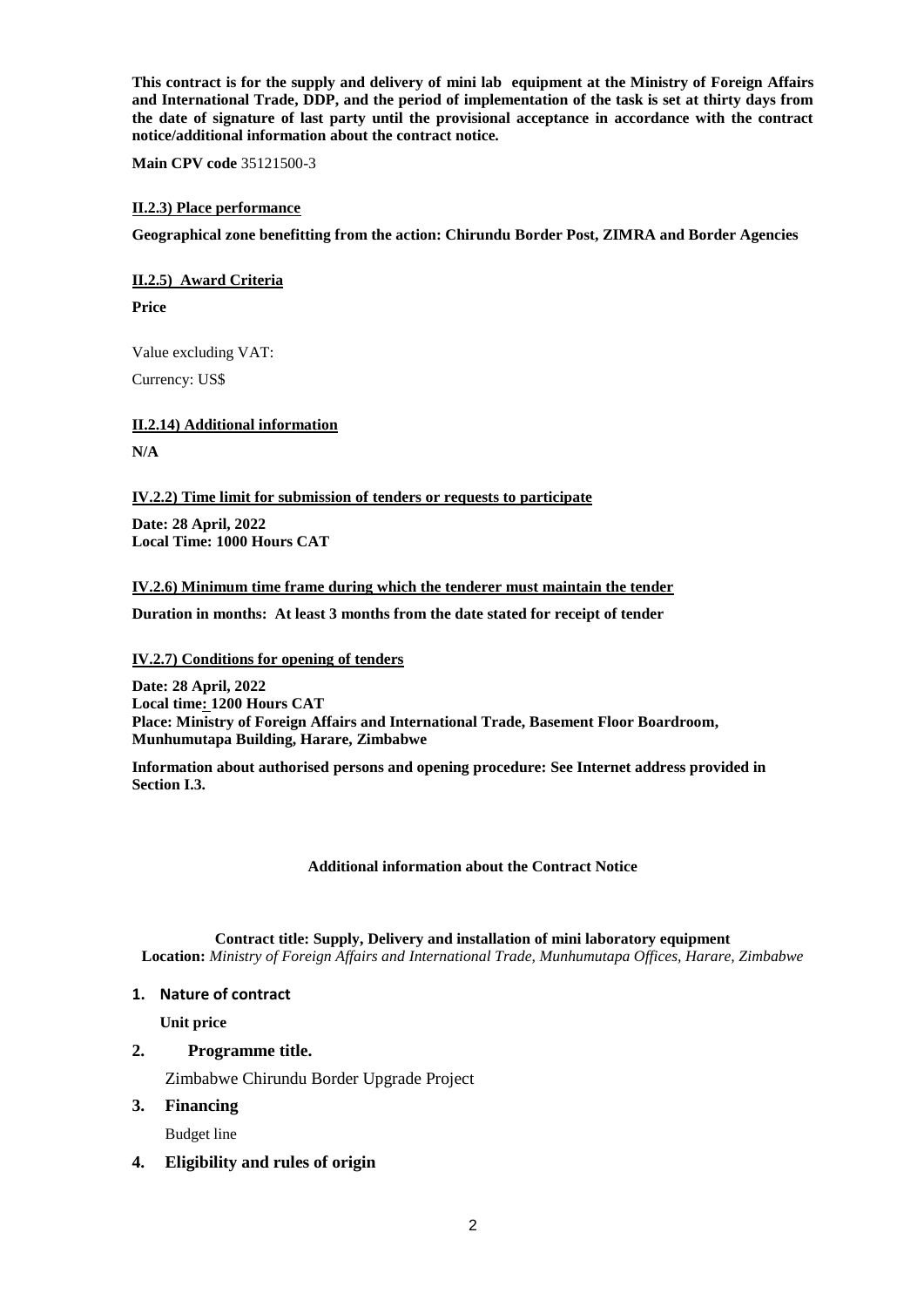Participation in tendering is open on equal terms to all natural and legal persons (participating either individually or in a grouping – consortium – of candidates/tenderers) which are established in one of the Member States of the European Union, ACP States or in a country or territory authorised by the ACP-EC Partnership Agreement under which the contract is financed (see also heading 'Legal basis' below). Participation is also open to local organisation.

All supplies under this contract must originate in one or more of these countries.

For UK candidates or tenderers: Please be aware that following the entry into force of the EU-UK Withdrawal Agreement\* on 1 February 2020 and in particular Articles 127(6), 137 and 138, the references to natural or legal persons residing or established in a Member State of the European Union and to goods originating from an eligible country, as defined under Regulation (EU) No 236/2014\*\* and Annex IV of the ACP-EU Partnership Agreement\*\*\*, are to be understood as including natural or legal persons residing or established in, and to goods originating from, the United Kingdom \*\*\*\*. Those persons and goods are therefore eligible under this call.

\* Agreement on the withdrawal of the United Kingdom of Great Britain and Northern Ireland from the European Union and the European Atomic Energy Community.

\*\* Regulation (EU) No 236/2014 of the European Parliament and of the Council of 11 March 2014 laying down common rules and procedures for the implementation of the Union's instruments for financing external action.

\*\*\* Annex IV to the ACP-EU Partnership Agreement, as revised by Decision 1/2014 of the ACP-EU Council of Ministers (OJ L196/40, 3.7.2014)

\*\*\*\* including the Overseas Countries and Territories having special relations with the United Kingdom, as laid down in Part Four and Annex II of the TFEU]

#### **5. Candidature**

**All eligible natural and legal persons (as per item 4 above) or groupings of such persons (consortia) may apply.**

**A consortium may be a permanent, legally-established grouping or a grouping which has been constituted informally for a specific tender procedure. All partners of a consortium (i.e., the leader and all other partners) are jointly and severally liable to the contracting authority.**

**The participation of an ineligible natural or legal person will result in the automatic exclusion of that person. In particular, if that ineligible person belongs to a consortium, the whole consortium will be excluded.** 

**6. Number of applications or tenders**

**No more than one application or tender can be submitted by a natural or legal person whatever the form of participation (as an individual legal entity or as leader or partner of a consortium submitting an application/tender). In the event that a natural or legal person submits more than one application or tender, all applications or tenders in which that person has participated will be excluded.** 

**7. Tender guarantee**

Tender guarantee is required.

#### **8. Performance guarantee**

The successful tenderer will be asked to provide a performance guarantee of 5 % of the amount of the contract at the signing of the contract. This guarantee must be provided together with the return of the countersigned contract no later than 30 days after the tenderer receives the contract signed by the contracting authority. If the selected tenderer fails to provide such a guarantee within this period, the contract will be void and a new contract may be drawn up and sent to the tenderer which has submitted the next cheapest compliant tender.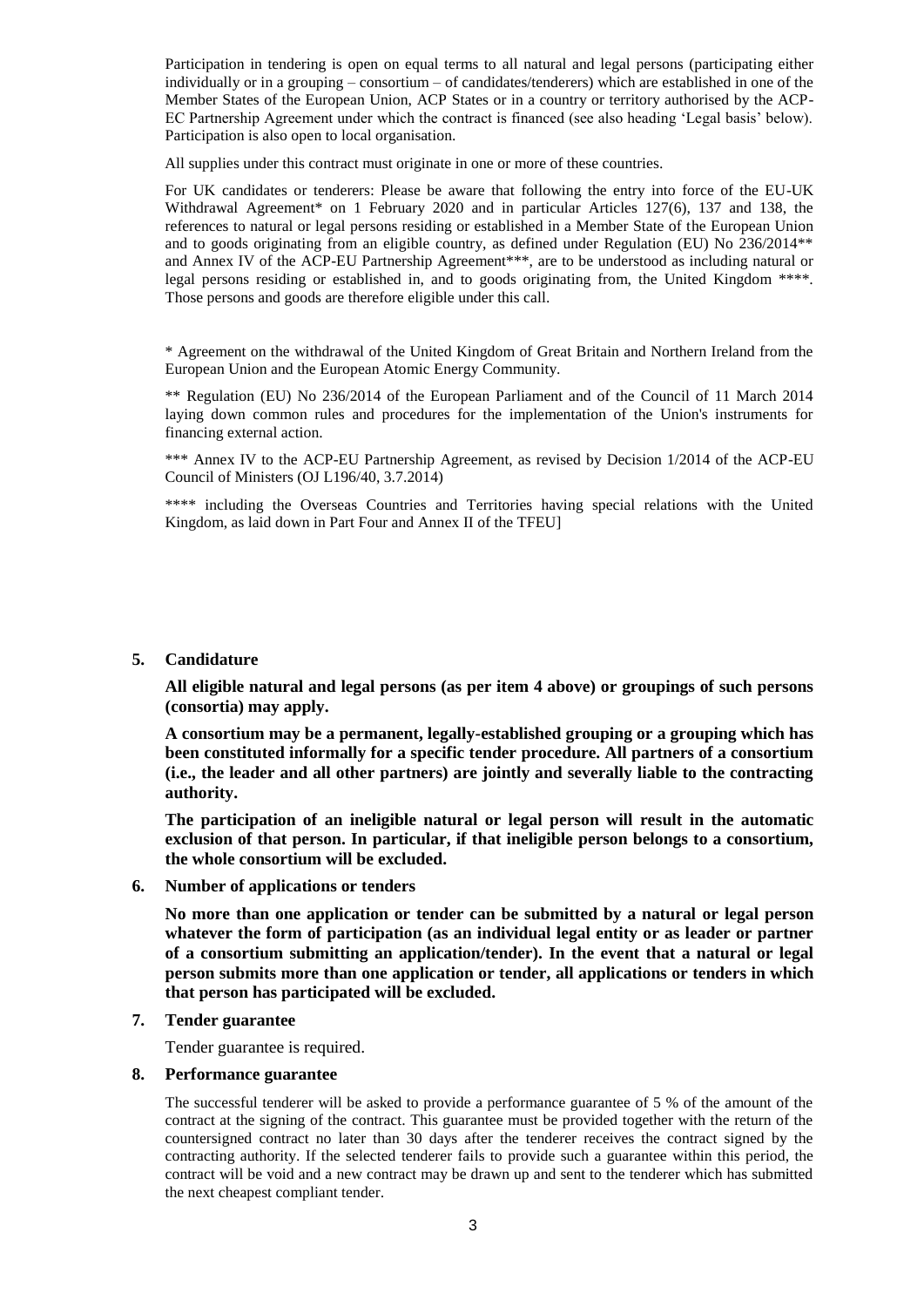# **9. Information meeting and/or site visit**

No information meeting is planned

# **10. Tender validity**

Tenders must remain valid for a period of 3 months after the deadline for submission of tenders. In exceptional circumstances, the contracting authority may, before the validity period expires, request that tenderers extend the validity of tenders for a specific period.

# **11. N/A**

# **12. Grounds for exclusion**

Candidates or tenderers must submit a signed declaration, included in the application form or tender form, to the effect that they are not in any of the situations listed in Section 2.6.10.1 of the **practical guide (PRAG).** Where the candidate or tenderer intends to rely on capacity providing entities or subcontractor(s), he/she must provide the same declaration signed by this/these entity(ies).

Candidates or tenderers included in the lists of EU restrictive measures (see Section 2.4. of the PRAG) at the moment of the award decision cannot be awarded the contract.

# **13. Sub-contracting**

*Sub-contracting is allowed.* 

# **14. N/A**

# **15. Provisional date of invitation to tender**

*N/A*

# **16. Provisional commencement date of the contract**

*07 May, 2022*

# **17. Period of implementation of tasks**

*The period for the implementation of this task is set at thirty (30) days from the date of signature of the last party to the provisional acceptance of contract notice.*

# **SELECTION AND AWARD CRITERIA**

# **18. Selection criteria**

The following selection criteria will be applied to candidates. In the case of applications submitted by a consortium, these selection criteria will be applied to the consortium as a whole if not specified otherwise. The selection criteria will not be applied to natural persons and single-member companies when they are sub-contractors.

The selection criteria for each tenderer are as follows:

- **1) Economic and financial capacity (**based on item 3 of the service application form, on item 3 of supply tender form). In case of candidate being a public body, equivalent information should be provided. The reference period which will be taken into account will be the last three years for which accounts have been closed.
	- The turnover for the last year of the tenderer for which accounts have been closed must be at least 50% of the bid.
	- Current ratio (current assets/current liabilities) in the last year for which accounts have been closed must be at least 1. In case of a consortium this criterion must be fulfilled by each member.
	- Reference criterion:
	- Attach copies of relevant pages of audited accounts for the last year for which accounts have been closed.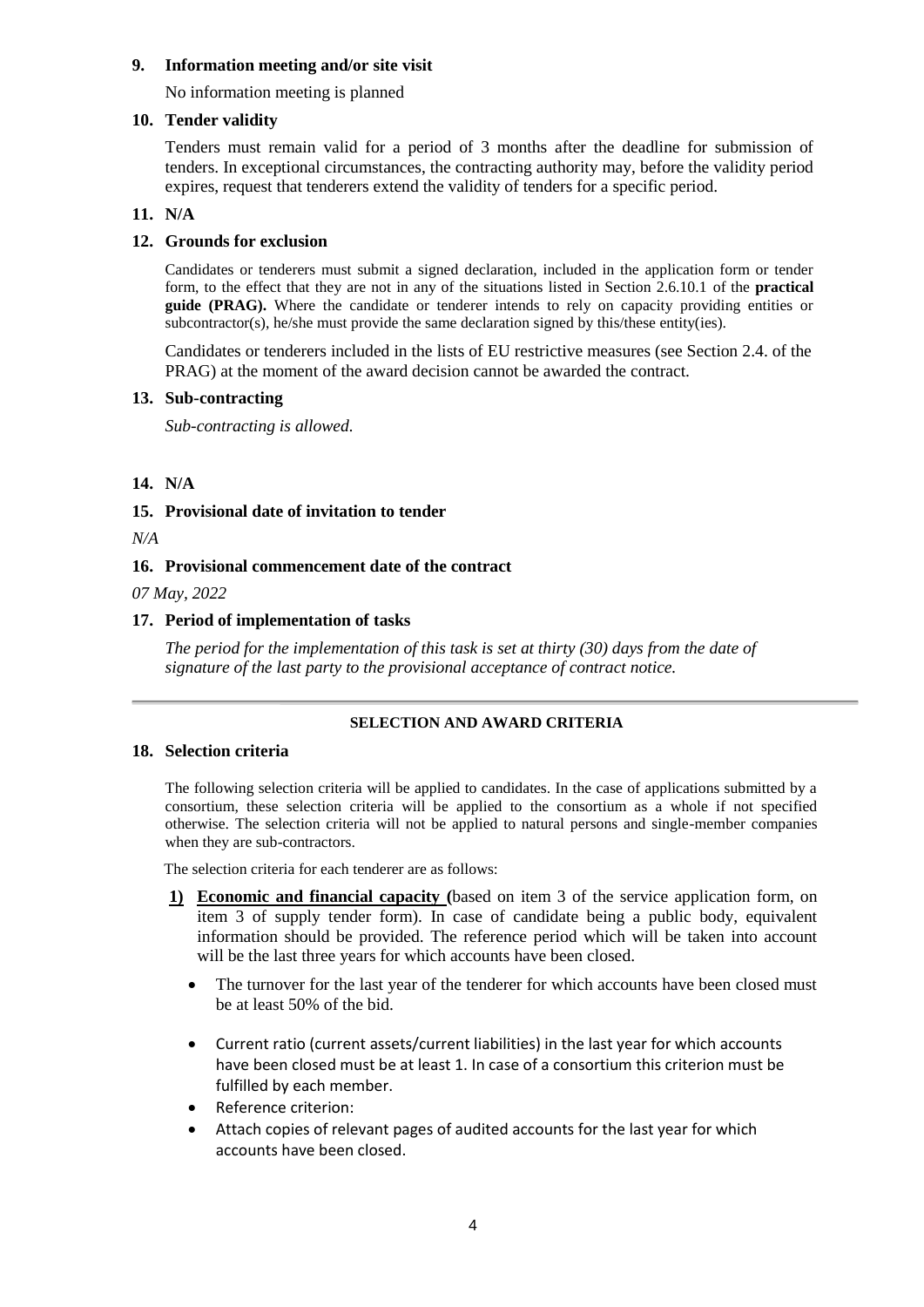- **2)Professional capacity** (based on items 4 and 5 of the application form for service contracts and on items 4 and 5 of the tender form for supply contracts). The reference period which will be taken into account will be the last three years preceding the submission deadline.
- Has a professional certificate appropriate to this contract, such as submission deadline.
- **3) Technical capacity** (based on items 5 and 6 of the application form for service contracts and on items 5 and 6 of the tender form for supply contracts). The reference period which will be taken into account will be the last three years from submission deadline.

The candidate must have provided supplies at least 2 contracts each with a budget of at least 50% of this contract in value in supply of servers which was implemented at any moment during the reference period: 3 years

# Reference criterion

Copies of relevant pages of the signed Contracts, or purchase orders for contracts indicated above; or acceptance letters from clients, or statement or certificate from the entity which awarded the contract, proof of payment

# Capacity-providing entities

An economic operator may, where appropriate and for a particular contract, rely on the capacities of other entities, regardless of the legal nature of the links which it has with them. If the economic operator relies on other entities it must in that case prove to the contracting authority that it will have at its disposal the resources necessary for performance of the contract by producing a commitment by those entities to place those resources at its disposal. Such entities, for instance the parent company of the economic operator, must respect the same rules of eligibility and notably that of nationality as the economic operator relying on them and must comply with the selection criteria for which the economic operator relies on them. Furthermore, the data for this third entity for the relevant selection criterion should be included in a separate document. Proof of the capacity will also have to be provided when requested by the contracting authority.

With regard to technical and professional criteria, an economic operator may only rely on the capacities of other entities where the latter will perform the tasks for which these capacities are required.

With regard to economic and financial criteria, the entities upon whose capacity the economic operator relies, become jointly and severally liable for the performance of the contract.

# **19. Award criteria**

Price.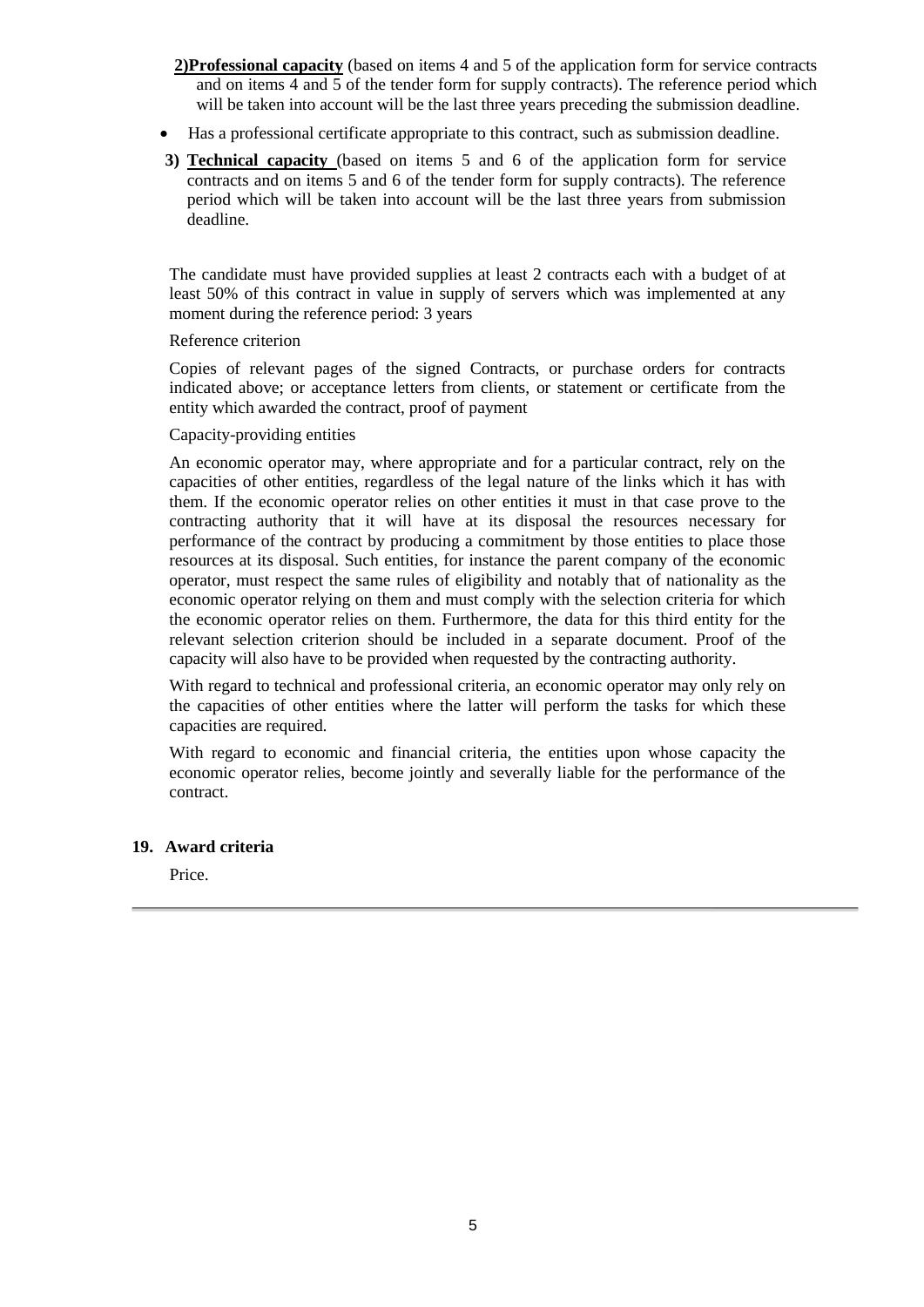# **APPLICATION AND TENDERING**

# **20. How to obtain the tender dossier**

The TED E-Tendering platform at the Internet address provided in the Contract Notice under section I.3) Communication

The tender dossier is also available from the Contracting Authority at the address below:

#### **Internet address: www.zimfa.gov.zw**

**Attention:** Deputy Director- Procurement Management Unit

Tenders must be submitted using the standard tender form included in the tender dossier, whose format and instructions must be strictly observed.

Any request for additional information must be made in writing through the Contracting Authority at least 15 days before the deadline for submission of tenders given in item **'Deadline for submission of applications or tenders'**. Responses will be issued to all tenderers at the latest 15 days before the submission deadline and it is the tenderer's responsibility to check for updates and modifications during the submission period.

# **21. Tender opening session**

28 April 2022, at the Ministry of Foreign Affairs and International Trade Basement Floor, Munhumutapa Building.

# **22. N/A**

# **23. How applications may be submitted**

Applications must be submitted in English exclusively to the contracting authority in a sealed envelope.

- Either by post or by courier service, in which case the evidence shall be constituted by the postmark or the date of the deposit slip, to:
- -

-

- **Official name: The Permanent Secretary**
- **Ministry of Foreign Affairs and International Trade Postal address: P.O. Box CY4240**

**Town: Harare**

**E-mail: mofaittenders@gmail.com**

**Internet address: www.zimfa.gov.zw**

- OR hand delivered by the participant in person or by an agent directly to the premises of the contracting authority in return for a signed and dated receipt, in which case the evidence shall be constituted by this acknowledgement of receipt, to:
	- **Official name: The Permanent Secretary**
- **Ministry of Foreign Affairs and International Trade Postal address: P.O. Box CY4240 Town: Harare**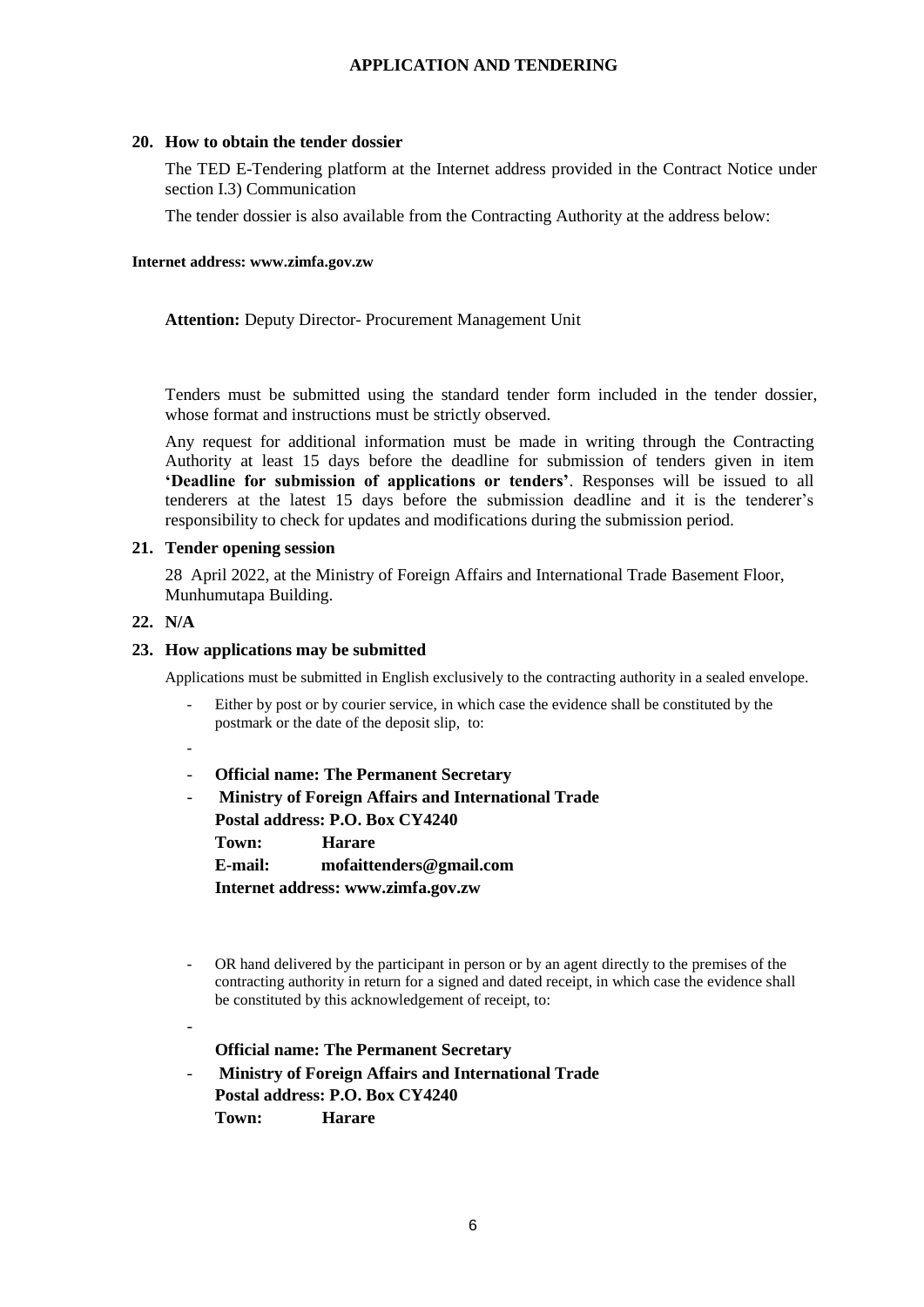*Tenders should be submitted between 0800 Hours to 1500 Hours during working hours.*

The contract title and publication reference (see contract notice) must be clearly marked on the envelope containing the application and must always be mentioned in all subsequent correspondence with the contracting authority.

Applications submitted by any other means will not be considered.

By submitting an application candidates accept to receive notification of the outcome of the procedure by electronic means. Such notification shall be deemed to have been received on the date upon which the contracting authority sends it to the electronic address referred to in the application form.

#### **24. Deadline for submission of applications**

*The candidate's attention is drawn to the fact that there are two different systems for sending applications: one is by post or private mail service, the other is by hand delivery.*

*In the first case, the application must be sent before the date and time limit for submission, as*  evidenced by the postmark or deposit slip<sup>1</sup>, but in the second case it is the acknowledgment of *receipt given at the time of the delivery of the application that will serve as proof.*

*The deadline for submission of applications can be found in the Contract Notice under IV.2.2.*

*Any application sent to the contracting authority after this deadline will not be considered.*

*The contracting authority may, for reasons of administrative efficiency, reject any application submitted on time but received, for any reason beyond the contracting authority's control, after the effective date of approval of the short-list report, if accepting applications that were submitted on time but arrived late would considerably delay the evaluation procedure or jeopardise* decisions already taken and notified.

#### **25. Clarifications on the contract notice**

Any request for additional information must be made in writing through the Contracting Authority at the latest 15 days before the deadline for submission of applications stated at section **IV.2.2) of the contract notice**.

Clarifications will be made in writing at the latest 15 days before the deadline for the submission of applications and the applicants' responsibility to check for updates and modifications during the submission period.

### **26. Alteration or withdrawal of applications**

Applicants may alter or withdraw their applications by written notification prior to the deadline for submission of applications. No applications may be altered after this deadline.

Any such notification of alteration or withdrawal shall be prepared and submitted in accordance with precedent item. The outer envelope (and the relevant inner envelope if used) must be marked 'Alteration' or 'Withdrawal' as appropriate.

#### **27. Language of the procedure**

All written communications for this tender procedure and contract must be in English.

#### **28. Legal basis**<sup>2</sup>

-

Annex IV to the Partnership Agreement between the members of the African, Caribbean and Pacific Group of States of the one part, and the European Community and its Member States, of the other part, signed in Cotonou on 23 June 2000 as amended in Luxembourg on 25 June 2005 and in Ouagadougou on 22 June 2010. Reference is made to Annex IV as revised by Decision 1/2014 of the ACP-EU Council of Ministers of 20 June 2014.

<sup>&</sup>lt;sup>1</sup>It is recommended to use registered mail in case the postmark would not be readable.

 $<sup>2</sup>$  Please state any specificity that might have an impact on rules on participation (such as geographic or</sup> thematic or long/short term).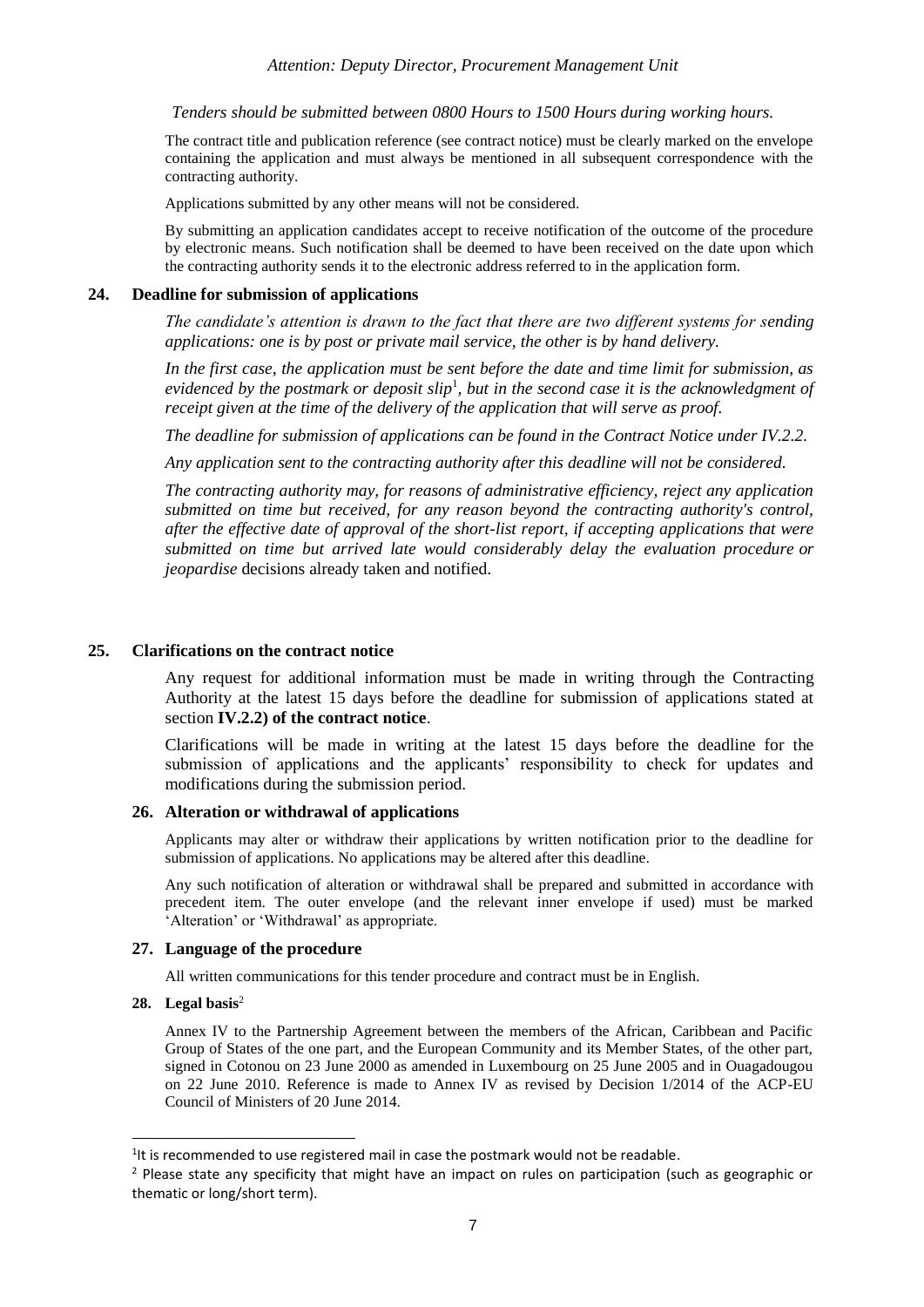#### **29. Additional information**

Financial data to be provided by the candidate in the standard application form or the tenderer in the tender form must be expressed in EUR. If applicable, where a candidate refers to amounts originally expressed in a different currency, the conversion to EUR shall be made in accordance with the InforEuro exchange rate of, which can be found at the following address: [http://ec.europa.eu/budget/graphs/inforeuro.html.](http://ec.europa.eu/budget/graphs/inforeuro.html)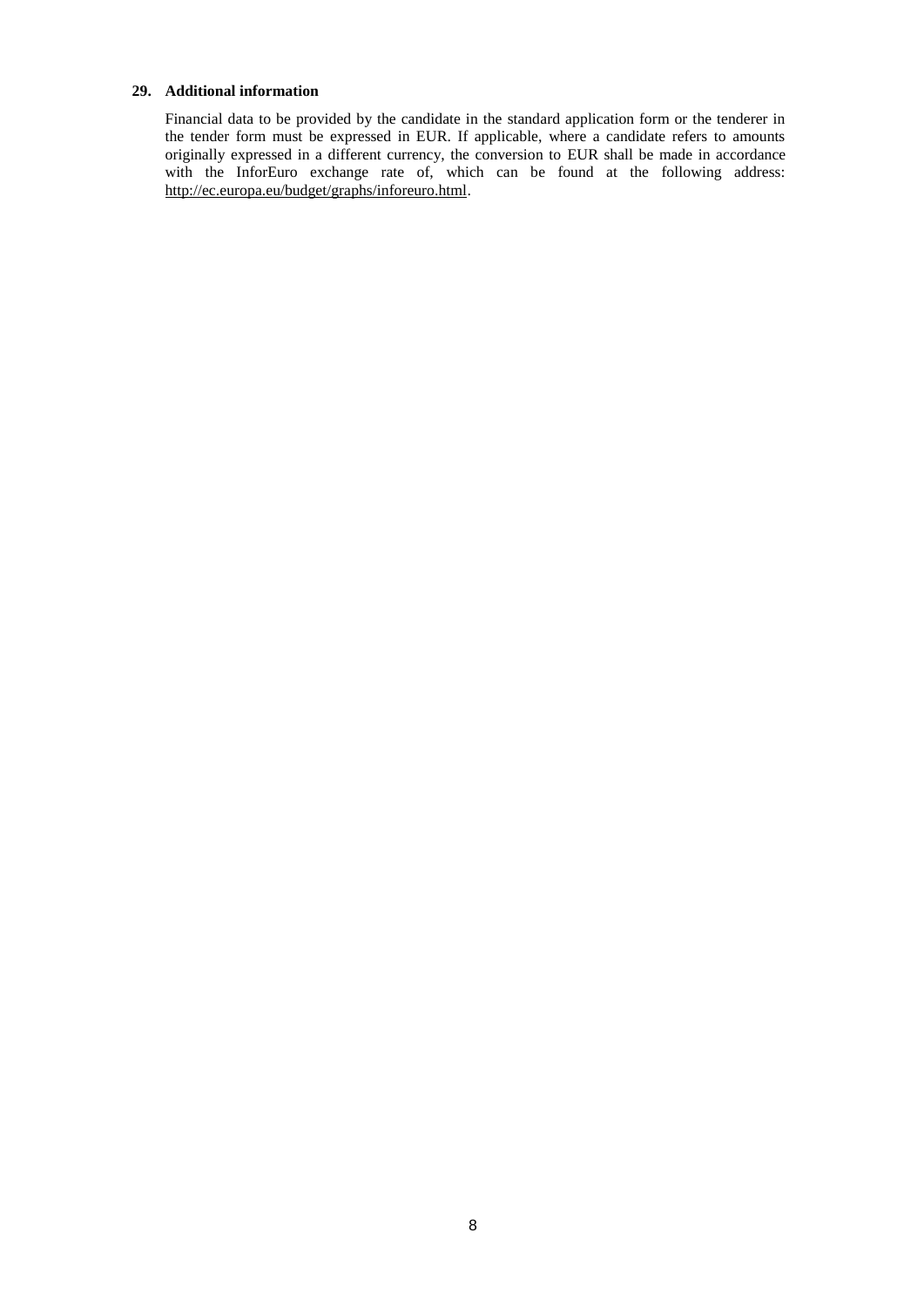# **LETTER OF INVITATION TO LOCAL OPEN TENDER**







Ministry of Foreign Affairs and International Trade

Place: Munhumutapa Building

Date: 14 March 2022

Our ref: ZIM/CHNDU/EU/TFP/ LAB EQUIPMENT/07/21

# **Subject: Invitation to tender for supply and delivery of mini lab equipment to the Ministry of Foreign Affairs and International Trade, Zimbabwe.**

Dear Madam/Sir,

This is an invitation to tender for the above-mentioned supply contract. Please find enclosed the following documents, which constitute the tender dossier:

- A. Instructions to tenderers
- B. Draft contract and special conditions, including annexes
	- − Draft contract
	- Special conditions
	- − Annex I: general conditions
	- − Annex II + III: technical specifications + technical offer (to be tailored to the specific project)
	- − Annex IV: budget breakdown (model financial offer)
	- − Annex V: forms
- C. Further information
	- − Administrative compliance grid
	- Evaluation grid
- D. Tender form for a supply contract

Annex 1 - Declaration of honour on exclusion and selection criteria Form a.14

For full information about procurement procedures please consult the practical guide and its annexes, which can be downloaded from the following web page: <http://ec.europa.eu/europeaid/prag/document.do>

We look forward to receiving your tender [and the accompanying tender guarantee]which has to be sent **or hand delivered** no later than the submission deadline at the address specified in the instructions to tenderers.

By submitting a tender you accept to receive notification of the outcome of the procedure by electronic means. Such notification shall be deemed to have been received by you on the date upon which the contracting authority sends it to the electronic address you referred to in your offer.

If you decide not to submit a tender, we would be grateful if you could inform us in writing, stating the reasons for your decision.

Yours sincerely**,**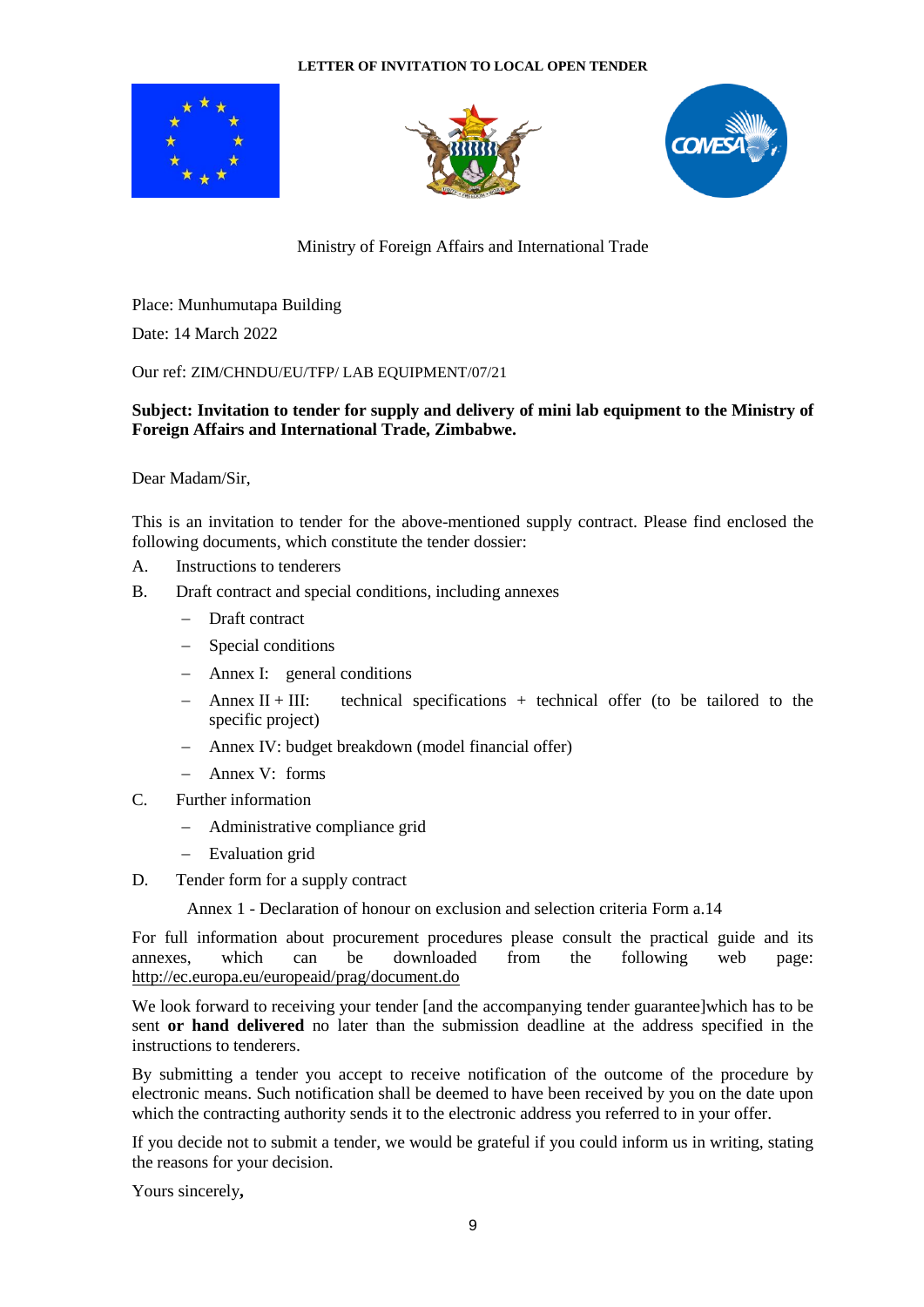…………………………………………………….

**Secretary for Foreign Affairs and International Trade**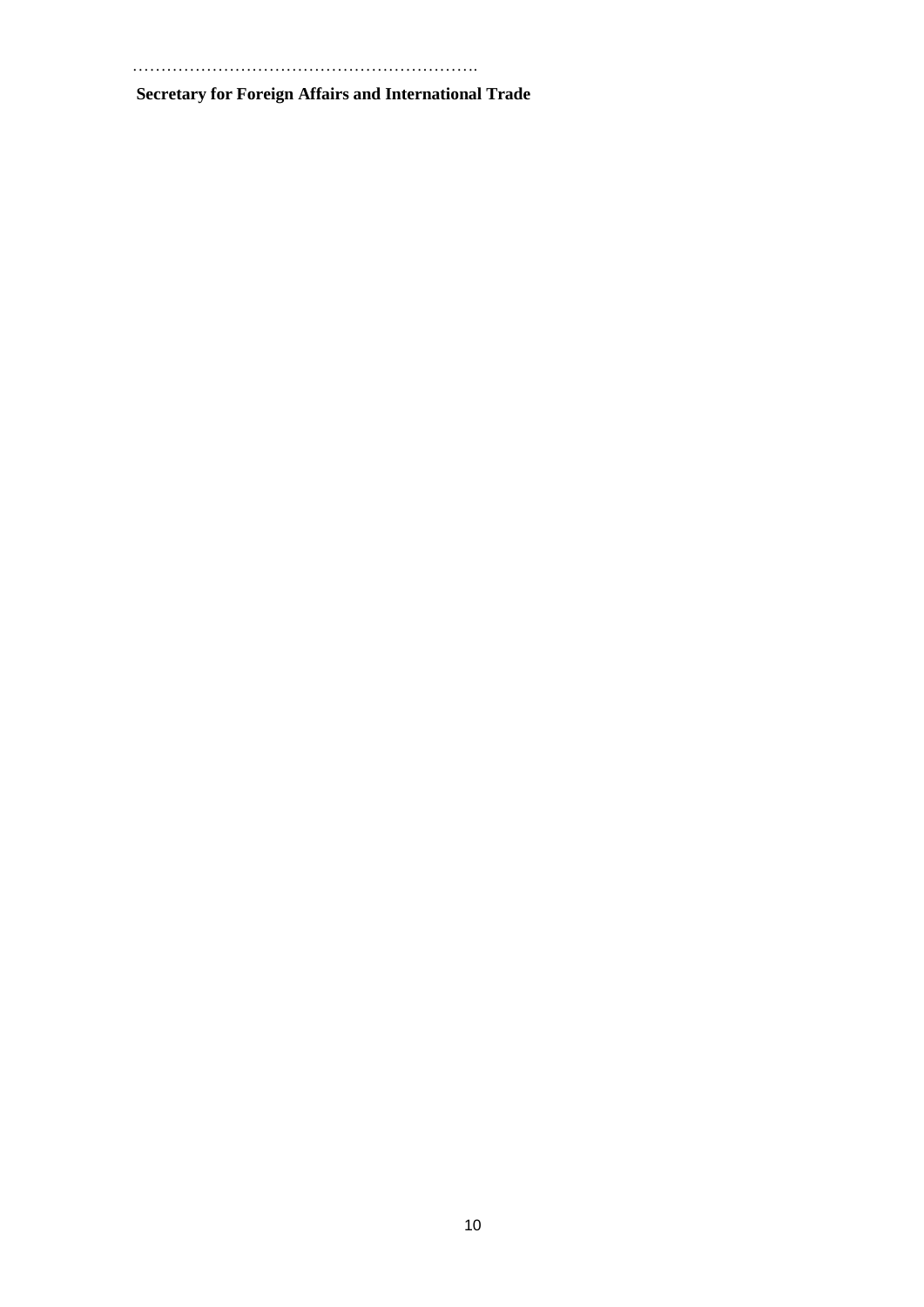#### **INSTRUCTIONS TO TENDERERS**

#### PUBLICATION REF.: ZIM/CHNDU/EU/TFP/ LAB EQUIPMENT/07/21

By submitting a tender, tenderers fully and unreservedly accept the special and general conditions governing the contract as the sole basis of this tendering procedure, whatever their own conditions of sale may be, which they hereby waive. Tenderers are expected to examine carefully and comply with all instructions, forms, contract provisions and specifications contained in this tender dossier. Failure to submit a tender containing all the required information and documentation within the deadline specified will lead to the rejection of the tender. No account can be taken of any remarks in the tender relating to the tender dossier; remarks may result in the immediate rejection of the tender without further evaluation.

These instructions set out the rules for the submission, selection and implementation of contracts financed under this call for tenders, in conformity with the practical guide (available on the internet at: **<http://ec.europa.eu/europeaid/prag/document.do>**).

# GOODS TO BE SUPPLIED

| Item No.         | <b>Item Description</b>                                    | <b>Total</b><br>quantity | <b>Place delivery</b> |
|------------------|------------------------------------------------------------|--------------------------|-----------------------|
| 1                | Mini lab Equipment                                         |                          | ZIMRA Chirundu        |
| $\overline{2}$   | Aflatoxin rapid test for Grain, wheat,<br>peanuts,         | 2000<br>strips           |                       |
| $\mathbf{3}$     | Pesticide Residue Rapid Test Kit                           | 100<br>strips            |                       |
| 4                | FLIR A320 Heavy Duty<br>thermoscanner                      | 1                        |                       |
| 5                | Food Sample refrigerator                                   | 1                        |                       |
|                  |                                                            |                          |                       |
| 6                | <b>Thermometer</b>                                         | $\sqrt{2}$               |                       |
| 7                | Sample withdrawal probes<br>(staineless steel / brass)     | $\sqrt{2}$               |                       |
| 8                | <b>Magnifying glass / handlenses</b>                       | $\overline{7}$           |                       |
| $\boldsymbol{9}$ | compound microscope                                        | $\mathbf{1}$             |                       |
| 10               | <b>Stereo microscope</b>                                   | $\mathbf{1}$             |                       |
| 11               | Cooler box/Ice brick                                       | $\overline{4}$           |                       |
| 12               | Freezer                                                    | $\mathfrak{2}$           |                       |
| 13               | plastic zip, locks of 500 grammes<br>capacity for grains   | 20000                    |                       |
| 14               | khakhi paper bags with 2000<br>grammes capacity for grains | 20000                    |                       |
| 15               | vials of 200 ml capacity with leads                        | 20000                    |                       |
|                  |                                                            |                          |                       |

1.1 The subject of the contract is: supply and delivery of IT equipment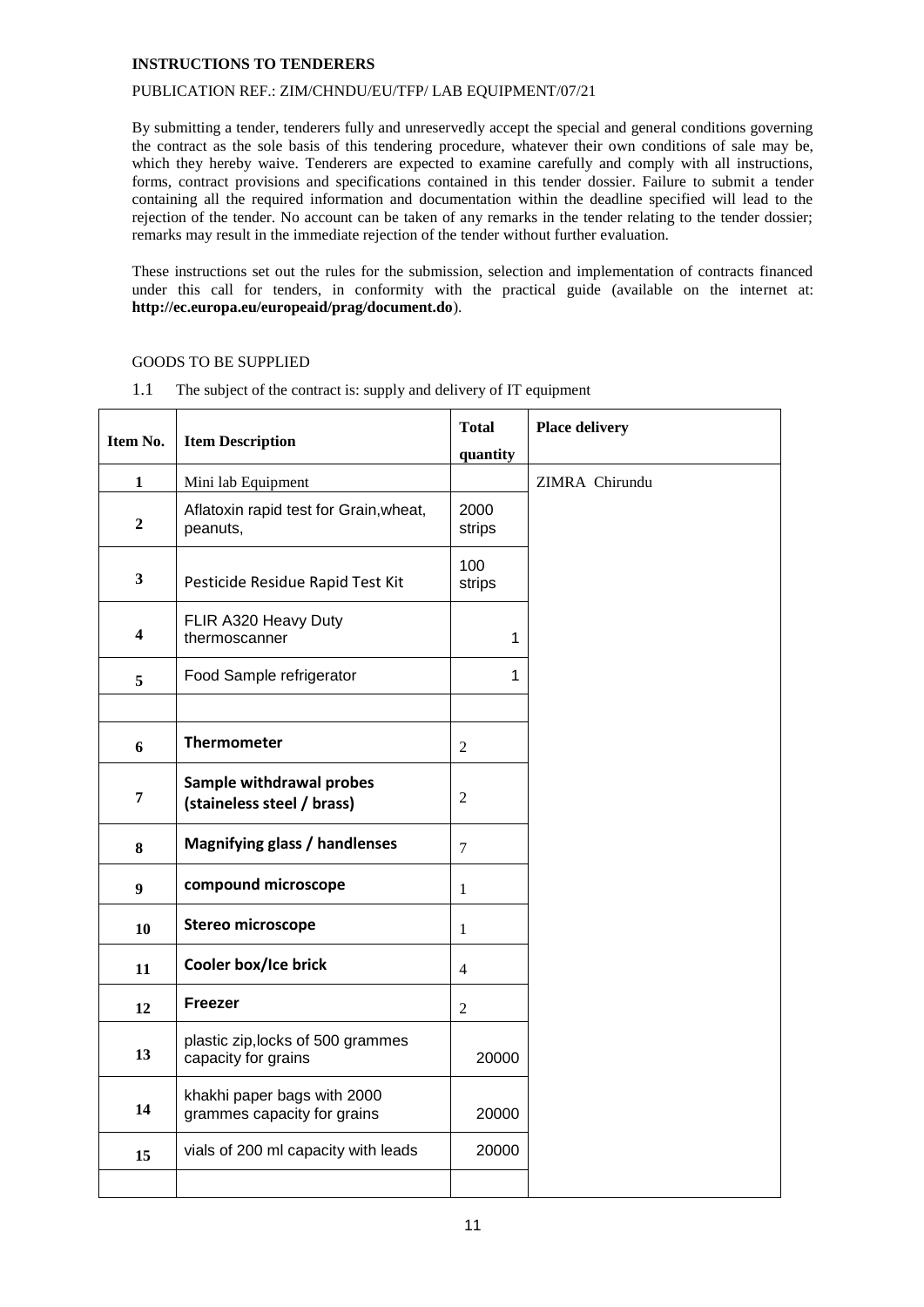| 16 | <b>Charm EZ System</b>                                                                                                         | 1              |
|----|--------------------------------------------------------------------------------------------------------------------------------|----------------|
| 17 | Charm EZ System (<br>Incubator/reader, cables, charger, EZ<br>export software) - (LF-ROSA-EZ)                                  | 1              |
| 18 | <b>Waterproof Digital Thermometer</b><br>(THERM-DIGITAL-COMARK)                                                                | $\overline{2}$ |
| 19 | Thermal Printer System 12v (PRN-<br>THERM-CITIZEN)                                                                             | 1              |
| 20 | 300 µl Fixed 1-stop Pipet (PIP-<br>300UL-1STOP-M)                                                                              | 1              |
| 21 | Charm ROSA Chloramphenicol-100<br>tests (LF-CAP-100K)                                                                          | 1              |
| 22 | Charm ROSA TRIO (beta-<br>lactams/tetracycline/sulfa drugs) -<br>100 tests (LF-TRIO-100K)                                      | $\overline{2}$ |
| 23 | Charm ROSA QUAD2 (Macrolides<br>- erythromycin, tylosin and<br>lincomycin; gentamycin) - 100 tests<br>(LF-QUAD2-100K)          | 1              |
| 24 | Charm ROSA QUAD3 (<br>Aminoglycosides: kanamycin,<br>neomycin, spectinomycin,<br>streptomycin) - 100 tests (LF-<br>QUAD3-100k) | 1              |
| 25 | Charm ROSA Aflatoxin M1/milk/MRL/<br>100 tests (LF-MRLAFMQ-100K)                                                               | 1              |
| 26 | 200-1000 µl Pipet Tips $-8 \times 96$ tips<br>racks (1-MLT-960)                                                                | $\overline{2}$ |
|    |                                                                                                                                |                |
|    | <b>Charm KIS System</b>                                                                                                        |                |
| 27 | Incubator, 4 places, 65 - 66°C, KIS<br>test (INC-KIS)                                                                          | 1              |
| 28 | Kidney Inhibition Swab, 4 x 25 swabs<br>(KIS-100K)                                                                             | $\overline{2}$ |
| 29 | Feed Extraction Buffer KIS, 10<br>bottles (BUF-FEED-EXT-10)                                                                    | $\overline{2}$ |
| 30 | KIS Negative Control, 4 tablets<br>(NGKIS-4)                                                                                   | $\overline{2}$ |
|    |                                                                                                                                |                |
|    | <b>Charm PP System</b>                                                                                                         |                |
| 31 | Peel Plates Aerobic Count, 2 x 50<br>plates (PP-AC-100K)                                                                       | 2              |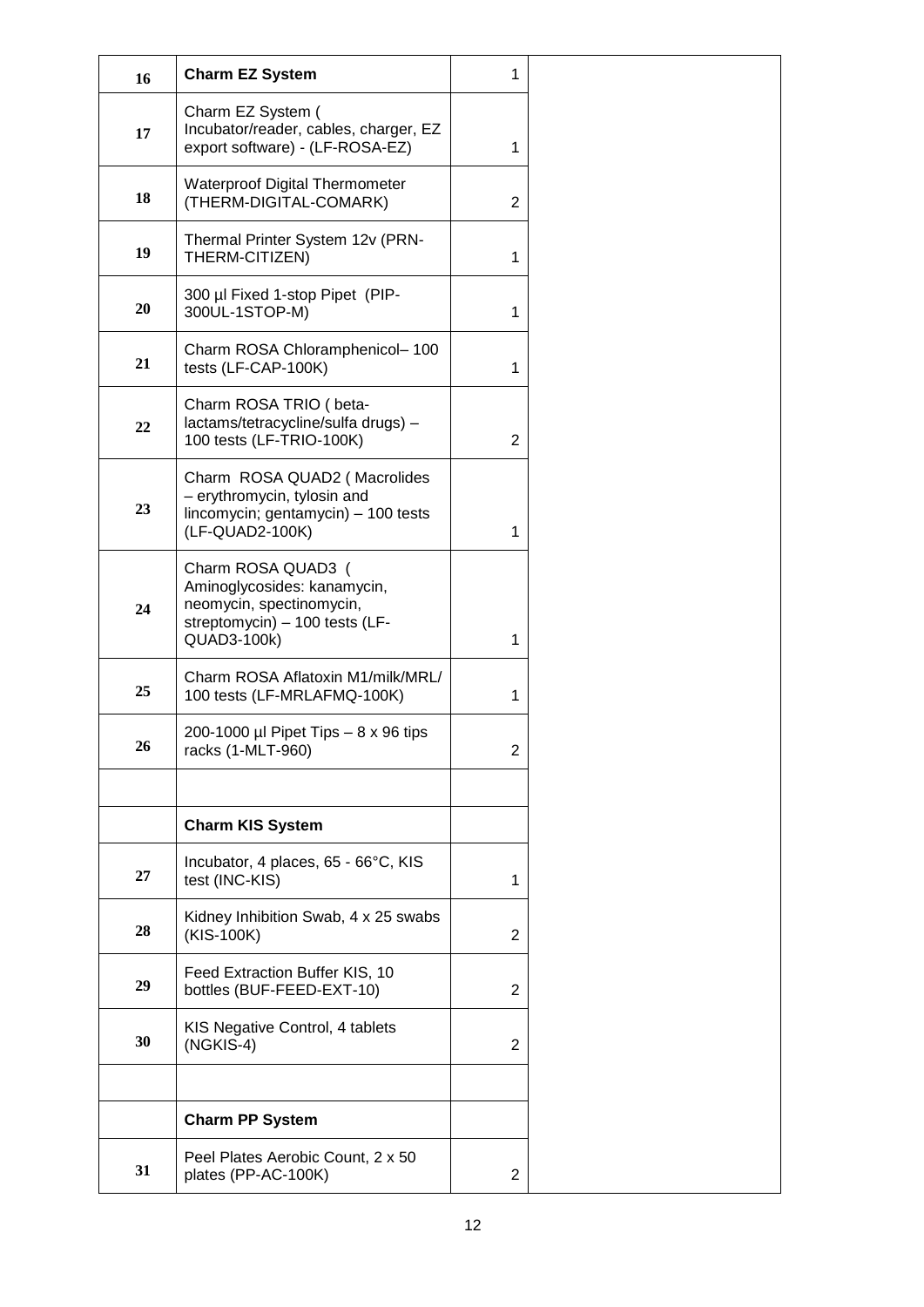| 32 | Peel Plates Coliform Count, 2 x 50<br>plates (PP-CC-100K)                                   | $\overline{2}$ |
|----|---------------------------------------------------------------------------------------------|----------------|
| 33 | Peel Plates E. coli/Coliform Count, 2<br>x 50 plates (PP-EC-100K)                           | $\overline{2}$ |
| 34 | Peel Plates Yeast/Mold Count, 2 x 50<br>plates (PP-YM-100K)                                 | $\overline{2}$ |
| 35 | Peel Plates Enterobacteriaceae, 2 x<br>50 plates (PP-EB-100K)                               | $\overline{2}$ |
| 36 | Peel Plates Heterotrophic count, 2 x<br>50 plates (PP-HET-100K)                             | $\overline{2}$ |
| 37 | Peel Plates Staphylococcus aureus,<br>2 x 50 plates (PP-SA-100K)                            | $\overline{2}$ |
|    |                                                                                             |                |
| 38 | Refrigeration facility (Upright freezer)<br>for cold chain maintenance of<br>samples (350L) | 1              |
| 39 | Laboratory/Medical Cooler boxes<br>(12L) for handling/transporting<br>samples               | 3              |
| 40 | Hand-held digital Probe<br>Thermometers for product<br>temperature checks (-50°C to 50°C)   | 5              |
| 41 | Hand-held digital pH meters (0.0 to<br>14.0 pH)                                             | $\overline{2}$ |
| 41 | Digital weighing scale (15kg)                                                               | 1              |
| 43 | Laboratory Incubator (20L), 120V                                                            | 1              |
|    |                                                                                             |                |
| 44 | Freezer                                                                                     | 1              |
| 45 | Quick scan system                                                                           | 1              |
| 46 | GMO lateral flow strips (maize)                                                             | 1              |
| 47 | GMO lateral flow strips (cotton)                                                            | 1              |
| 48 | GMO lateral flow strips (soya bean)                                                         | 1              |
| 49 | GMO lateral flow strips (rice)                                                              | 1              |
| 50 | Coffee grinder                                                                              | 3              |
| 51 | Balance                                                                                     | 1              |
| 52 | Scale                                                                                       | 1              |
| 53 | Cooler box                                                                                  | $\overline{2}$ |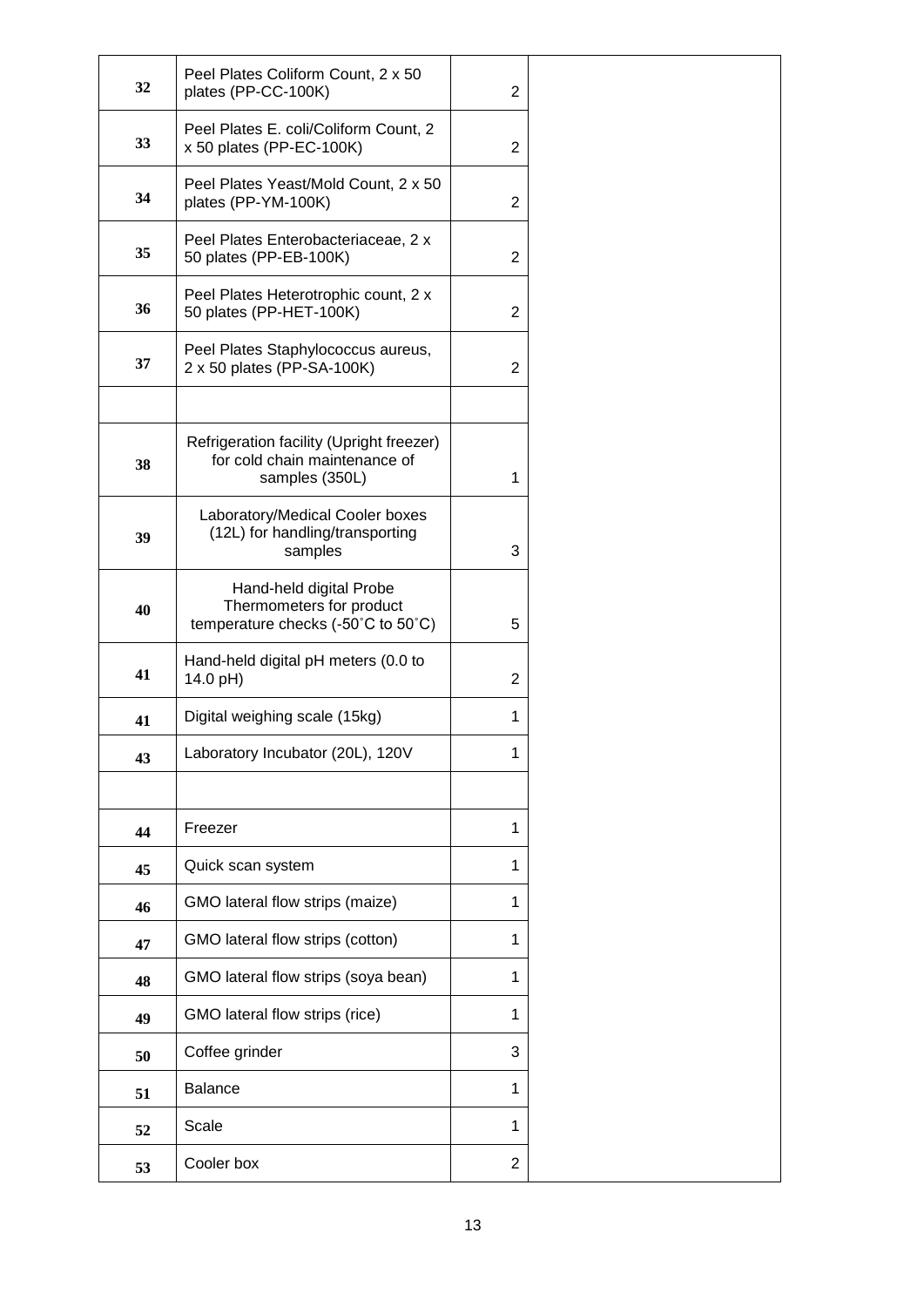| 54 | Cooler box                                                    | 3  |
|----|---------------------------------------------------------------|----|
| 55 | Sampling probes                                               | 3  |
| 56 | Spatula                                                       | 5  |
| 57 | Measuring cylinder                                            | 5  |
| 58 | Measuring cylinder                                            | 5  |
| 59 | Graduated glass bottle                                        | 5  |
| 60 | Graduated glass bottle                                        | 5  |
| 61 | Laboratory coats                                              | 10 |
| 62 | Gloves                                                        | 10 |
| 63 | Alcohol                                                       | 1  |
| 64 | Cabinet                                                       | 1  |
|    |                                                               |    |
|    | Handheld Fourier Transform Infrared<br>Spectroscopic Analyzer |    |
| 65 |                                                               | 1  |

within 30 days from the date of signing the contract.

- 1.2 The design specifications must comply fully with the technical specifications set out in the tender dossier (technical annex) and conform in all respects with the drawings, quantities, models, and other instructions.
- 1.3 The supplies described under lot No 1 must be accompanied by ` additional 'lot' consisting of spare parts and/or consumables. Neither the unit price, nor the overall price of spare parts will influence the evaluation of the tenders, except where they vary substantially between the tenders received. Lists of spare parts must be drawn up by tenderers on the basis of their professional experience and the expected places of use; they must show the unit prices of the parts, calculated as specified in Article 11 (below). The contracting authority reserves the right to alter the list of spare parts; any changes will appear in the contract.
- 1.4 Tenderers are not authorised to tender for a variant solution in addition to the present tender.

|                                                                              | <b>DATE</b>   | TIME*      |
|------------------------------------------------------------------------------|---------------|------------|
| Clarification meeting / site visit (if any)                                  | None          | None       |
| Deadline for requesting clarifications from<br>the contracting authority     | 01 April 2022 | $1000$ hrs |
| Last date on which clarifications are issued<br>by the contracting authority | 01 April 2022 | 1600hrs    |
| <b>Deadline for submission of tenders</b>                                    | 28 April 2022 | 1000hrs    |
| <b>Tender opening session</b>                                                | 28 April 2022 | 1600hrs    |
| Notification of award to the successful                                      | 05 May 2022** | $1000$ hrs |

**Timetable**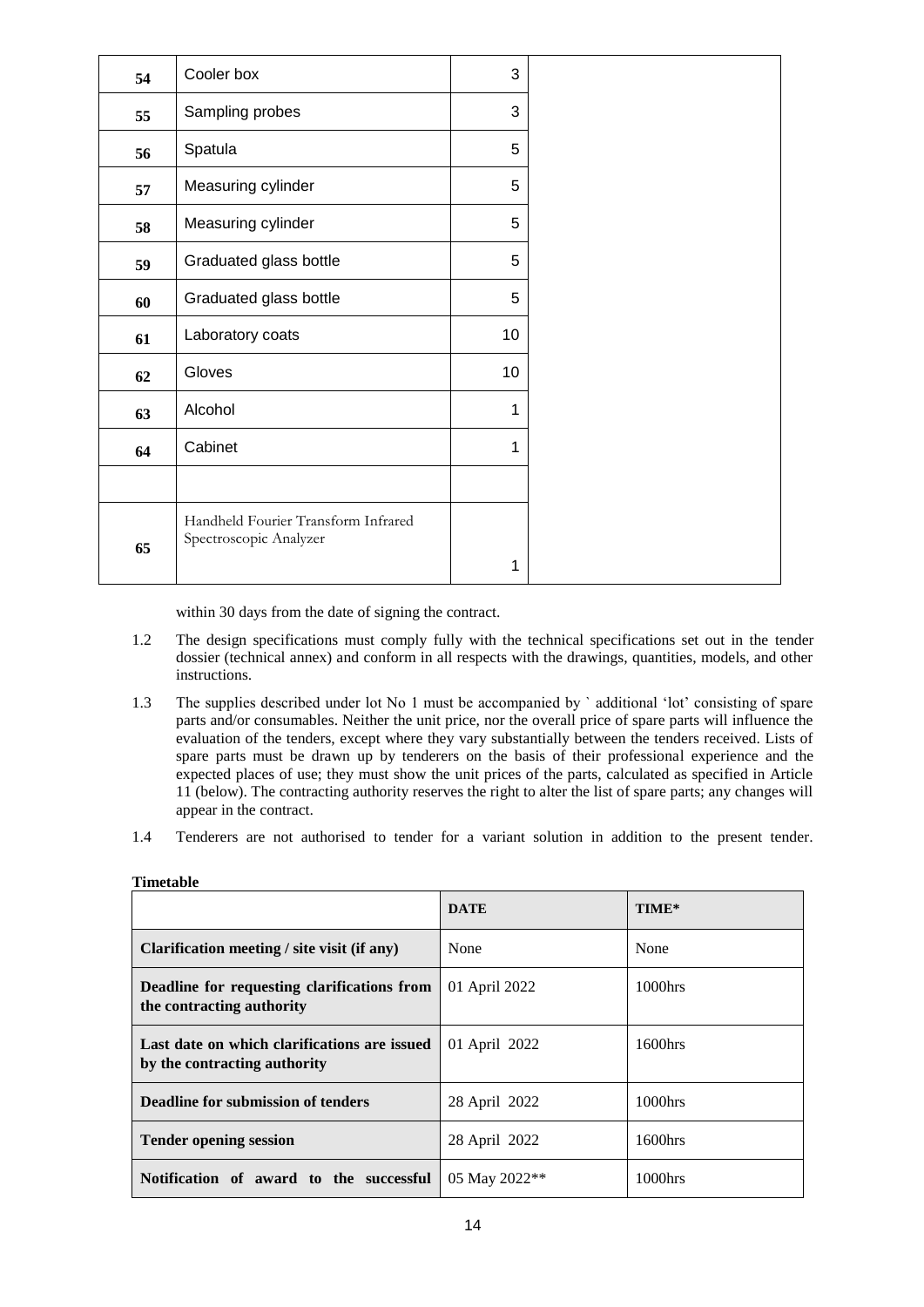| tenderer              |               |                |
|-----------------------|---------------|----------------|
| Signature of contract | 09 May 2022** | <b>1030hrs</b> |

### **\* All times are in the time zone of the country of the contracting authority provisional date \*\* Provisional date**

### **Participation**

3.1 Tendering is open on equal terms to natural and legal persons (participating either individually or in a grouping – consortium – of tenderers) which are effectively established in one of the Member States of the European Union, an ACP State or in a country or territory authorised by the ACP-EC Partnership Agreement under which the contract is financed. Tendering is also open to international organisations.

For UK candidates or tenderers: Please be aware that following the entry into force of the EU-UK Withdrawal Agreement\* on 1 February 2020 and in particular Articles 127(6), 137 and 138, the references to natural or legal persons residing or established in a Member State of the European Union and to goods originating from an eligible country, as defined under Regulation (EU) No 236/2014\*\* and Annex IV of the ACP-EU Partnership Agreement\*\*\*, are to be understood as including natural or legal persons residing or established in, and to goods originating from, the United Kingdom \*\*\*\*. Those persons and goods are therefore eligible under this call.

\* Agreement on the withdrawal of the United Kingdom of Great Britain and Northern Ireland from the European Union and the European Atomic Energy Community.

\*\* Regulation (EU) No 236/2014 of the European Parliament and of the Council of 11 March 2014 laying down common rules and procedures for the implementation of the Union's instruments for financing external action.

\*\*\* Annex IV to the ACP-EU Partnership Agreement, as revised by Decision 1/2014 of the ACP-EU Council of Ministers (OJ L196/40, 3.7.2014)

\*\*\*\* including the Overseas Countries and Territories having special relations with the United Kingdom, as laid down in Part Four and Annex II of the TFEU

- 3.2 These terms refer to all nationals of the above states and to all legal entities, companies or partnerships effectively established in the above states. For the purposes of proving compliance with this rule, tenderers being legal persons, must present the documents required under that country's law.
- 3.3 The eligibility requirement detailed in sub clauses 3.1 and 3.2 applies to all members of a joint venture/consortium and all subcontractors, as well as to all entities upon whose capacity the tenderer relies for the selection criteria. Every tenderer, member of a joint venture/consortium, every capacityproviding entity, every subcontractor must certify that they meet these conditions. They must prove their eligibility by a document dated less than one year earlier than the deadline for submitting tenders, drawn up in accordance with their national law or practice or by copies of the original documents stating the constitution and/or legal status and the place of registration and/or statutory seat and, if it is different, the place of central administration. The contracting authority may accept other satisfactory evidence that these conditions are met.
- 3.4 Natural or legal persons are not entitled to participate in this tender procedure or be awarded a contract if they are in any of the situations mentioned in Sections 2.4. (EU restrictive measures), 2.6.10.1. (exclusion criteria) or 2.6.10.1.2. (rejection from a procedure) of the practical guide. Should they do so, their tender will be considered unsuitable or irregular respectively. In the cases listed in Section 2.6.10.1. of the practical guide tenderers may also be excluded from EU financed procedures and be subject to financial penalties up to 10 % of the total value of the contract in accordance with the Financial Regulation in force. This information may be published on the Commission website in accordance with the Financial Regulation in force. Tenderers must provide declarations on honour1 that they are not in any of these exclusion situations. Such declarations must also be submitted by all the members of a joint venture/consortium, by any sub-contractor and by any capacity providing entities. Tenderers who make false declarations may also incur financial penalties and exclusion in accordance with the Financial Regulation in force. Their tender will be considered irregular.

The exclusion situations referred to above also apply to all members of a joint venture/consortium, all subcontractors and all suppliers to tenderers, as well as to all entities upon whose capacity the tenderer relies for the selection criteria. In cases of doubt over declarations, the contracting authority will

-

<sup>1</sup> See PRAG Section 2.6.10.1.3 A)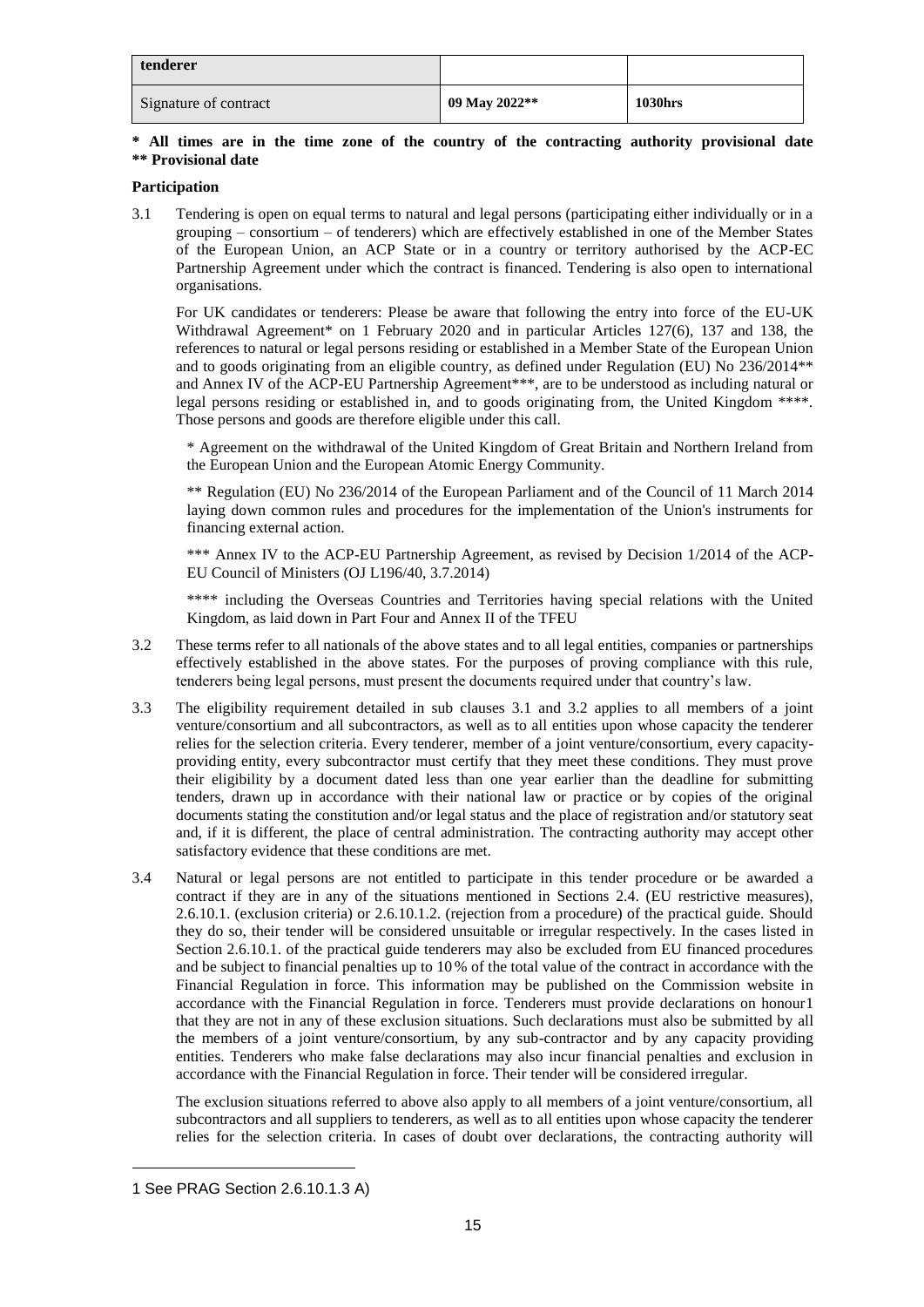request documentary evidence that subcontractors and/or capacity providing entities are not in a situation that excludes them.

- 3.5 To be eligible to take part in this tender procedure, tenderers must prove to the satisfaction of the contracting authority that they comply with the necessary legal, technical and financial requirements and have the means to carry out the contract effectively.
- 3.6 Subcontracting is allowed but the contractor will retain full liability towards the contracting authority for performance of the contract as a whole.

When selecting subcontractors, suppliers should give preference to natural persons, companies or firms of ACP States capable of providing the supplies required on similar terms.

#### **Origin**

4.1 Unless otherwise provided in the contract or below, all goods purchased under the contract must originate in a Member State of the European Union or in a country or territory of the regions covered and/or authorised by the specific instruments applicable to the programme specified in clause 3.1 above. For these purposes, 'origin' means the place where the goods are mined, grown, produced or manufactured and/or from which services are provided. The origin of the goods must be determined according to the relevant international agreements (notably WTO agreements), which are reflected in EU legislation on rules of origin for customs purposes: the Customs Code (Council Regulation (EEC) No 2913/92) in particular its Articles 22 to 246 thereof, and the Code's implementing provisions (Commission Regulation (EEC) No 2454/93. Goods originating in the EU include goods originating in the Overseas Countries and Territories.

All supplies under this contract must originate in one or more of the above countries.

Tenderers must provide an undertaking signed by their representative certifying compliance with this requirement. The tenderer is obliged to verify that the provided information is correct. Otherwise, the tenderer risks to be excluded because of negligently misrepresenting information. For more details, see Section 2.3.5. of the practical guide.

4.2 When submitting tenders, tenderers must state expressly that all the goods meet the requirements concerning origin and must state the countries of origin. They may be asked to provide additional information in this connection.

#### **Type of contract**

unit-price

#### **Currency**

Tenders must be presented in US\$

#### **Lots**

This tender procedure is not divided into lots.

### **Period of validity**

- 8.1 Tenderers will be bound by their tenders for a period of 90 days from the deadline for the submission of tenders.
- 8.2 In exceptional cases and prior to the expiry of the original tender validity period, the contracting authority may ask tenderers in writing to extend this period by 40 days. Such requests and the responses to them must be made in writing. Tenderers that agree to do so will not be permitted to modify their tenders and they are bound to extend the validity of their tender guarantees for the revised period of validity of the tender. If they refuse, without forfeiture of their tender guarantees, their participation in the tender procedure will be terminated. In case the contracting authority is required to obtain the recommendation of the panel referred to in Section 2.6.10.1.1. of the practical guide, the contracting authority may, before the validity period expires, request an extension of the validity of the tenders up to the adoption of that recommendation.
- 8.3 The successful tenderer will be bound by its tender for a further period of 60 days. The further period is added to the validity period of the tender irrespective of the date of notification.

#### **Language of tenders**

9.1 The tenders, all correspondence and documents related to the tender exchanged by the tenderer and the contracting authority must be written in the language of the procedure, which is English.

If the supporting documents are not written in one of the official languages of the European Union, a translation into the language of the call for tender must be attached. Where the documents are in an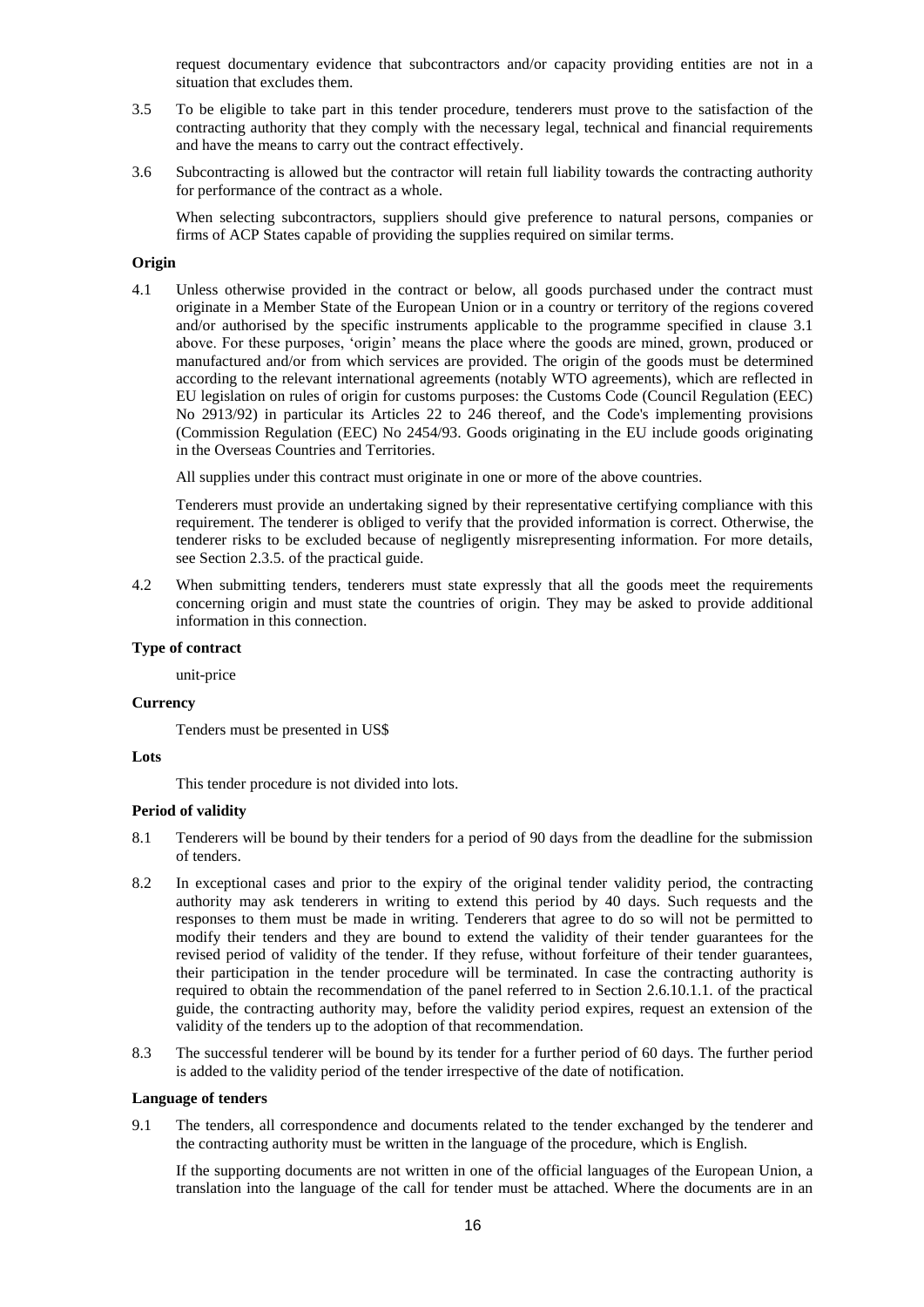official language of the European Union other than English, it is strongly recommended to provide a translation into English, to facilitate evaluation of the documents.

#### **Submission of tenders**

10.1 Tenders must be sent to the contracting authority before the deadline specified in 10.3. They must include all the documents specified in point 11 of these Instructions and be sent to the following address:

#### **The Secretary**

**Ministry of Foreign Affairs and International Trade**

**Procurement Management Unit**

**Reception Area** 

**Basement Floor**

**Munhumutapa Building** 

#### **Corner Sam Nujoma and Samora Machel**

**Harare**

#### **Zimbabwe**

Tenders must comply with the following conditions:

- 1.2 All tenders must be submitted in one original, marked 'original', and 3 copies signed in the same way as the original and marked 'copy'.
- 10.3 All tenders must be submitted to: **The Procurement Management Unit, Ministry of Foreign Affairs and International Trade, Reception Area , Basement Floor, Munhumutapa Building, Harare, Zimbabwe. mofaittenders@gmail.com**

(a) either by post or by courier service, in which case the evidence shall be constituted by the postmark or the date of the deposit slip

(b) or by hand-delivery to the premises of the contracting authority by the participant in person or by an agent, in which case the evidence shall be constituted by the acknowledgment of receipt.

(c) tenders must be submitted

The contracting authority may, for reasons of administrative efficiency, reject any application or tender submitted on time to the postal service but received, for any reason beyond the contracting authority's control, after the effective date of approval of the short-list report or of the evaluation report, if accepting applications or tenders that were submitted on time but arrived late would considerably delay the evaluation procedure or jeopardise decisions already taken and notified.

10.4 All tenders, including annexes and all supporting documents, must be submitted in a sealed envelope bearing only:

a) the above address;

 b) the reference code of this tender procedure, (i.e. ZIM/CHNDU/EU/TFP/MINI LAB EQUIPMENT/07/21

- c) where applicable, the number of the lot(s) tendered for;
- d) the words 'Not to be opened before the tender opening session' in the language of the tender dossier.
- e) the name of the tenderer.

The technical and financial offers must be placed together in a sealed envelope. The envelope should then be placed in another single sealed envelope/package, unless their volume requires a separate submission for each lot.

#### **Content of tenders**

Failure to fulfil the below requirements will constitute an irregularity and may result in rejection of the tender. All tenders submitted must comply with the requirements in the tender dossier and comprise: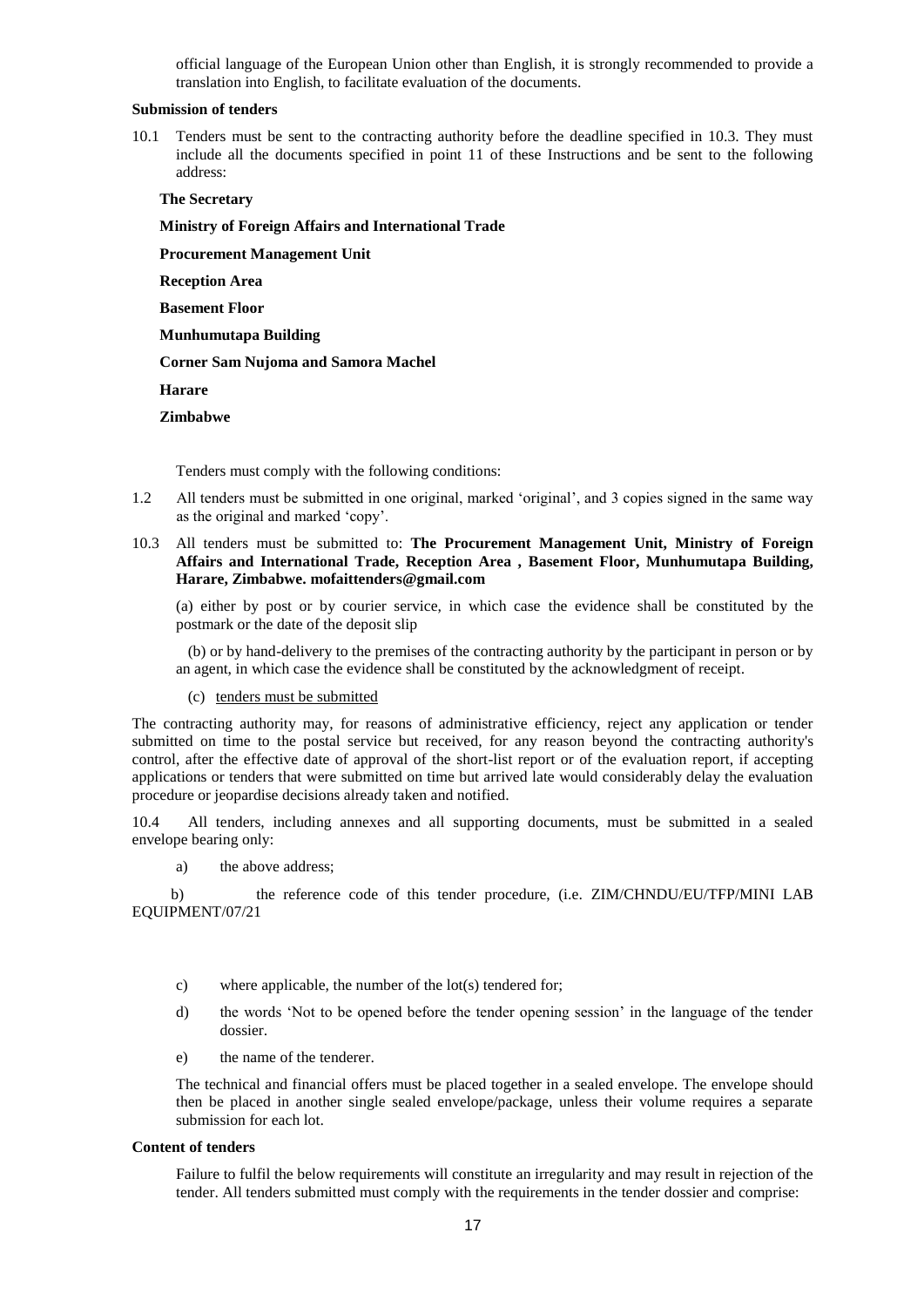#### **Part 1: Technical offer:**

• a detailed description of the supplies tendered in conformity with the technical specifications, including any documentation required, including if applicable:

The technical offer should be presented as per template (Annex II+III\*, Contractor's technical offer) adding separate sheets for details if necessary.

#### **Part 2: Financial offer:**

• A financial offer calculated on a DDP basis for the supplies tendered.

This financial offer should be presented as per template (Annex IV $^*$ , Budget breakdown), adding separate sheets for details if necessary.

#### **Part 3: Documentation:**

To be supplied using the templates attached\*:

- The original, signed tender guarantee, 5% of bid value
- The "Tender form for a supply contract", together with its Annex 1 "Declaration on honour on exclusion criteria and selection criteria", both duly completed, which includes the tenderer's declaration, point 7, (from each member if a consortium):
	- The details of the bank account into which payments should be made (financial identification form – document c4o1 fif en) (tenderers that have already signed another contract with the European Commission, may provide their financial identification form number instead of the financial identification form, or a copy of the financial identification form provided on that occasion, if no change has occurred in the meantime.)
	- The legal entity file (document c4o2 lefind en) and the supporting documents (tenderers that have already signed another contract with the European Commission, may provide their legal entity number instead of the legal entity sheet and supporting documents, or a copy of the legal entity sheet provided on that occasion, if no change in legal status has occurred in the meantime).

To be supplied in free-text format:

- A description of the warranty conditions, which must be in accordance with the conditions laid down in Article 32 of the general conditions.
- A statement by the tenderer attesting the origin of the supplies tendered (or other proofs of origin).
- Duly authorised signature: an official document (statutes, power of attorney, notary statement, etc.) proving that the person who signs on behalf of the company, joint venture or consortium is duly authorised to do so.
- A valid business registration certificate.

#### Remarks:

Tenderers are requested to follow this order of presentation.

Annex\* refers to templates attached to the tender dossier. These templates are also available on: **<http://ec.europa.eu/europeaid/prag/annexes.do?group=C>**

#### **Taxes and other charges**

The applicable tax and customs arrangements are the following:

General provisions regarding tax and customs arrangements are attached to the tender dossier.

#### **Additional information before the deadline for submission of tenders**

The tender dossier should be so clear that tenderers do not need to request additional information during the procedure. If the contracting authority, on its own initiative or in response to a request from a prospective tenderer, provides additional information on the tender dossier, it must send such information in writing to all other prospective tenderers at the same time.

Tenderers may submit questions in writing to the following address up to 15 days before the deadline for submission of tenders, specifying the **publication reference and the contract title**: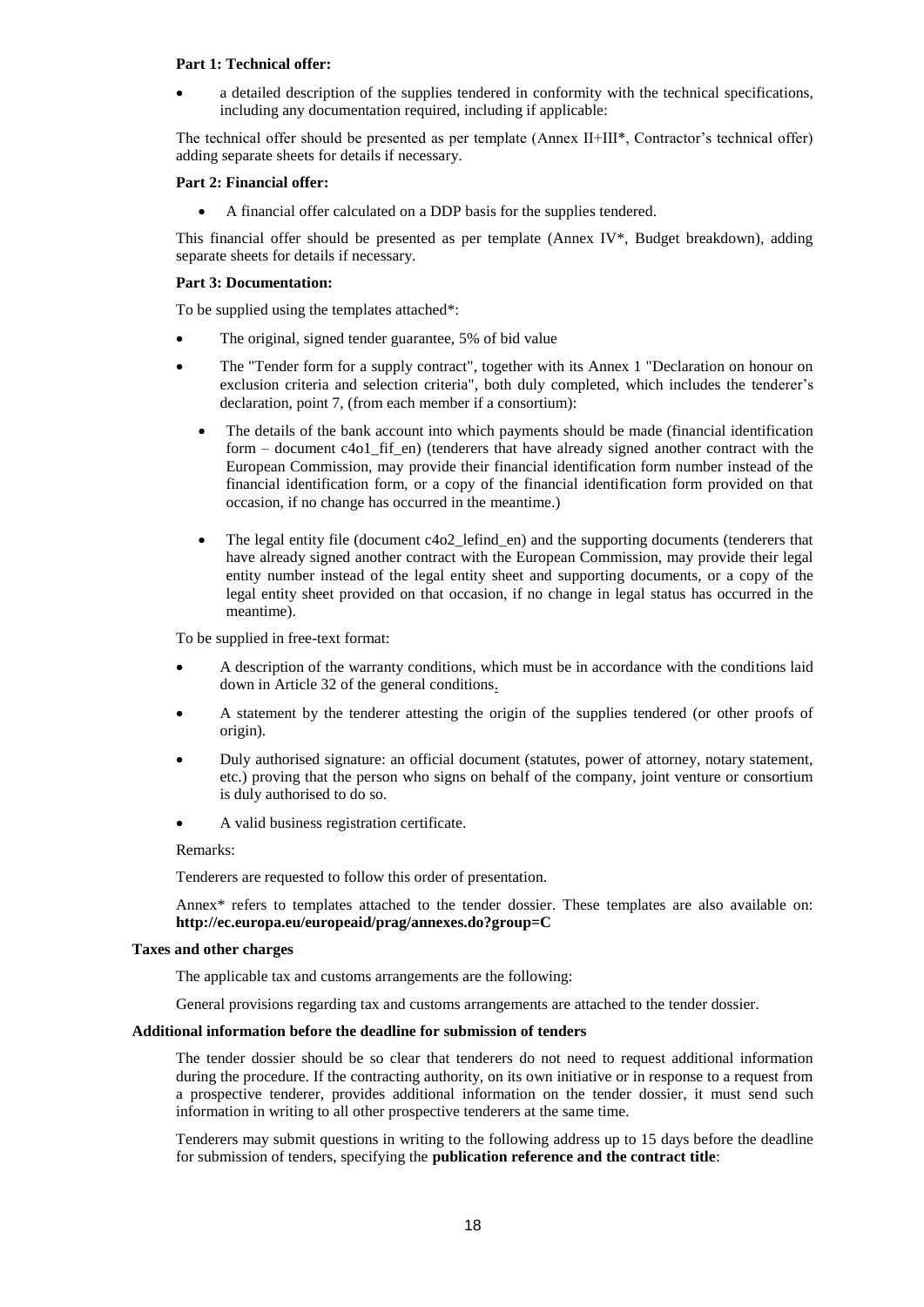#### **mofaittenders@gmail.com**

The contracting authority has no obligation to provide clarifications after this date.

Any clarification of the tender dossier will be published the latest 15 days before the deadline for submission of tenders.

Any prospective tenderers seeking to arrange individual meetings with either the contracting authority and/or the European Commission during the tender period may be excluded from the tender procedure.

#### **Clarification meeting / site visit**

14.1 No clarification meeting / site visit planned. Visits by individual prospective tenderers during the tender period cannot be organised.

#### **Alteration or withdrawal of tenders**

- 15.1 Tenderers may alter or withdraw their tenders by written notification prior to the deadline for submission of tenders referred to in Article 10.1. No tender may be altered after this deadline. Withdrawals must be unconditional and will end all participation in the tender procedure.
- 15.2 Any such notification of alteration or withdrawal must be prepared and submitted in accordance with Article 10. The outer envelope must be marked 'Alteration' or 'Withdrawal' as appropriate.
- 15.3 No tender may be withdrawn in the interval between the deadline for submission of tenders referred to in Article 10.1 and the expiry of the tender validity period. Withdrawal of a tender during this interval may result in forfeiture of the tender guarantee.

#### **Costs of preparing tenders**

No costs incurred by the tenderer in preparing and submitting the tender are reimbursable. All such costs will be borne by the tenderer.

#### **Ownership of tenders**

The contracting authority retains ownership of all tenders received under this tender procedure. Consequently, tenderers have no right to have their tenders returned to them.

#### **Joint venture or consortium**

- 18.1 If a tenderer is a joint venture or consortium of two or more persons, the tender must be a single one with the object of securing a single contract, each person must sign the tender and will be jointly and severally liable for the tender and any contract. Those persons must designate one of their members to act as leader with authority to bind the joint venture or consortium. The composition of the joint venture or consortium must not be altered without the prior written consent of the contracting authority.
- 18.2 The tender may be signed by the representative of the joint venture or consortium only if it has been expressly so authorised in writing by the members of the joint venture or consortium, and the authorising contract, notarial act or deed must be submitted to the contracting authority in accordance with point 11 of these instructions to tenderers. All signatures to the authorising instrument must be certified in accordance with the national laws and regulations of each party comprising the joint venture or consortium together with the powers of attorney establishing, in writing, that the signatories to the tender are empowered to enter into commitments on behalf of the members of the joint venture or consortium. Each member of such joint venture or consortium must provide the proof required under Article 3.5 as if it, itself, were the tenderer.

# **Opening of tenders**

- 19.1 The purpose of the opening session is to check whether the tenders are complete, whether the requisite tender guarantees have been provided, whether the required documents have been properly included and whether the tenders are generally in order.
- 19.2 The tenders will be opened in public session on 28 April, 2022 at the Ministry of Foreign Affairs and International Trade, Basement Floor, Munhumutapa Building, Corner Samora Machel and Sam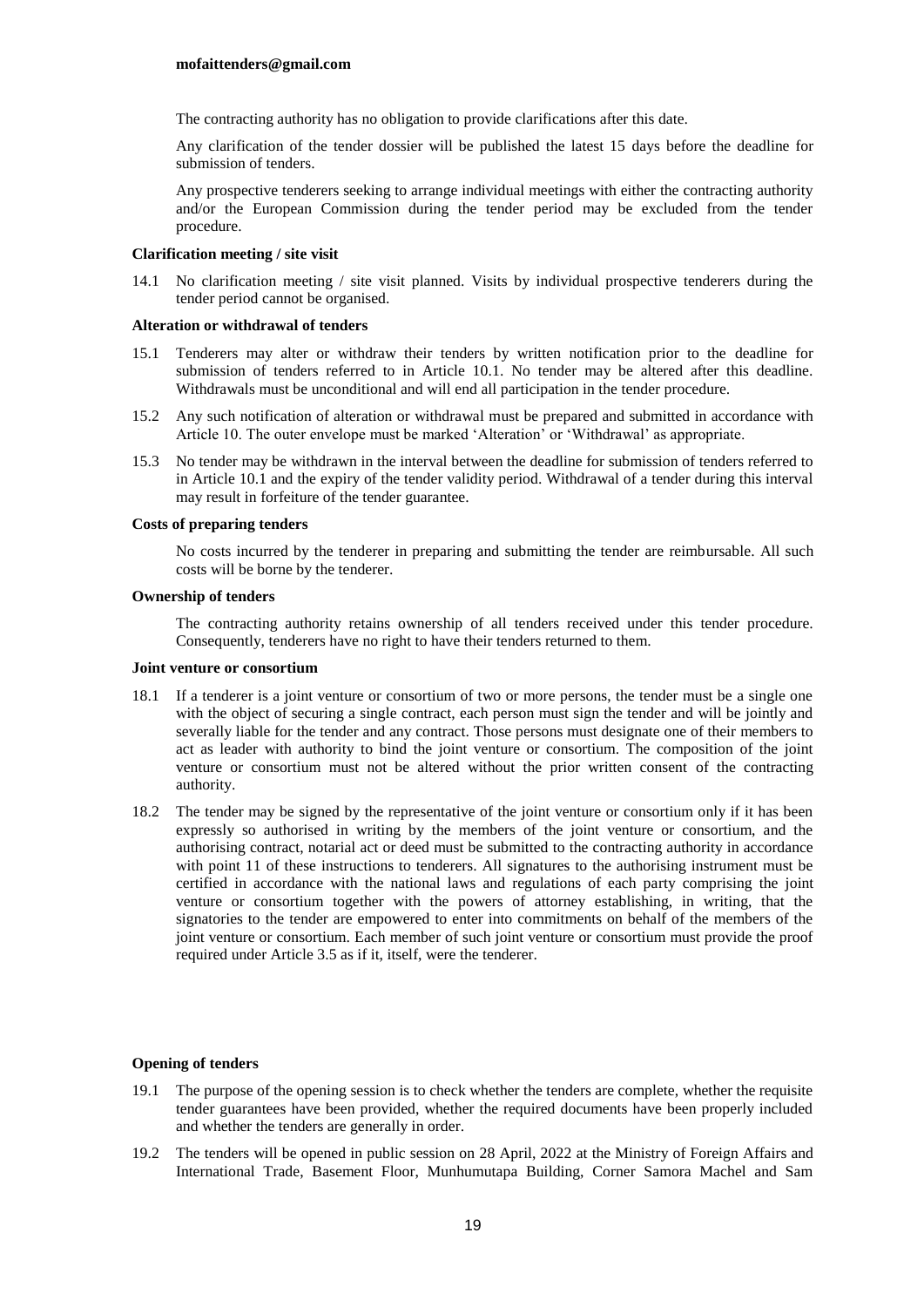Nujoma, Harare, Zimbabwe at 1000hrs by the appointed committee. The committee will draw up minutes of the meeting, which will be available on request.

In the case that at the date of the opening session some tenders have not been delivered to the contracting authority but their representatives can show evidence that it has been sent on time, the contracting authority will allow them to participate in the first opening session and inform all representatives of the tenderers that a second opening session will be organised.

- 19.3 At the tender opening, the tenderers' names, the tender prices, any discount offered, written notifications of alteration and withdrawal, the presence of the requisite tender guarantee (if required) and such other information as the contracting authority may consider appropriate may be announced.
- 19.4 After the public opening of the tenders, no information relating to the examination, clarification, evaluation and comparison of tenders, or recommendations concerning the award of the contract can be disclosed until after the contract has been awarded.
- 19.5 Any attempt by tenderers to influence the evaluation committee in the process of examination, clarification, evaluation and comparison of tenders, to obtain information on how the procedure is progressing or to influence the contracting authority in its decision concerning the award of the contract will result in the immediate rejection of their tenders.
- 19.6 All tenders received after the deadline for submission specified in the contract notice or these instructions will be kept by the contracting authority. The associated guarantees will be returned to the tenderers. No liability can be accepted for late delivery of tenders. Late tenders will be rejected and will not be evaluated.

#### **Evaluation of tenders**

20.1 Examination of the administrative conformity of tenders

The aim at this stage is to check that tenders comply with the essential requirements of the tender dossier. A tender is deemed to comply if it satisfies all the conditions, procedures and specifications in the tender dossier without substantially departing from or attaching restrictions to them.

Substantial departures or restrictions are those which affect the scope, quality or execution of the contract, differ widely from the terms of the tender dossier, limit the rights of the contracting authority or the tenderer's obligations under the contract or distort competition for tenderers whose tenders do comply. Decisions to the effect that a tender is not administratively compliant must be duly justified in the evaluation minutes.

If a tender does not comply with the tender dossier, it will be rejected immediately and may not subsequently be made to comply by correcting it or withdrawing the departure or restriction.

20.2 Technical evaluation

After analysing the tenders deemed to comply in administrative terms, the evaluation committee will rule on the technical admissibility of each tender, classifying it as technically compliant or noncompliant.

The minimum qualifications required (see selection criteria in the additional information about the contract notice are to be evaluated at the start of this stage.

Where contracts include after-sales service and/or training, the technical quality of such services will also be evaluated by using yes/no criteria as specified in the tender dossier.

20.3 In the interests of transparency and equal treatment and to facilitate the examination and evaluation of tenders, the evaluation committee may ask each tenderer individually for clarification of its tender including breakdowns of prices, within a reasonable time limit to be fixed by the evaluation committee. The request for clarification and the response must be in writing, but no change in the price or substance of the tender may be sought, offered or permitted except as required to confirm the correction of arithmetical errors discovered during the evaluation of tenders pursuant to Article 20.4. Any such request for clarification must not distort competition. Decisions to the effect that a tender is not technically compliant must be duly justified in the evaluation minutes.

#### 20.4 Financial evaluation

- a) Tenders found to be technically compliant will be checked for any arithmetical errors in computation and summation. Errors will be corrected by the evaluation committee as follows:
	- where there is a discrepancy between amounts in figures and in words, the amount in words will be the amount taken into account: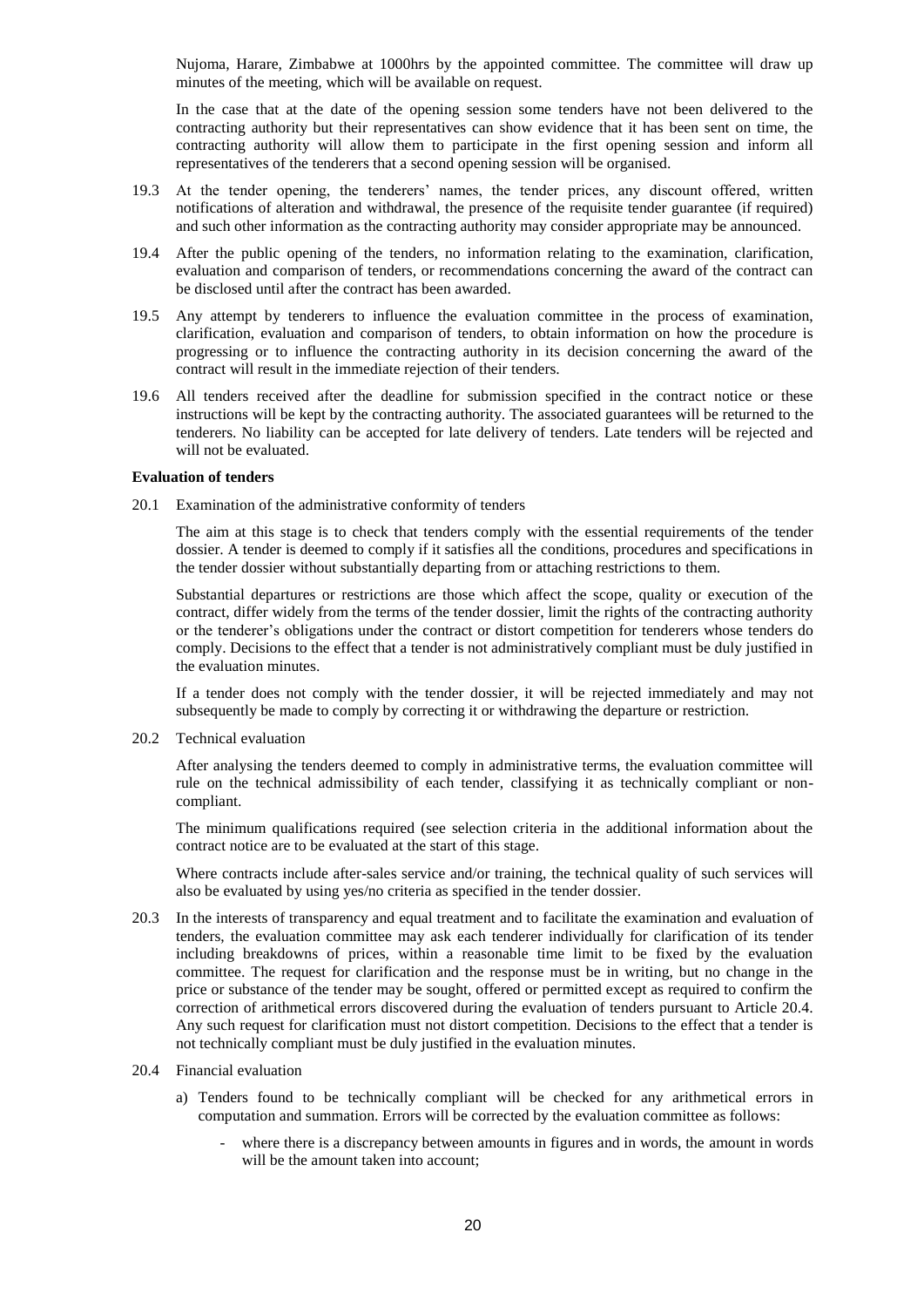- except for lump-sum contracts, where there is a discrepancy between a unit price and the total amount derived from the multiplication of the unit price and the quantity, the unit price as quoted will be the price taken into account.
- b) Amounts corrected in this way will be binding on the tenderer. If the tenderer does not accept them, its tender will be rejected.
- c) Unless specified otherwise, the purpose of the financial evaluation process is to identify the tenderer offering the lowest price. Where specified in the technical specifications, the evaluation of tenders may take into account not only the acquisition costs but, to the extent relevant, costs borne over the life cycle of the supplies (such as for instance maintenance costs and operating costs), in line with the technical specifications. In such case, the contracting authority will examine in detail all the information supplied by the tenderers and will formulate its judgment on the basis of the lowest total cost, including additional costs.
- 20.5 Variant solutions

Variant solutions will not be taken into consideration.

20.6 Award criteria

The sole award criterion will be the price. The contract will be awarded to the lowest compliant tender.

Where tenders are of equivalent economic and technical quality, preference will be given to those with the widest participation of ACP States. See further Section 2.6.9. of the practical guide.

#### **Notification of award**

The contracting authority will inform all tenderers simultaneously and individually of the award decision. The tender guarantees of the unsuccessful tenderers will be released once the contract is signed.

#### **Signature of the contract and performance guarantee**

22.1 The successful tenderer will be informed in writing that its tender has been accepted (notification of award). Upon request of the contracting authority and before the signature of the contract with the successful tenderer, the successful tenderer shall provide the **documentary proof** or statements required under the law of the country in which the company (or each of the companies in case of a consortium) is effectively established, to show that it is not in any of the exclusion situations listed in Section 2.6.10.1. of the practical guide. This evidence or these documents or statements must carry a date not earlier than one year before the date of submission of the tender. In addition, a statement shall be provided that the situations described in these documents have not changed since then.

For contracts with a value of less than \$ 300 000, the contracting authority may, depending on its assessment of the risks, decide not to require proofs for selection criteria.

22.2 Upon request of the contracting authority, the successful tenderer shall also provide evidence of financial and economic standing and technical and professional capacity according to the selection criteria for this call for tenders specified in the additional information about the contract notice. The documentary proofs required are listed in Section 2.6.11. of the practical guide.

The contracting authority may, depending on its assessment of the risks, decide not to require proofs for financial and economic standing and technical and professional capacity.

22.3 If the successful tenderer fails to provide the documentary proof or statement or the evidence of financial and economic standing and technical and professional capacity within 15 calendar days following the notification of award or if the successful tenderer is found to have provided false information, the award will be considered null and void. In such a case, the contracting authority may award the tender to the next lowest tenderer or cancel the tender procedure.

The contracting authority may waive the obligation of any candidate or tenderer to submit the documentary evidence referred to above if such evidence has already been submitted for the purposes of another procurement procedure, provided that the issue date of the documents does not exceed one year and that they are still valid. In this case, the candidate or tenderer must declare on his/her honour that the documentary evidence has already been provided in a previous procurement procedure and confirm that his/her situation has not changed.

By submitting a tender, each tenderer accepts to receive notification of the outcome of the procedure by electronic means. Such notification shall be deemed to have been received on the date upon which the contracting authority sends it to the electronic address referred to in the offer.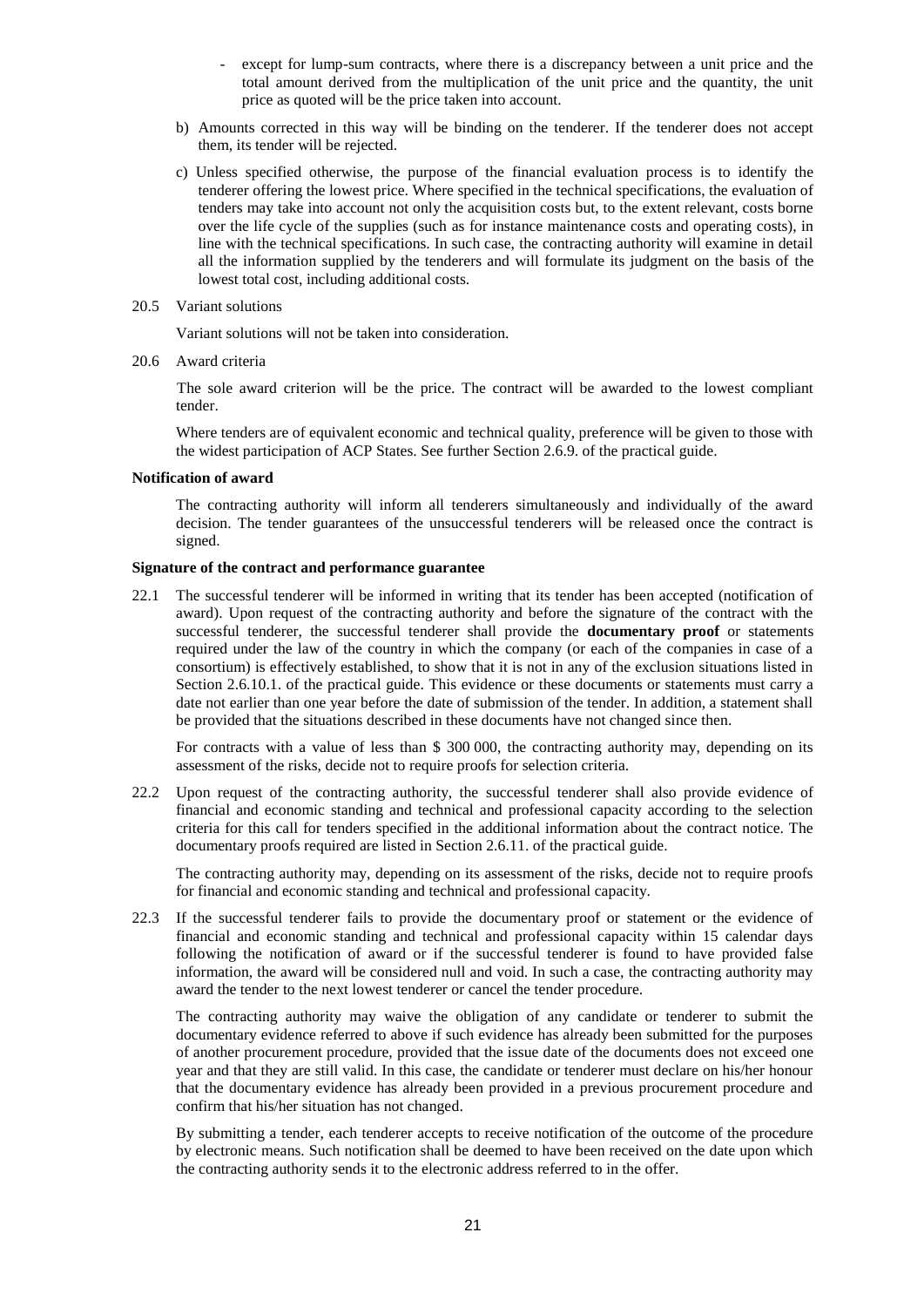- 22.4 The contracting authority reserves the right to vary quantities specified in the tender by  $+/-100\%$  at the time of contracting and during the validity of the contract. The total value of the supplies may not, as a result of the variation rise or fall by more than 25 % of the original financial offer in the tender. The unit prices quoted in the tender shall be used.
- 22.5 Within 30 days of receipt of the contract signed by the contracting authority, the selected tenderer must sign and date the contract and return it, with the performance guarantee (if applicable), to the contracting authority. On signing the contract, the successful tenderer will become the contractor and the contract will enter into force.
- 22.6 If it fails to sign and return the contract and any financial guarantee required within 30 days after receipt of notification, the contracting authority may consider the acceptance of the tender to be cancelled without prejudice to the contracting authority's right to seize the guarantee, claim compensation or pursue any other remedy in respect of such failure, and the successful tenderer will have no claim whatsoever on the contracting authority.
- 22.7 The performance guarantee referred to in the general conditions is set at 10% of the amount of the contract and must be presented in the form specified in the annex to the tender dossier. It will be released within 45 days of the issue of the final acceptance certificate by the contracting authority, except for the proportion assigned to after-sales service. For contracts of \$ 150 000 or below, on the basis of objective criteria such as the type and value of the contract, the contracting authority may decide not to require such a guarantee.

#### **Tender guarantee**

The tender guarantee referred to in Article 11 above is set at 5% of the bid value S and must be presented in the form specified in the annex to the tender dossier. It must remain valid for 45 days beyond the period of validity of the tender. Tender guarantees provided by tenderers who have not been selected will be returned together with the information letter that the tenderer has been unsuccessful. The tender guarantee of the successful tenderer will be released on signing of the contract, once the performance guarantee has been submitted.

#### **Ethics clauses and code of conduct**

#### 24.1 Absence of conflict of interest

The tenderer must not be affected by any conflict of interest and must have no equivalent relation in that respect with other tenderers or parties involved in the project. Any attempt by a tenderer to obtain confidential information, enter into unlawful agreements with competitors or influence the evaluation committee or the contracting authority during the process of examining, clarifying, evaluating and comparing tenders will lead to the rejection of its tender and may result in administrative penalties according to the Financial Regulation in force.

# 24.2 Respect for human rights as well as environmental legislation and core labour standards

The tenderer and its staff must comply with human rights and applicable data protection rules. In particular and in accordance with the applicable basic act, tenderers and applicants who have been awarded contracts must comply with the environmental legislation including multilateral environmental agreements, and with the core labour standards as applicable and as defined in the relevant International Labour Organisation conventions (such as the conventions on freedom of association and collective bargaining; elimination of forced and compulsory labour; abolition of child labour).

#### **Zero tolerance for sexual exploitation, abuse and harassment:**

The European Commission applies a policy of 'zero tolerance' in relation to all wrongful conduct which has an impact on the professional credibility of the tenderer.

Physical abuse or punishment, or threats of physical abuse, sexual abuse or exploitation, harassment and verbal abuse, as well as other forms of intimidation shall be prohibited.

#### 24.3Anti-corruption and anti-bribery

The tenderer shall comply with all applicable laws and regulations and codes relating to anti-bribery and anti-corruption. The European Commission reserves the right to suspend or cancel project financing if corrupt practices of any kind are discovered at any stage of the award process or during the execution of a contract and if the contracting authority fails to take all appropriate measures to remedy the situation. For the purposes of this provision, 'corrupt practices' are the offer of a bribe, gift, gratuity or commission to any person as an inducement or reward for performing or refraining from any act relating to the award of a contract or execution of a contract already concluded with the contracting authority.

24.4 Unusual commercial expenses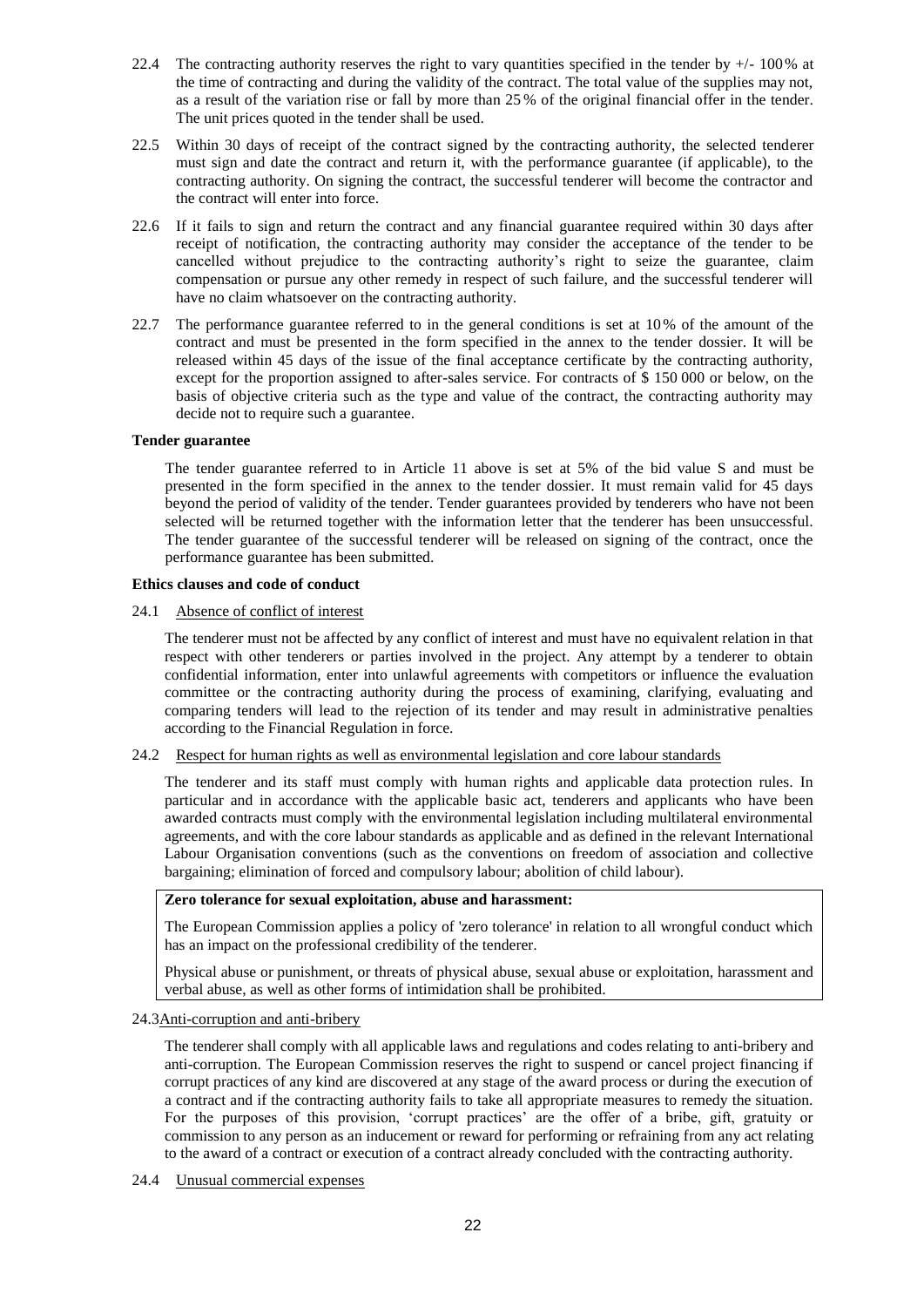Tenders will be rejected or contracts terminated if it emerges that the award or execution of a contract has given rise to unusual commercial expenses. Such unusual commercial expenses are commissions not mentioned in the main contract or not stemming from a properly concluded contract referring to the main contract, commissions not paid in return for any actual and legitimate service, commissions remitted to a tax haven, commissions paid to a payee who is not clearly identified or commissions paid to a company which has every appearance of being a front company.

Contractors found to have paid unusual commercial expenses on projects funded by the European Union are liable, depending on the seriousness of the facts observed, to have their contracts terminated or to be permanently excluded from receiving EU funds.

24.5 Breach of obligations, irregularities or fraud

The contracting authority reserves the right to suspend or cancel the procedure, where the award procedure proves to have been subject to breach of obligations, irregularities or fraud. If breach of obligations, irregularities or fraud are discovered after the award of the contract, the contracting authority may refrain from concluding the contract.

#### **Cancellation of the tender procedure**

If a tender procedure is cancelled, tenderers will be notified by the contracting authority. If the tender procedure is cancelled before the tender opening session the sealed envelopes will be returned, unopened, to the tenderers.

Cancellation may occur, for example, if:

- the tender procedure has been unsuccessful, namely where no suitable, qualitatively or financially acceptable tender has been received or there has been no valid response at all;
- the economic or technical parameters of the project have changed fundamentally;
- exceptional circumstances or *force majeure* render normal implementation of the project impossible;
- all technically acceptable tenders exceed the financial resources available;
- there have been breach of obligations, irregularities or frauds in the procedure, in particular where these have prevented fair competition:
- the award is not in compliance with sound financial management, i.e. does not respect the principles of economy, efficiency and effectiveness (e.g. the price proposed by the tenderer to whom the contract is to be awarded is objectively disproportionate with regard to the price of the market.

**In no event will the contracting authority be liable for any damages whatsoever including, without limitation, damages for loss of profits, in any way connected with the cancellation of a tender procedure even if the contracting authority has been advised of the possibility of damages. The publication of a contract notice does not commit the contracting authority to implement the programme or project announced.**

#### **Appeals**

1

Tenderers believing that they have been harmed by an error or irregularity during the award process may file a complaint. See Section 2.12. of the practical guide.

# **27. Data Protection**

If processing your reply to the invitation to tender involves the recording and processing of personal data (such as names, contact details and CVs), they will be processed1 solely for the purposes of the management and monitoring of the tender and of the contract by the data controller without prejudice to possible transmission to the bodies in charge of monitoring or inspection tasks in application of EU law. In addition, as the contract relates to an external action in Partner Countries outside the EU and as the EU, represented by the European Commission, is acting as contracting authority on behalf and for the benefit of the Partner Countries, transmission of personal data may occur to the Partner Country, solely for the purpose of complying with its obligations under the applicable legislative framework and under the financing agreement

<sup>1</sup> Pursuant to Regulation (EU) 2018/1725 of the European Parliament and of the Council of 23 October 2018 on the protection of natural persons with regard to the processing of personal data by the Union institutions, bodies, offices and agencies and on the free movement of such data, and repealing Regulation (EC) No 45/2001 and Decision No 1247/2002/EC ('Regulation 2018/1725'), Official Journal L 205 of 21.11.2018, p. 39.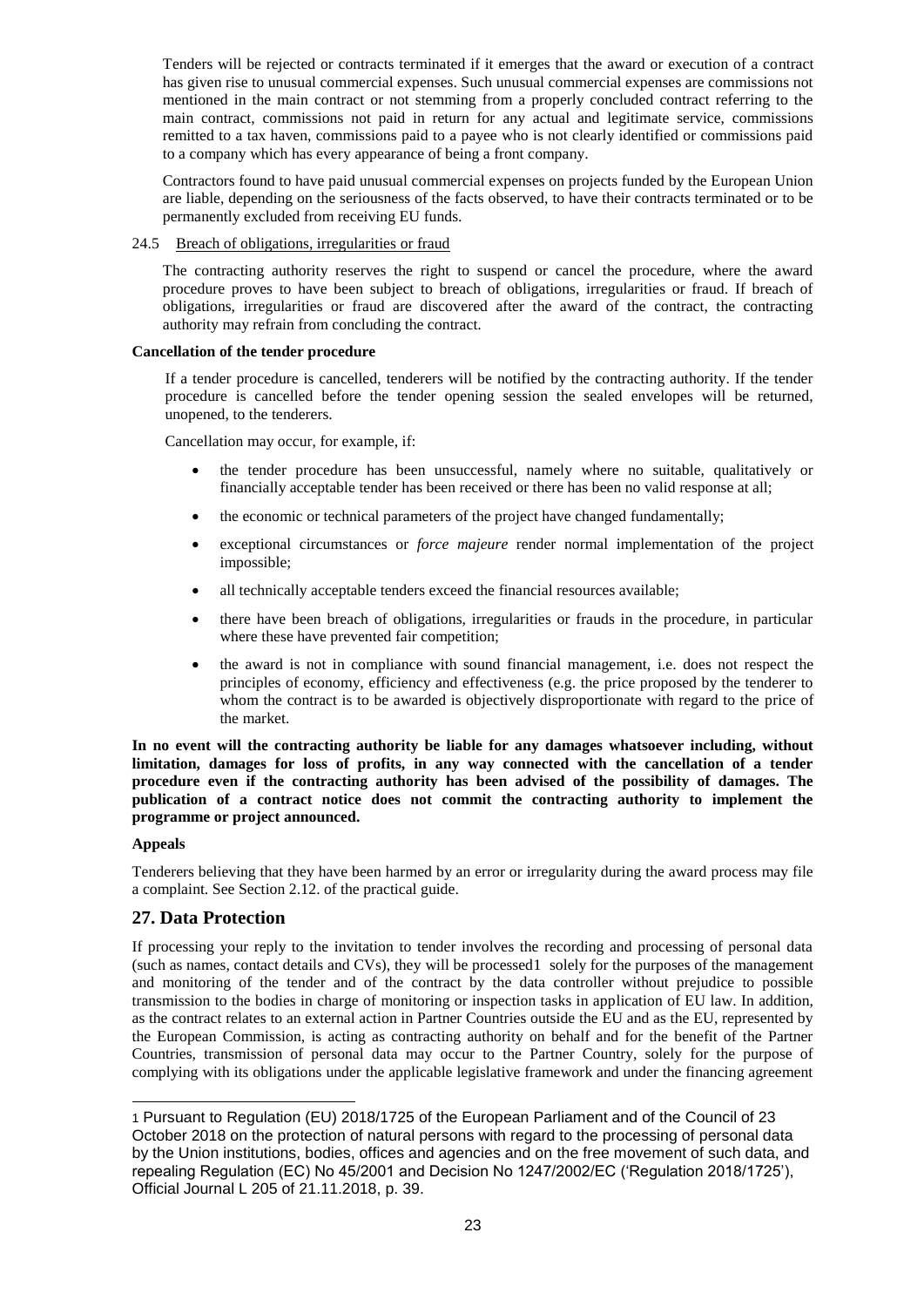concluded between the EU and the Partner Country with regard to this tender procedure. Details concerning processing of your personal data are available on the privacy statement at

#### **<http://ec.europa.eu/europeaid/prag/annexes.do?chapterTitleCode=A>**1

In cases where you are processing personal data in the context of participation to a tender (e.g. CVs of both key and technical experts) and/or implementation of a contract (e.g. replacement of experts) you shall accordingly inform the data subjects of the details of the processing and communicate the above mentioned privacy statement to them.

The controller of call for tenders is the head of legal affairs unit of DG International Cooperation and Development

#### **Early detection and exclusion system**

1

The tenderers and, if they are legal entities, persons who have powers of representation, decision-making or control over them, are informed that, should they be in one of the situations of early detection or exclusion, their personal details (name, given name if natural person, address, legal form and name and given name of the persons with powers of representation, decision-making or control, if legal person) may be registered in the early detection and exclusion system, and communicated to the persons and entities listed in the abovementioned decision, in relation to the award or the execution of a procurement contract.

<sup>1</sup> This link will lead you to the 'privacy statement' published as annex A13 to the practical guide general annexes.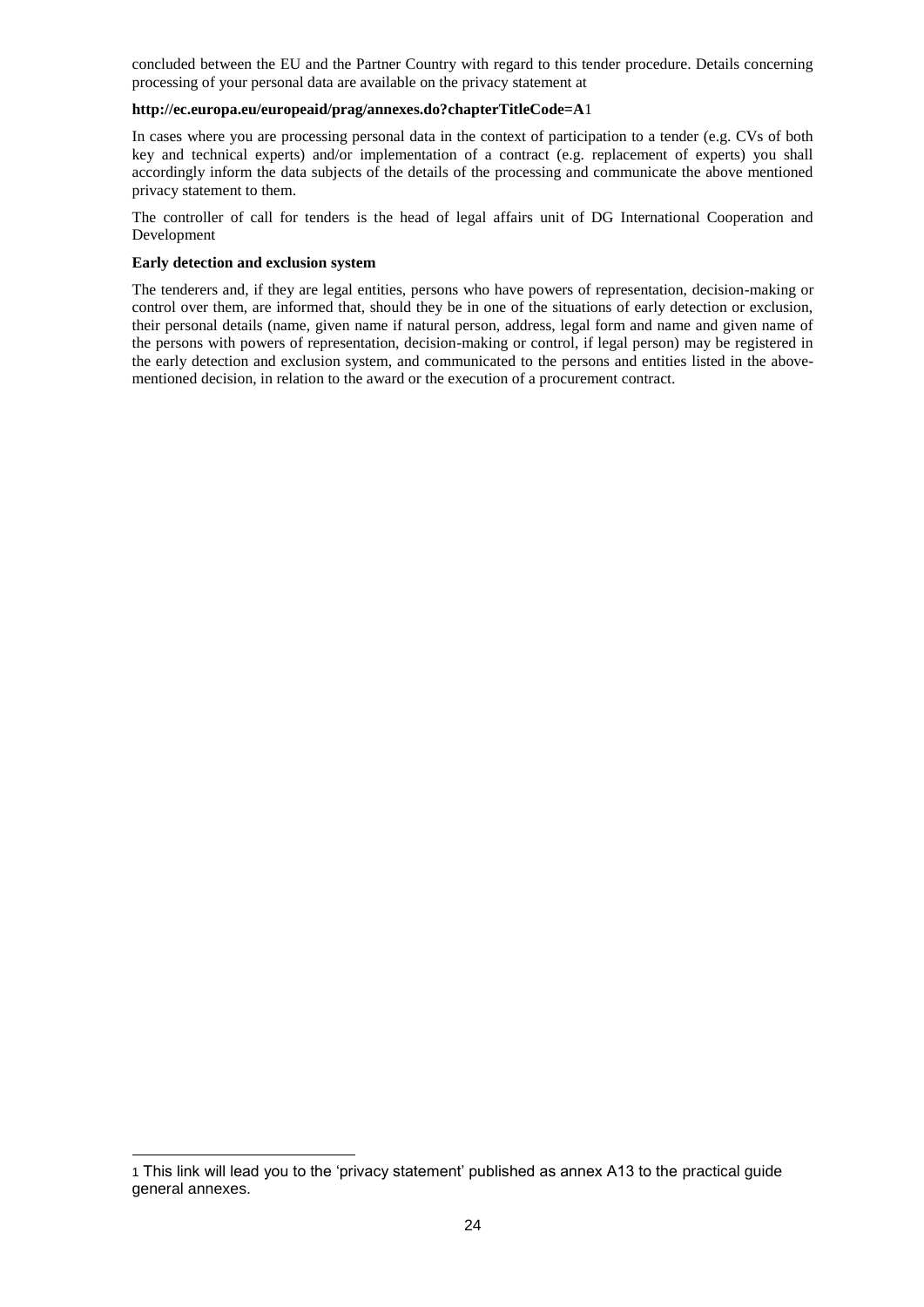# **DRAFT CONTRACT**

# **SUPPLY CONTRACT FOR EUROPEAN UNION EXTERNAL ACTIONS** N**O: ZIM/CHNDU/EU/TFP/ LAB EQUIPMENT/07/21**

# **FINANCED FROM THE EDF**

**Secretary for Foreign Affairs and International Trade**

**P O Box CY 4240 Causeway Harare**

**Munhumutapa Building** 

**Corner Sam Nujoma and Samora Machel** 

**Harare**

**Zimbabwe**

**Contracting Authority**

Scanner ('The contracting authority'),

and

-

<Full official name of contractor> [<Legal status/title> $]$ <sup>1</sup> [< $O$ fficial registration number>]<sup>2</sup> <Full official address>  $[\langle \text{VAT number}\rangle]^3$ , ('the contractor')

have agreed as follows:

of the one part,

of the other part,

# **PROJECT: Zimbabwe Chirundu Border Upgrading Project CONTRACT TITLE: Supply and Delivery of mini lab Equipment**

# **Identification number: ZIM/CHNDU/EU/TFP/ LAB EQUIPMENT/07/21**

# **Article 1 Subject**

1.1 The subject of the contract shall be the supply and delivery of the following supplies:

IT equipment in one lot 1 and 2..

The place of acceptance of the supplies shall be the Ministry of Foreign Affairs and International Trade, the time limits for delivery shall be 30 days and the Incoterm applicable shall be  $DDP<sup>4</sup>$ . The

<sup>&</sup>lt;sup>1</sup> Where the contracting party is an individual.

 $2$  Where applicable. For individuals, mention their ID card or passport or equivalent document – number.

<sup>&</sup>lt;sup>3</sup> Except where the contracting party is not VAT registered.

<sup>4</sup> DDP (Delivered Duty Paid)- Incoterms 2020 International Chamber of Commerce <http://www.iccwbo.org/incoterms/>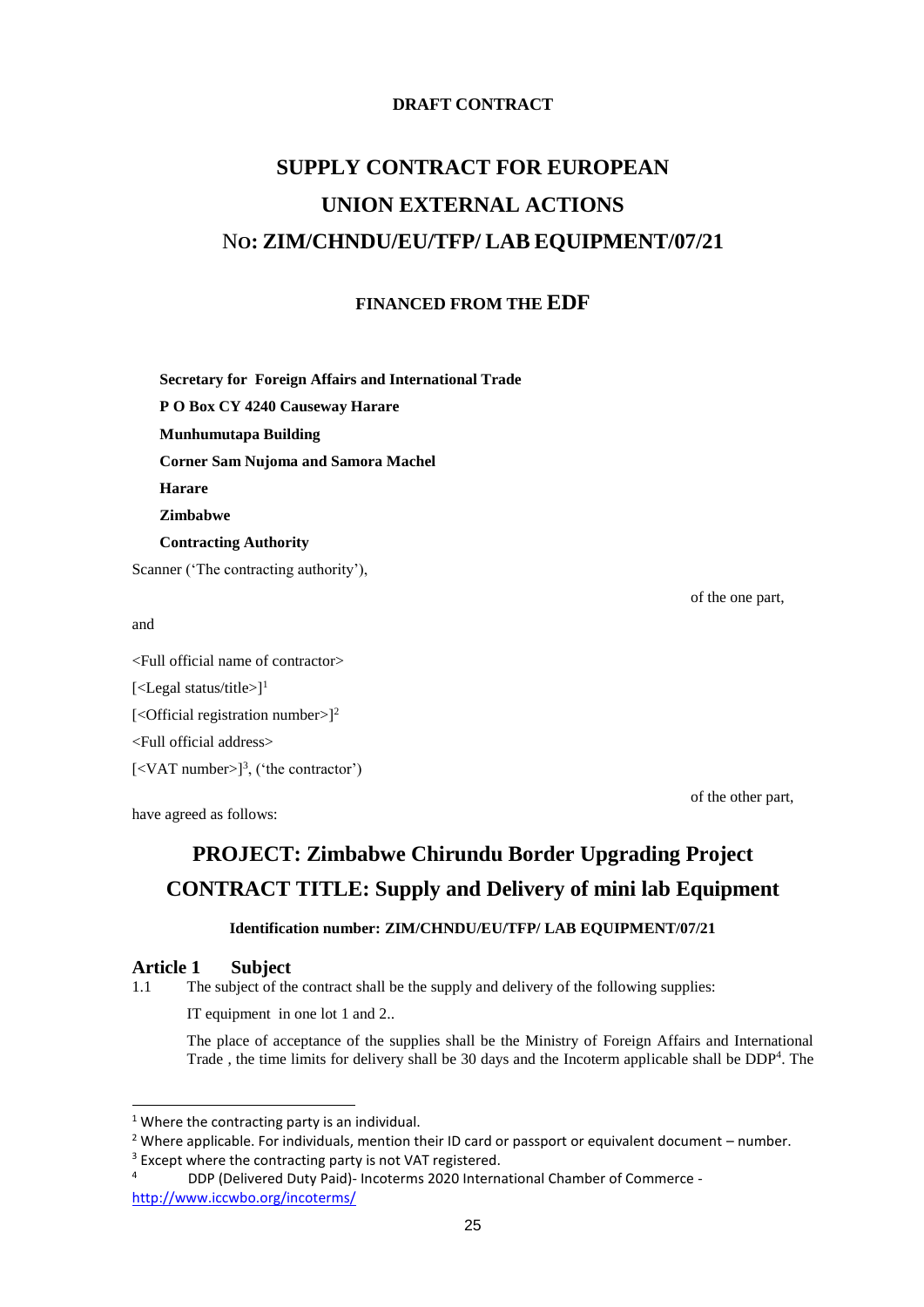implementation period of tasks shall run from the date of signature of the last party to the date of provisional acceptance.

- 1.2 The contractor shall comply strictly with the terms of the special conditions and the technical annex.
- 1.3 The supplies which form the supply and delivery of IT equipment in two lots must be accompanied by the spare parts described by the contractor in its tender] [and by the accessories and other items necessary for using the goods, as specified in the instructions to tenderers.

# **Article 2 Origin**

The rules of origin of the goods are defined in Article 10 of the special conditions.

A certificate of origin for the goods must be provided by the contractor at the latest when it requests provisional acceptance of the goods. Failure to comply with this condition may result in the termination of the contract and/or suspension of payment.

# **Article 3 Price**

- 3.1 The price of the supplies shall be that shown on the financial offer (specimen in Annex IV). The total maximum contract price shall be \$ USD
- 3.2 Payments shall be made in accordance with the general and/or special conditions (Articles 26 to 28).

# **Article 4 Order of precedence of contract documents**

The contract is made up of the following documents, in order of precedence:

- the contract agreement;
- the special conditions
- the general conditions (Annex I);
- the technical specifications (Annex II [including clarifications before the deadline for submission of tenders and minutes from the information meeting/site visit];
- the technical offer (Annex III including clarifications from the tenderer provided during tender evaluation);
- the budget breakdown (Annex IV);
- specified forms and other relevant documents (Annex V);

The various documents making up the contract shall be deemed to be mutually explanatory; in cases of ambiguity or divergence, they shall prevail in the order in which they appear above.

# **Article 5 Other specific conditions applying to the contract**

For the purpose ofArticle 44 of the general conditions, for the part of the data transferred by the contracting authority to the European Commission:

(a) the controller for the processing of personal data carried out within the Commission is

[For DG DEVCO the head of legal affairs unit of DG International Cooperation and Development.

| (b) | the | data | protection                                                          | notice | available |
|-----|-----|------|---------------------------------------------------------------------|--------|-----------|
|     |     |      | athttp://ec.europa.eu/europeaid/prag/annexes.do?chapterTitleCode=A. |        |           |

The following conditions to the contract shall apply:

Done in English in one original being for the contracting authority, one original being for the European Commission, and one original being for the contractor.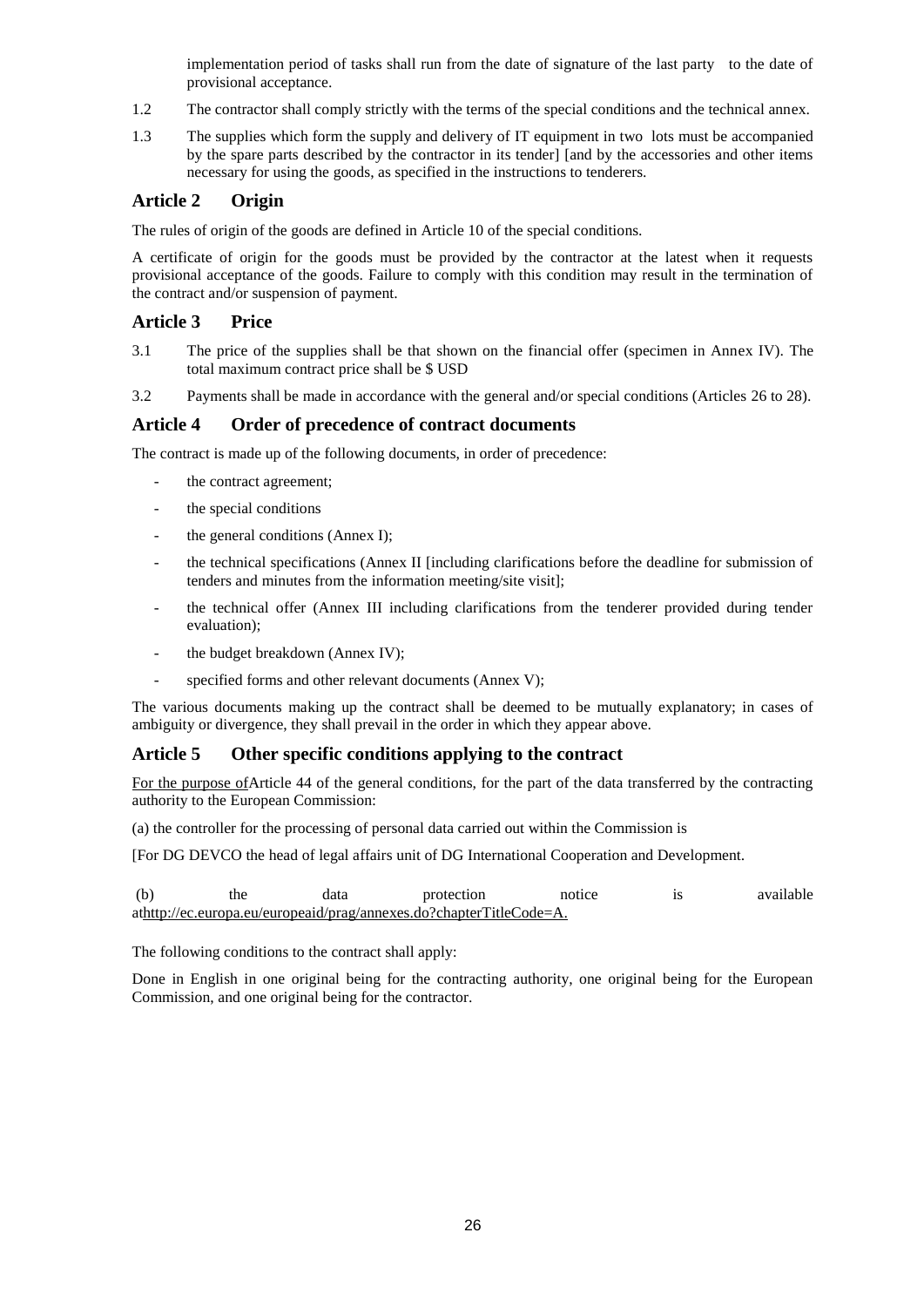# **For the contractor For the contracting authority**

Name: Name:

Signature: Signature: Signature:

Title: Title:

Date: Date: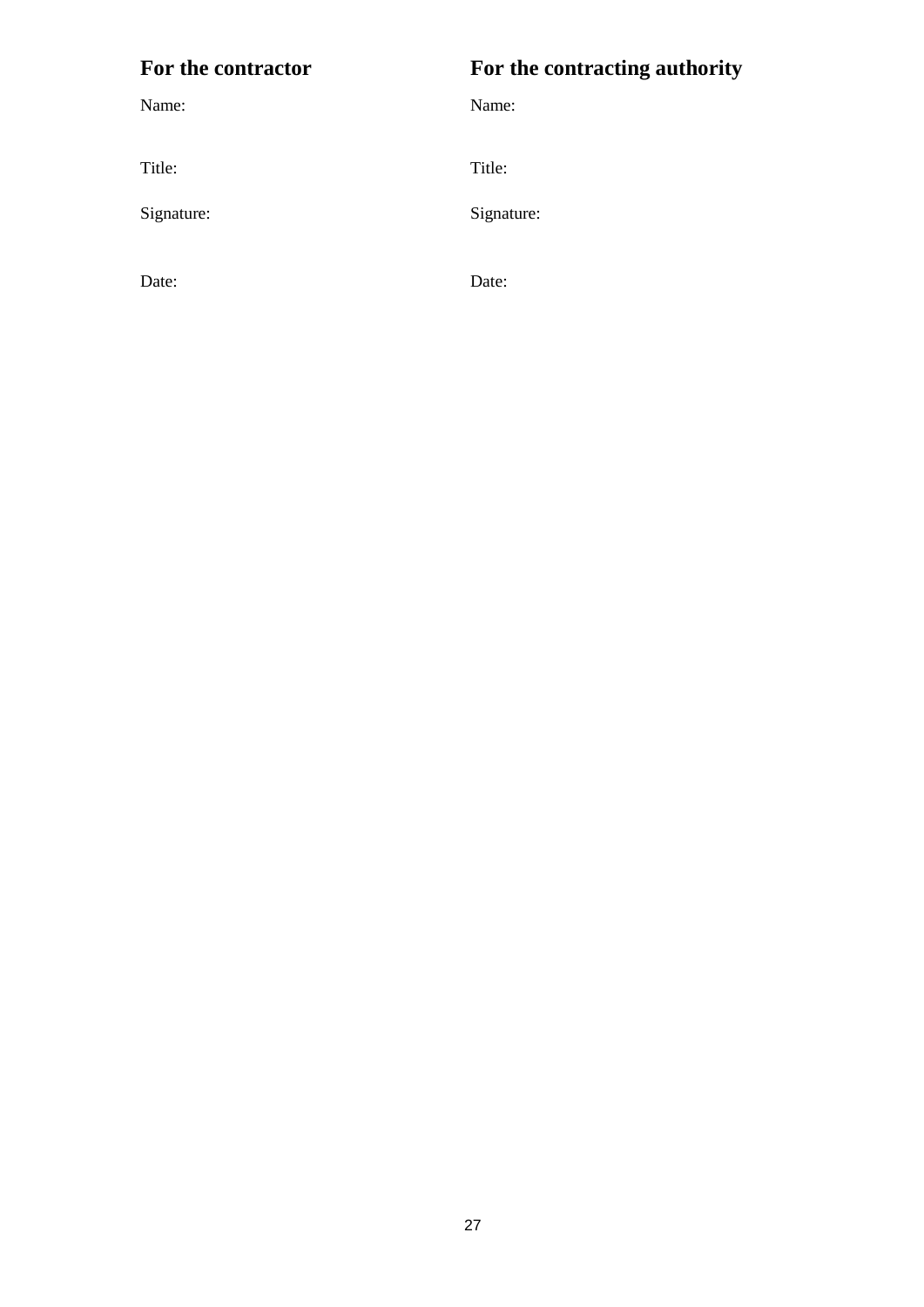# **SPECIAL CONDITIONS**

# **CONTENTS**

These conditions amplify and supplement, if necessary, the general conditions governing the contract. Unless the special conditions provide otherwise, those general conditions remain fully applicable. The numbering of the articles of the special conditions is not consecutive but follows the numbering of the articles of the general conditions. In exceptional cases, and with the authorisation of the appropriate Commission departments, other clauses may be added to cover specific situations.

# **Article 2 Language of the contract**

2.1 The language used shall be English.

# **Article 4 Communications**

4.1 All correspondences should be addressed to the Contracting Authority on the following address:

**The Secretary** 

**Ministry of Foreign Affairs and International Trade**

**Procurement Management Unit**

**Reception Area** 

**Basement Floor**

**Munhumutapa Building** 

**Corner Sam Nujoma and Samora Machel** 

**Harare**

**Zimbabwe**

#### **Attention: Deputy Director, Procurement Management Unit**

4.2 An electronic system will be used by the contracting authority and the contractor for all stages of implementation including, inter alia, management of the contract (amendments and administrative orders), reporting (including reporting on results) and payments. The contractor will be required to register in and use the appropriate electronic exchange system to allow for the e-management of the contract.

The electronic management of the contract through the aforementioned system may commence on the date on which implementation of the contract starts, as described in Article 18 below, or at a later date. In the latter case, the contracting authority will inform the contractor in writing that he will be required to use the electronic system for all communications within a maximum period of 3 months.

# **Article 6 Subcontracting**

6.3 When selecting subcontractors the contractor must give preference to natural persons or companies from ACP States capable of implementing the tasks required on similar terms.

#### **Article 7 Supply of documents**

Operational Manuals in English should be provided

#### **Article 8 Assistance with local regulations**

Ministry of Foreign Affairs and International Trade will guide on specific regulations.

### **Article 9 General obligations**

9.9 The contractor shall ensure that the goods are clearly identified and feature prominently the EU Flag. The obligation towards visibility must comply with the rules lay down in the communication and Visibility Manual for EU External Actions published on the website of DG International Cooperation and Development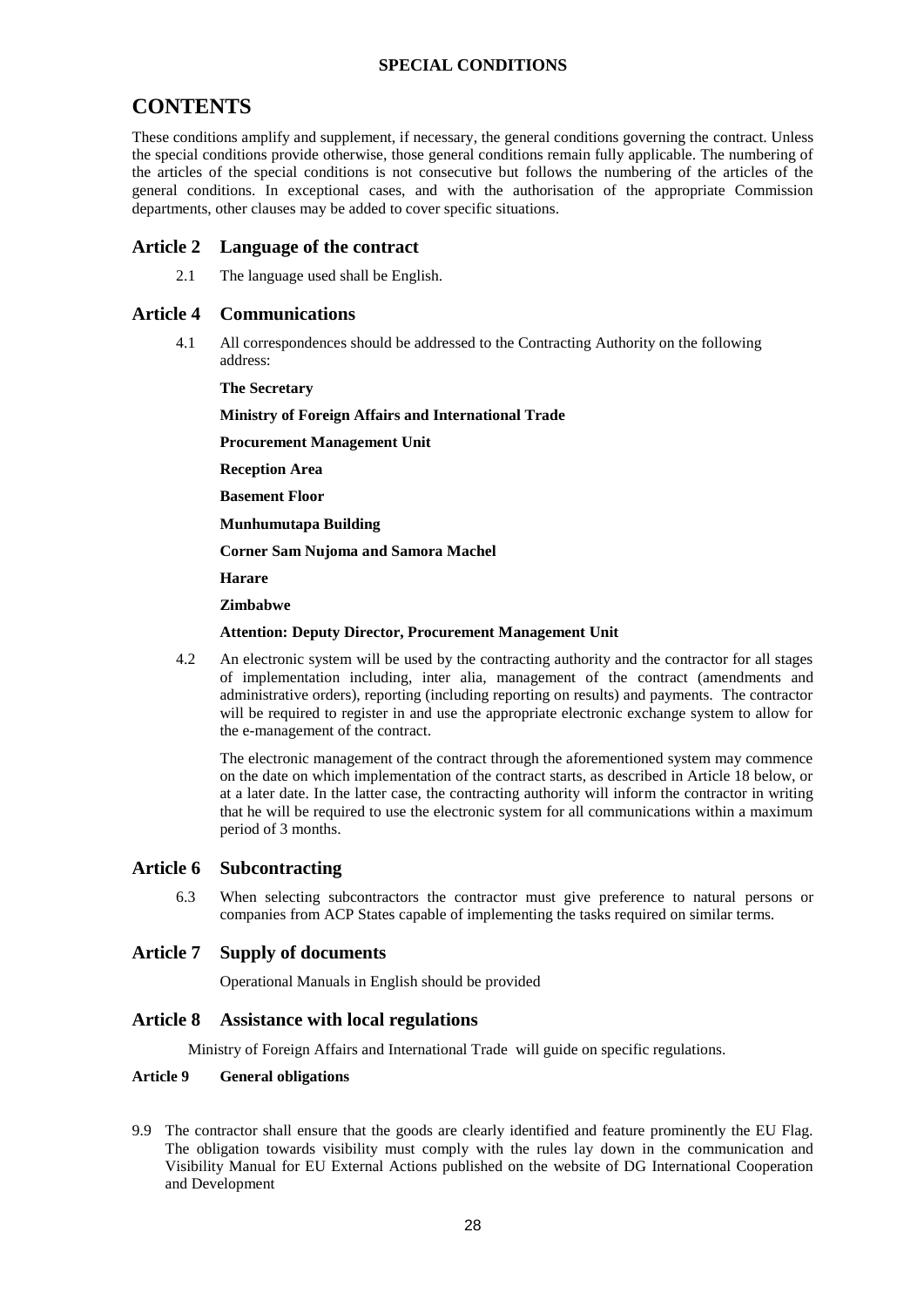# **Article 10 Origin**

**10.1 All goods purchased must originate from an eligible source country as defined in <insert relevant instrument financing the project/programme>. For these purposes, 'origin' means the place where the goods are mined, grown, produced or manufactured. The origin of the goods must be determined according to the EU Customs Code or to the relevant international agreement applicable.**

**Goods originating in the EU includes goods originating in the Overseas Countries and Territories.**

# **Article 11 Performance guarantee**

11.1 The amount of the performance guarantee shall be 5% of the total contract price, including any amounts stipulated in addenda to the contract.

# **Article 12 Liabilities and insurance**

12.2(b), paragraph 2 The contractor shall ensure that all the goods are insured up to the point of delivery and installation (at the point of acceptance).The Incoterm applicable shall be DDP

> • *DDP - Delivered Duty Paid:* Incoterm which imposes on the seller maximum obligations vis-à-vis transportation and loss risks and damage associated with the goods:

> *the seller delivers the goods when the goods are placed at the disposal of the buyer, cleared for import on the arriving means of transport ready for unloading at the named place of destination. The seller bears all the costs and risks involved in bringing the goods to the place of destination and has an obligation to clear the goods not only for export but also for import, to pay any duty for both export and import and to carry out all customs formalities.'<sup>1</sup>*The transfer of risks and costs occurs at the place of unloading of the goods at the agreed place of destination.

# **Article 13 Programme of implementation of tasks**

.

13.2 The supplies must be delivered within 30 calendar days of signing of the contract by the contractor.

# **Article 14 Contractor's drawings**

14.1 All operational manuals must be provided by the contractor

# **Article 15 Sufficiency of tender prices**

15.1 N/A

#### **Article 16 Tax and customs arrangements**

16.1 The terms of delivery of the goods shall be DDP (Delivery Duty Paid)

#### **Article 17 Patents and licences**

17.1 N/A

-

#### **Article 18 Commencement order**

18.1 The startdate for the implementation shall be the date of signature of the last party.

#### **Article 19 Period of implementation of the tasks**

<sup>&</sup>lt;sup>1</sup> Se[e http://www.iccwbo.org/incoterms/](http://www.iccwbo.org/incoterms/)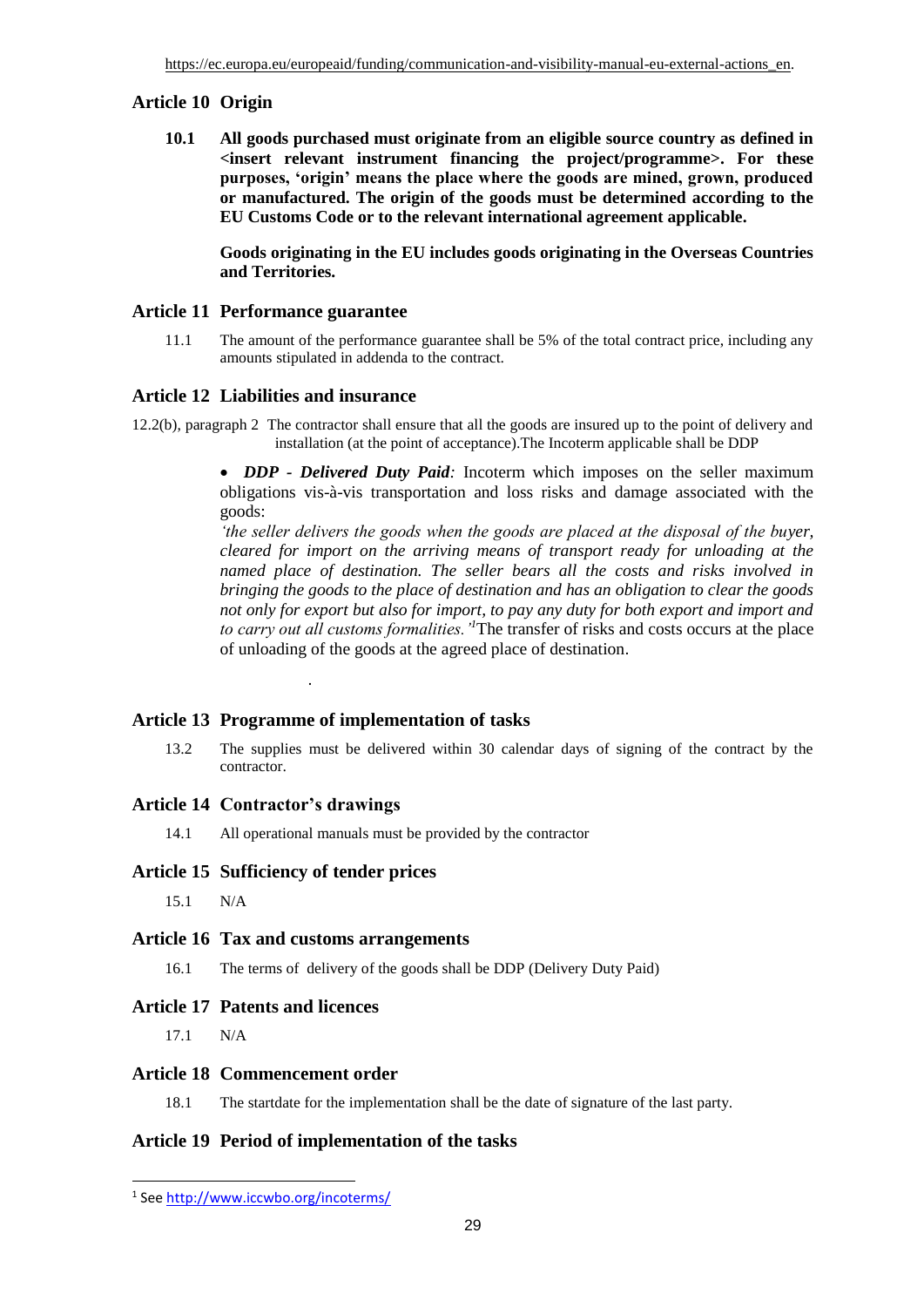19.1 The period of implementation of the contract is set at 30 calendar days from the date of signature of the last party.

# **Article 24 Quality of supplies**

24.2 Supplies must conform to the technical specifications specified. A certificate of Provisional Acceptance issued by the Contracting Authority is required.

# **Article 25 Inspection and testing**

25.2 The goods will be tested in accordance with Article 25 of the general conditions and the practical arrangements for testing at the **Ministry of Foreign Affairs and International Trade, Munhumutapa Building Harare**

#### **Article 26 General principles for payments**

26.1 Payments shall be made in US\$

Payments shall be authorised and made by

**The Secretary General** 

**COMESA, Ben Bella Road**

**P.O Box 30051**

**Lusaka 10101**

#### **Zambia**

- 26.3 By derogation, the pre-financing payment shall be made within 90 days from the date on which an admissible invoice is registered by the contracting authority. The final payment to the contractor of the amounts due shall be made within 90 days following provisional acceptance of the goods, after receipt by the contracting authority of an admissible invoice.
- 26.5 In order to obtain payments, the contractor must forward to the authority referred to below:

#### **The Secretary**

**Ministry of Foreign Affairs and International Trade**

**Procurement Management Unit**

**Reception Area** 

**Basement Floor**

**Munhumutapa Building** 

**Corner Sam Nujoma and Samora Machel** 

**Harare**

#### **Zimbabwe**

a)For the 40% pre-financing, the pre-financing guarantee

b) For the 60 % balance the invoice(s) in triplicate together with the request for provisional acceptance of the supplies to the contracting authority referred in 26.5.

#### **Article 28 Delayed payments**

28.2 By derogation from Article 28.2 of the general conditions, once the deadline laid down in Article 26.3 has expired, the contractor shall, upon demand, be entitled to late-payment interest at the rate and for the period mentioned in the general conditions. The demand must be submitted within two months of receiving late payment.

#### **Article 29 Delivery**

29.3 The packaging shall become the property of the recipient subject to environmental considerations.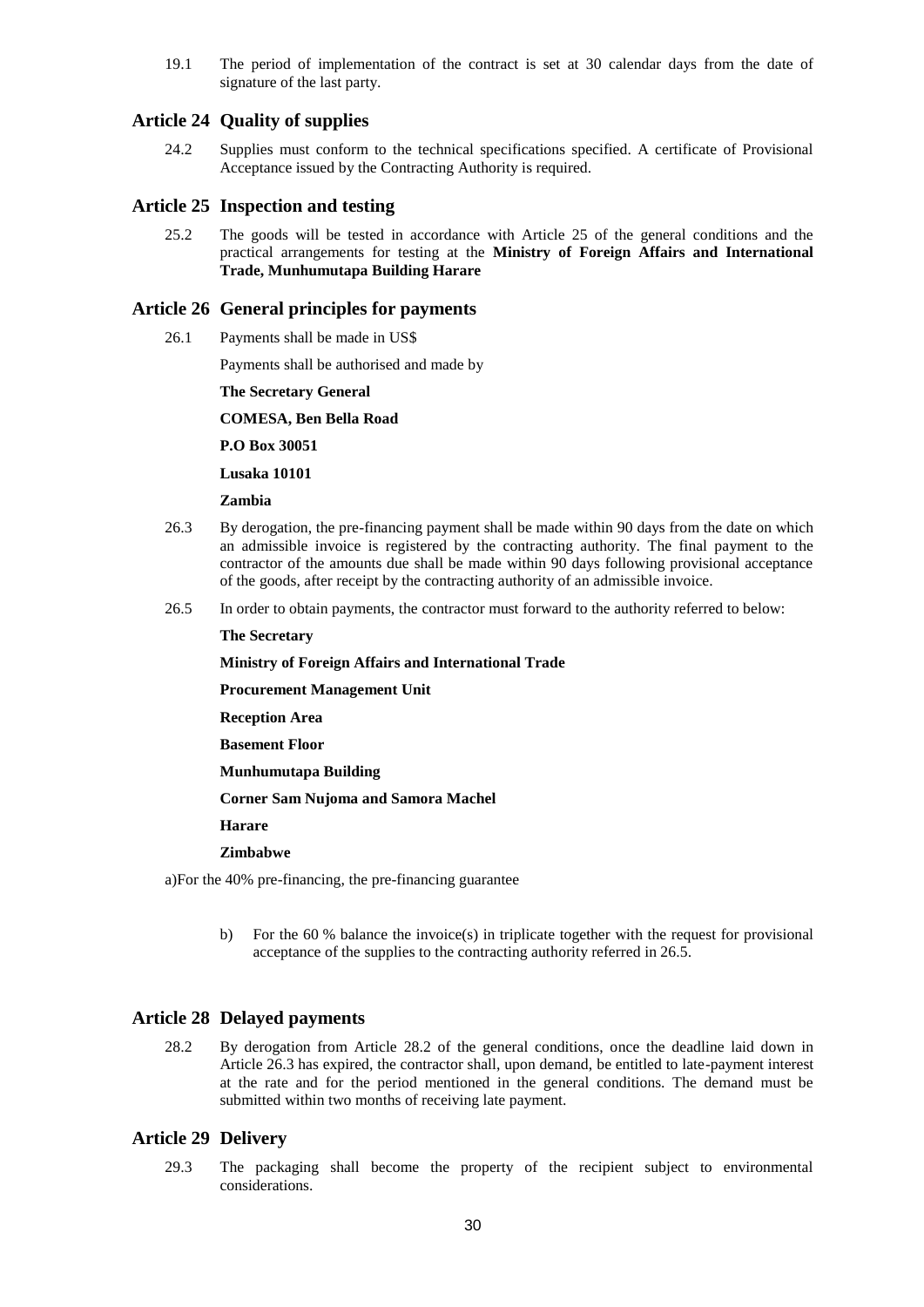# **Article 31 Provisional acceptance**

The certificate of provisional acceptance must be issued using the template in Annex C11.

31.2. By derogation from Article 31.2, second paragraph , the contracting authority's time limit for issuing the certificate of provisional acceptance to the contractor shall not be included in the time limit for payments indicated in Article 26.3.

# **Article 32 Warranty obligations**

32.7 The warranty must remain valid for a period of one year after provisional acceptance.

# **Article 33 After-sales service**

33.1 The contractor shall provide or secure provision of reliable after-sales maintenance service thereafter at the place of destination guaranteeing the upkeep and repair of goods supplied.

# **Article 40 Settlement of disputes**

Any dispute arising out of or relating to this contract which cannot be settled otherwise shall:

- (a) in the case of a national contract, be settled in accordance with the national legislation of the state of the contracting authority; and
- (b) in the case of a transnational contract, be settled either:
	- (i) if the parties to the contract so agree, in accordance with the national legislation of the state of the contracting authority or its established international practices; or
	- (ii) by arbitration in accordance with the procedural rules on conciliation and arbitration of contracts financed by the European Development Fund, adopted by Decision 3/90 of the ACP-EEC Council of Ministers of 29 March 1990 (Official Journal No L 382, 31.12.1990, Annex a12 to the practical guide)

# **Article 44 Data protection**

1. Processing of personal data related to the implementation of the contract by the contracting authority takes place in accordance with the national legislation of the state of the contracting authority and with the provisions of the respective financing agreement.

2. To the extent that the contract covers an action financed by the European Union, the Contracting Authority may share communications related to the implementation of the contract, with the European Commission. These exchanges shall be made to the Commission, solely for the purpose of allowing the latter to exercise its rights and obligations under the applicable legislative framework and under the financing agreement with the Partner country – contracting authority. The exchanges may involve transfers of personal data (such as names, contact details, signatures and CVs) of natural persons involved in the implementation of the contract (such as contractors, staff, experts, trainees, subcontractors, insurers, guarantors, auditors and legal counsel). In cases where the contractor is processing personal data in the context of the implementation of the contract, he/she shall accordingly inform the data subjects of the possible transmission of their data to the Commission. When personal data is transmitted to the Commission, the latter processes them in accordance with Regulation (EU) 2018/1725 of the European Parliament and of the Council of 23 October 2018 on the protection of natural persons with regard to the processing of personal data by the Union institutions, bodies, offices and agencies and on the free movement of such data, and repealing Regulation (EC) No 45/2001 and Decision No 1247/2002/EC<sup>1</sup> and as detailed in the specific privacy statement published at ePRAG.

\* \* \*

-

<sup>1</sup> OJ L 205 of 21.11.2018, p. 39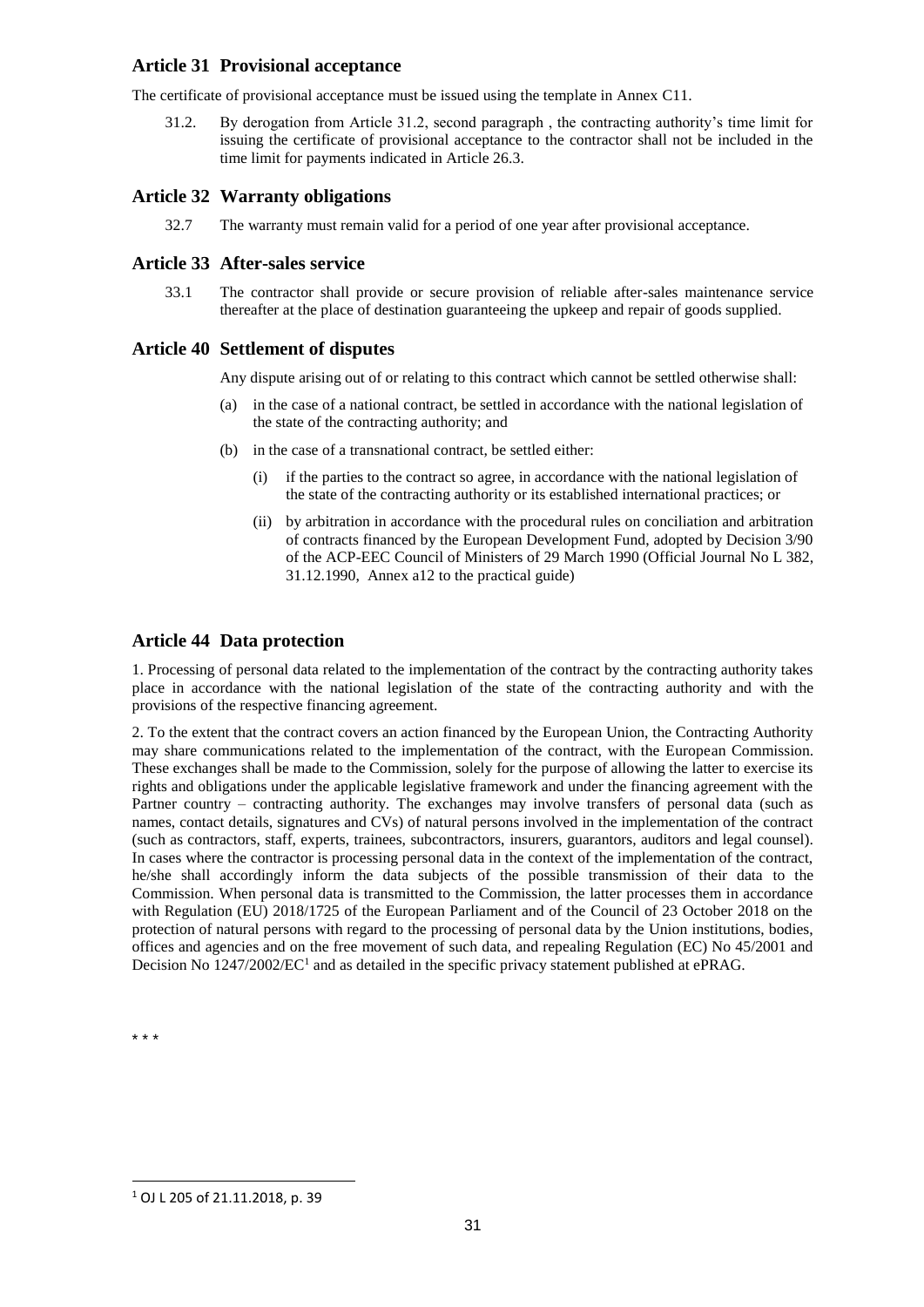# **ANNEX I: GENERAL CONDITIONS**

# **FOR SUPPLY CONTRACTS FINANCED BY THE EUROPEAN UNION OR BY THE EUROPEAN DEVELOPMENT FUND**

**Attached**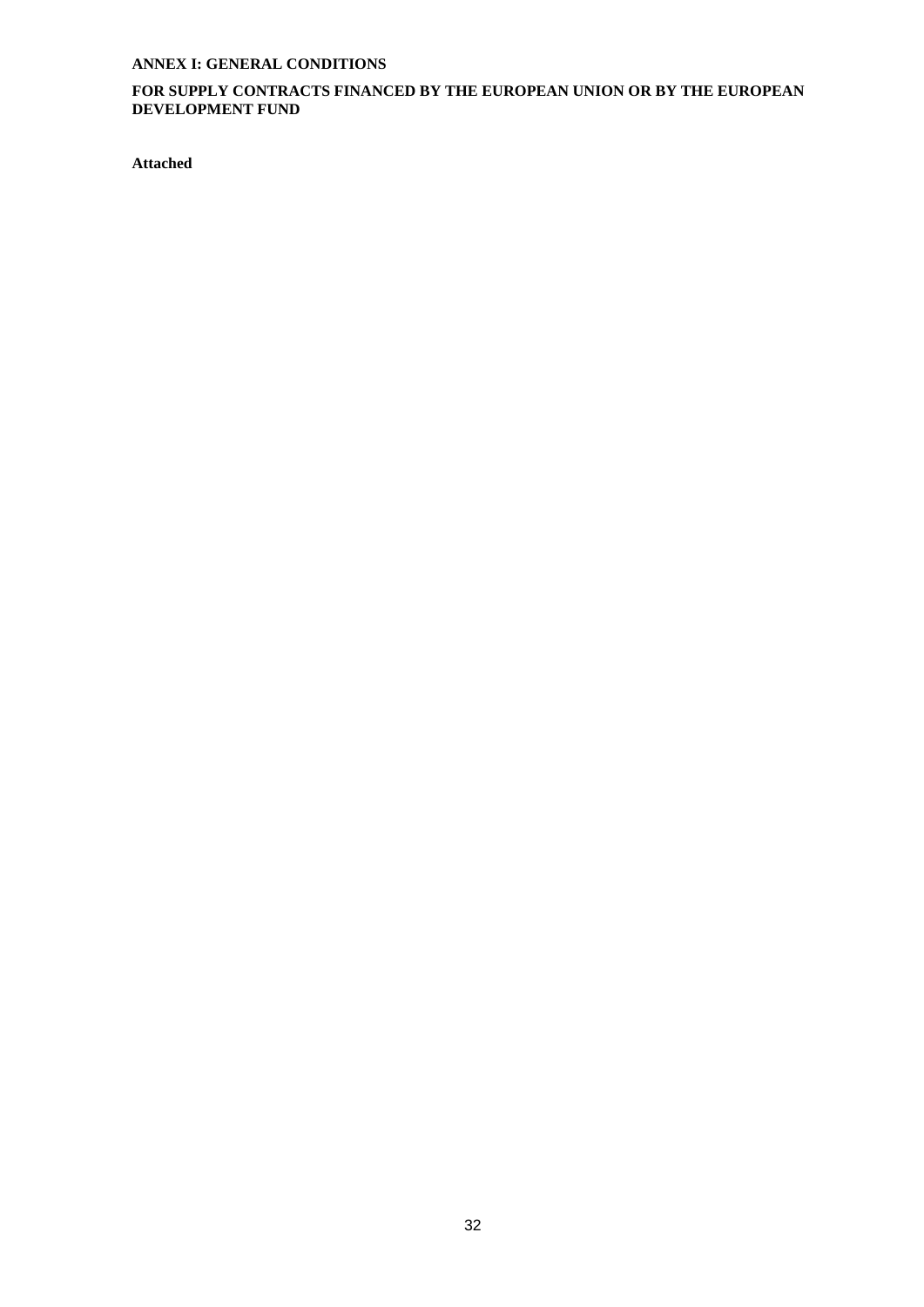# **TECHNICAL SPECIFICATIONS AND TECHNICAL OFFER**

# **Contract title: Supply and delivery of mini laboratory equipment for the Government of Zimbabwe (CHIRUNDU BORDER POST)**

Publication reference: ZIM/CHNDU/EU/TFP/LAB EQUIPMENT /07/21

# **Columns 1-2 should be completed by the contracting authority Columns 3-4 should be completed by the tenderer Column 5 is reserved for the evaluation committee**

Annex III - the contractor's technical offer

The tenderers are requested to complete the template on the next pages:

- Column 2 is completed by the contracting authority shows the required specifications (not to be modified by the tenderer),
- Column 3 is to be filled in by the tenderer and must detail what is offered (for example the words 'compliant' or 'yes' are not sufficient)
- Column 4 allows the tenderer to make comments on its proposed supply and to make eventual references to the documentation

The eventual documentation supplied should clearly indicate (highlight, mark) the models offered and the options included, if any, so that the evaluators can see the exact configuration. Offers that do not permit to identify precisely the models and the specifications may be rejected by the evaluation committee.

The offer must be clear enough to allow the evaluators to make an easy comparison between the requested specifications and the offered specifications.

# **LOT 1**

| Feature | Specifications of the item required                        | <b>Specifications</b><br>offered by the<br>tenderer | Notes, remarks,<br>ref to<br>documentation | <b>Evaluation</b><br>committee's<br>notes |
|---------|------------------------------------------------------------|-----------------------------------------------------|--------------------------------------------|-------------------------------------------|
|         | Handheld Fourier Transform Infrared Spectroscopic Analyzer |                                                     |                                            |                                           |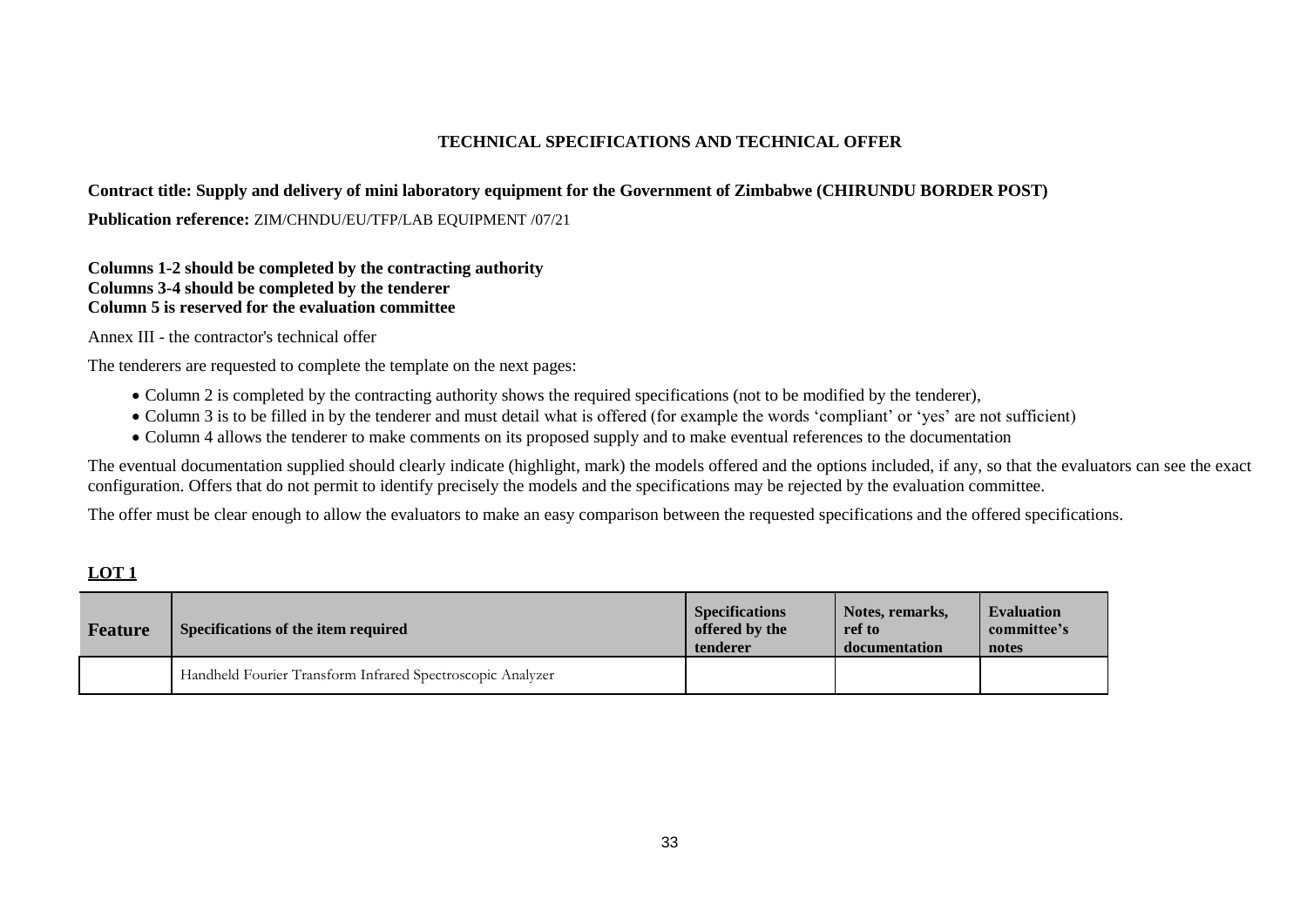| Weight:<br>1.9kg                                                                                                                                                                                                                                                                                                                                                                                                                                                                                                                                                                                                                                                                                                     |  |
|----------------------------------------------------------------------------------------------------------------------------------------------------------------------------------------------------------------------------------------------------------------------------------------------------------------------------------------------------------------------------------------------------------------------------------------------------------------------------------------------------------------------------------------------------------------------------------------------------------------------------------------------------------------------------------------------------------------------|--|
| Spectral Range:<br>FTIR 4,000/cm to $650$ /cm                                                                                                                                                                                                                                                                                                                                                                                                                                                                                                                                                                                                                                                                        |  |
| Data Export format:<br>SPC file, Text File, JPEG                                                                                                                                                                                                                                                                                                                                                                                                                                                                                                                                                                                                                                                                     |  |
| -20 $oC$ to $+50oC$<br>Operating temperature:                                                                                                                                                                                                                                                                                                                                                                                                                                                                                                                                                                                                                                                                        |  |
| Power Supply:<br>DC wall adapter, 12VDC 1.25A                                                                                                                                                                                                                                                                                                                                                                                                                                                                                                                                                                                                                                                                        |  |
| Aflatoxin rapid test for Grain, wheat, peanuts,<br>a quantitative test for total aflatoxins B1, B2, G1, G2 at a sensitivity range of<br>3.00 ppb - 100.00 ppb. Maximum analysis time 10 minutes . Required                                                                                                                                                                                                                                                                                                                                                                                                                                                                                                           |  |
| 65% ethanol solution , Sample collection cups with lids , Agri-<br>accessories:1.<br>Grind grinder or equivalent , Scale capable of weighing $5-50$ g $\pm$ 0.1 g , Timer<br>Reveal sample cup rack , Raptor Integrated Analysis Platform, AccuScan Gold<br>or AccuScan Pro, Raptor cartridges , Dispensing pump or graduated cylinder<br>,Filter syringe ,Sample collection tubes with caps ,Pipettor, 100 μL, Pipette tips,<br>Pipettor, 500 µL, Pipette tips, 200-1000 µL                                                                                                                                                                                                                                         |  |
| Pesticide Residue Rapid Test Kit:                                                                                                                                                                                                                                                                                                                                                                                                                                                                                                                                                                                                                                                                                    |  |
| Rapid test for detection of several pesticides in vegetables $&$ fruits.(<br>organophosphates, carbamates, pyrethroides etc)                                                                                                                                                                                                                                                                                                                                                                                                                                                                                                                                                                                         |  |
| FLIR A320 Heavy Duty thermoscanner                                                                                                                                                                                                                                                                                                                                                                                                                                                                                                                                                                                                                                                                                   |  |
| Extensive alarm functionality, as a function of analysis and more. On schedule:<br>file sending (FTP) or e-mail (SMTP) of analysis results or images. On alarms:<br>file sending (FTP) or e-mail (SMTP) of analysis results or images.MPEG-4<br>streaming.PoE (Power over Ethernet).Built-in web server.General purpose<br>I/O.100 Mbps Ethernet (100 m cable, wireless, fiber, etc.).Synchronization<br>through SNTP. Composite video output. Multi-camera utility software: FLIR IP<br>Config and FLIR IR Monitor included. Open and well-described TCP/IP<br>protocol for control and set-up.16-bit $320 \times 240$ pixel images semi-real time,<br>signal and temperature linear. Lenses: 25° and 45° optional. |  |
| 370L Top fridge bottom freezer                                                                                                                                                                                                                                                                                                                                                                                                                                                                                                                                                                                                                                                                                       |  |
| (Food Sample refrigerator)                                                                                                                                                                                                                                                                                                                                                                                                                                                                                                                                                                                                                                                                                           |  |
|                                                                                                                                                                                                                                                                                                                                                                                                                                                                                                                                                                                                                                                                                                                      |  |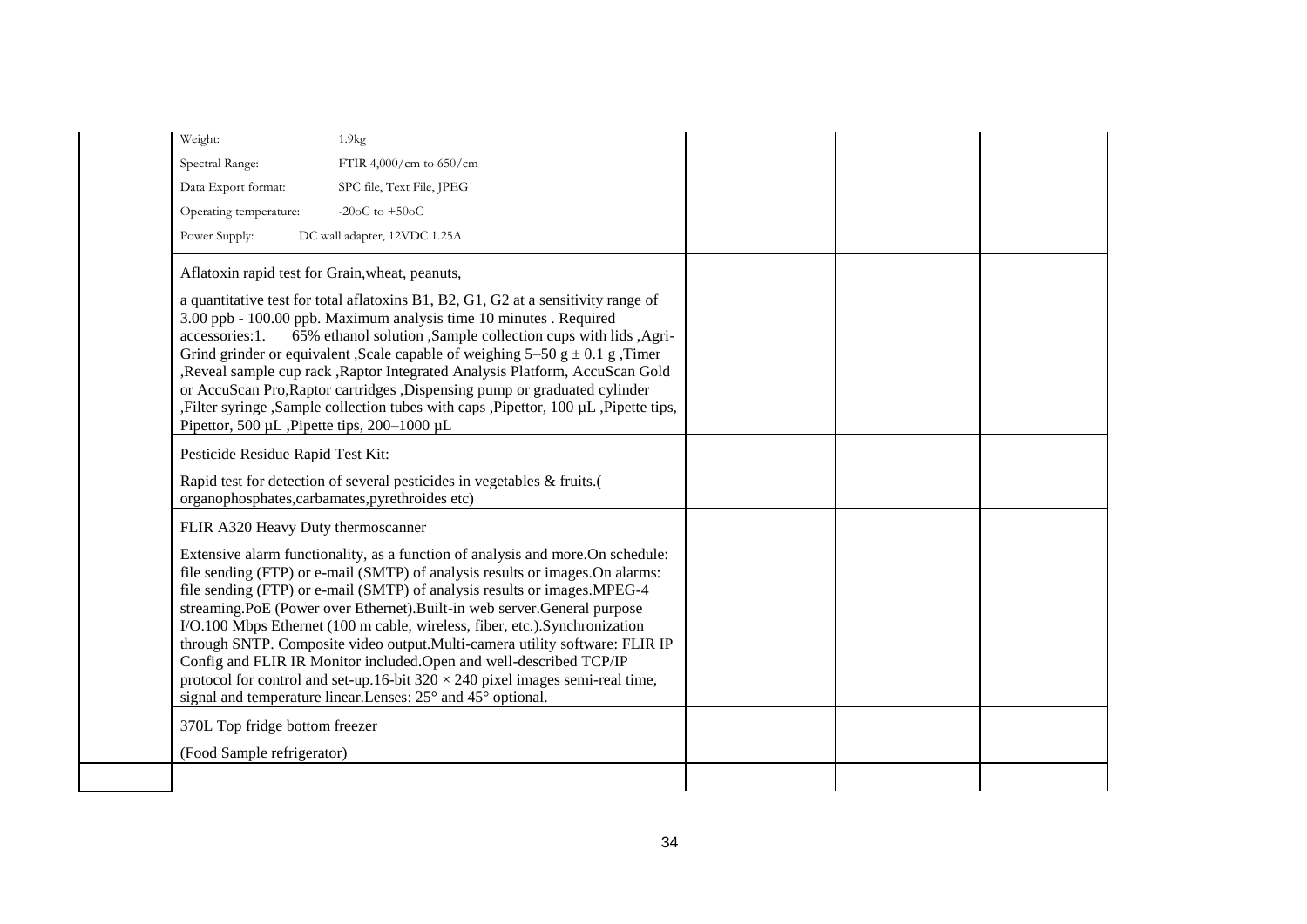| Fuel Testing Kits: DMA 35 Portable Density Meter                                                                                          |  |  |
|-------------------------------------------------------------------------------------------------------------------------------------------|--|--|
| Thermometer: Minimum and maximum; 0.1 degrees accuracy                                                                                    |  |  |
| Sample withdrawal probes (saineless steel / brass) : stainless steel / brass<br>Closed spear (large grains)                               |  |  |
| stainless steel / brass Closed spear (large grains)                                                                                       |  |  |
| closed spear (small grains)                                                                                                               |  |  |
| open spear                                                                                                                                |  |  |
|                                                                                                                                           |  |  |
| Magnifying Glassx 10 magnifcation; with a minimum diameter of 6 cm;                                                                       |  |  |
|                                                                                                                                           |  |  |
| Compound Microscope: Color Corrected Infinite Optical System                                                                              |  |  |
| Binocular Head, Inclined 30°, Rotatable 360°, Interpapillary Distance:<br>48-76mm                                                         |  |  |
| Trinocular Head, Inclined 30°, Rotatable 360°, Interpapillary Distance:<br>48-76mm, Light distribution (both): 100: 0 (100% for eyepiece) |  |  |
| 80:20(80% for trinocular head and 20% for eyepiece); eye piece;                                                                           |  |  |
| Eye piece:                                                                                                                                |  |  |
| WF10×/22mm (Diopter adjustable), tube diameter: 30mm                                                                                      |  |  |
| WF15×/16mm (Diopter adjustable)                                                                                                           |  |  |
| $WF10 \times 22$ mm with 0.1mm eyepiece micrometer                                                                                        |  |  |
| $W.D.=12.10mm$<br>$4 \times 0.10$ ,                                                                                                       |  |  |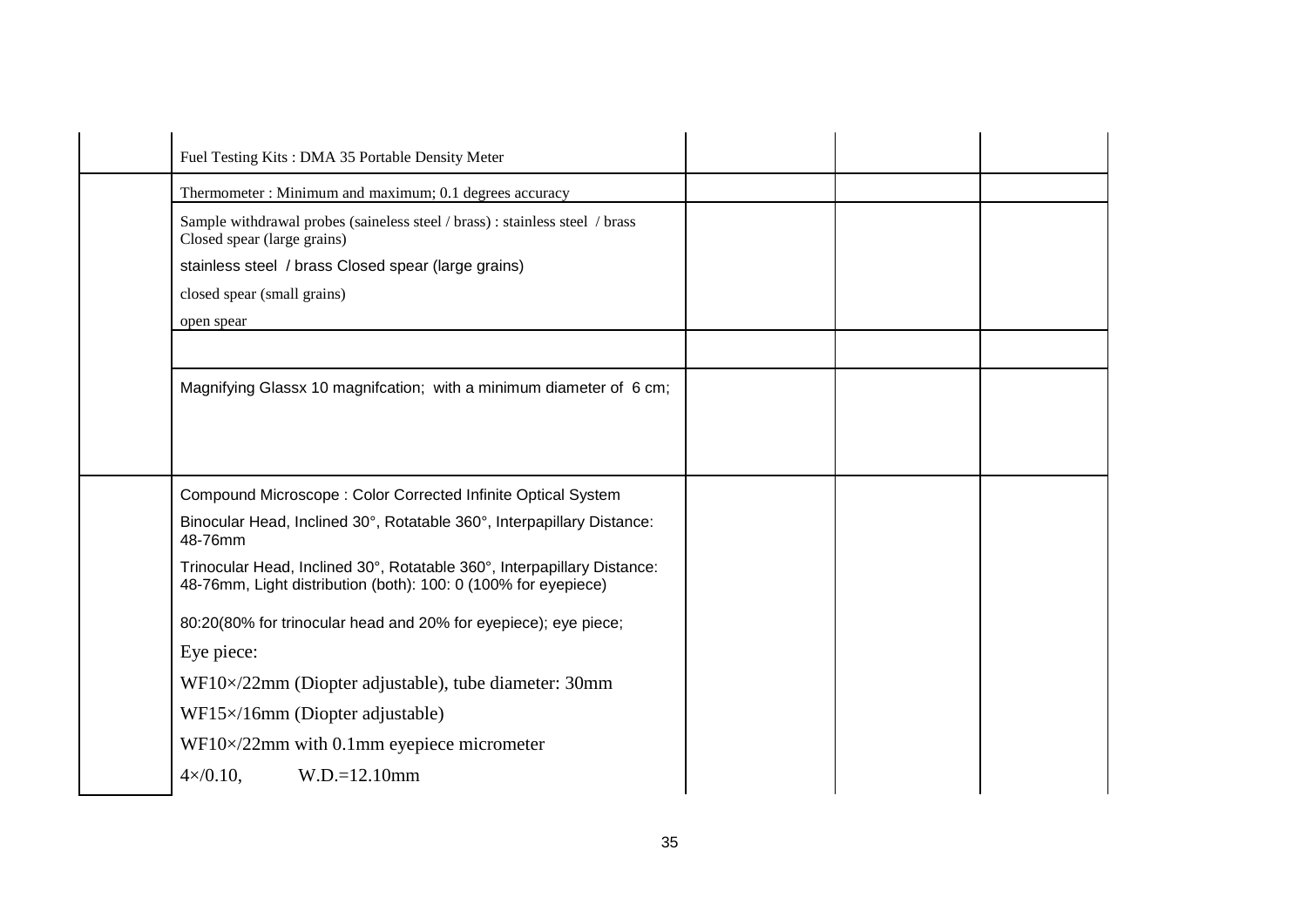| $10 \times 0.25$ ,<br>$W.D.=4.64mm$                                                                                      |  |  |
|--------------------------------------------------------------------------------------------------------------------------|--|--|
| $20 \times 0.40(S)$ ,<br>$W.D.=2.41mm$                                                                                   |  |  |
| $40\times/0.65$ (S),<br>$W.D.=0.65mm$                                                                                    |  |  |
| $100 \times / 1.25$ (S, Oil), W.D.=0.12mm                                                                                |  |  |
| $2.5 \times 0.07$<br>$W.D.=8.47mm$                                                                                       |  |  |
| $W.D.=0.33mm$<br>$60 \times 0.80(S)$                                                                                     |  |  |
| 100x/1.15(S, Water) W.D.=0.19mm                                                                                          |  |  |
|                                                                                                                          |  |  |
|                                                                                                                          |  |  |
|                                                                                                                          |  |  |
| Nose piece:                                                                                                              |  |  |
| <b>Backward Quintuple Nosepiece</b>                                                                                      |  |  |
| Stage:                                                                                                                   |  |  |
| Rackless Double Layers Mechanical stage, Size: 182mmx140mm,<br>Travel Range: 77mmx52mm, Scale: 0.1mm, Two Slide Holder   |  |  |
| Condenser:                                                                                                               |  |  |
| Swing out condenser N.A.0.9/0.13, with iris diaphragm                                                                    |  |  |
| Focusing:                                                                                                                |  |  |
| Coaxial Coarse and Fine Focusing Knob, Coarse Focusing Travel<br>Range: 25mm, Coarse Stroke 42.4mm/rotation, Fine Stroke |  |  |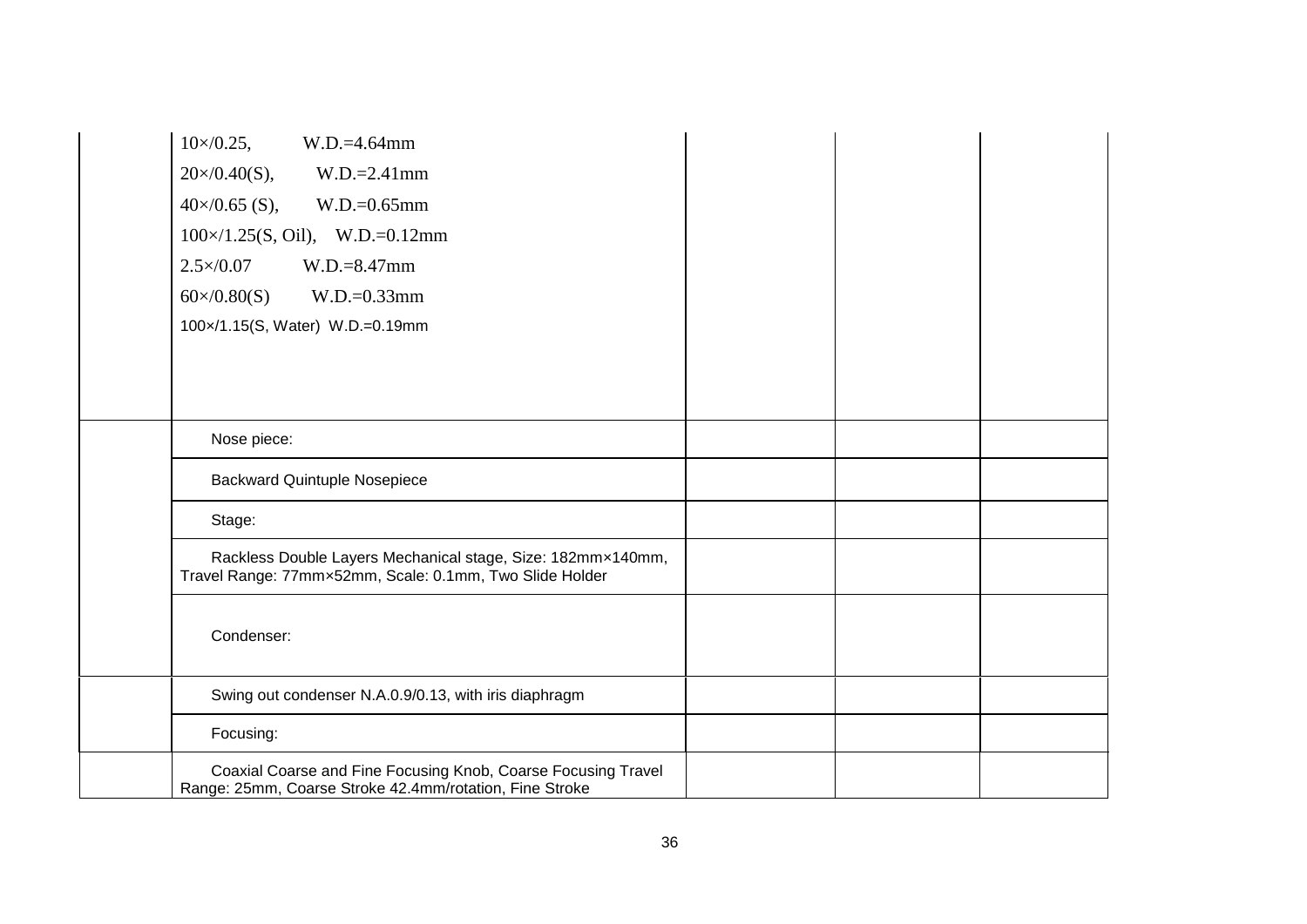| 0.2mm/Rotation, Fine division: 2µm                                                             |  |  |
|------------------------------------------------------------------------------------------------|--|--|
| Koehler illumination:                                                                          |  |  |
| 6V/30W Halogen Lamp with Field Diaphragm, Brightness<br>Adjustable                             |  |  |
| Dark Field Unit:                                                                               |  |  |
| Dark field condenser (Dry), apply to 4x-40x objective                                          |  |  |
| Dark Field Condenser (Oil), apply to 100x objective                                            |  |  |
| Polarizing Unit:                                                                               |  |  |
| Analyzer and Polarizer                                                                         |  |  |
| <b>Phase Contrast Unit:</b>                                                                    |  |  |
| Quintuple hole turret unit with 10x/20x/40x/100x phase contrast<br>objective                   |  |  |
| Independent slot with 10x/20x/40x/100x phase contrast objective                                |  |  |
| <b>Fluorescent Attachment:</b>                                                                 |  |  |
| 100W Mercury Epi-Fluorescence unit (Six-hole disc, Auramine<br>O/Uv/V/B/G and another filters) |  |  |
| 3W LED Epi-Fluorescence unit (Six-hole disc, B &G filters)                                     |  |  |
| Auramine O /U/V filters and corresponding fluorescence lamps                                   |  |  |
| Video Adapter:                                                                                 |  |  |
| 1x C-mount (Used for DSLR cameras or large format microscope                                   |  |  |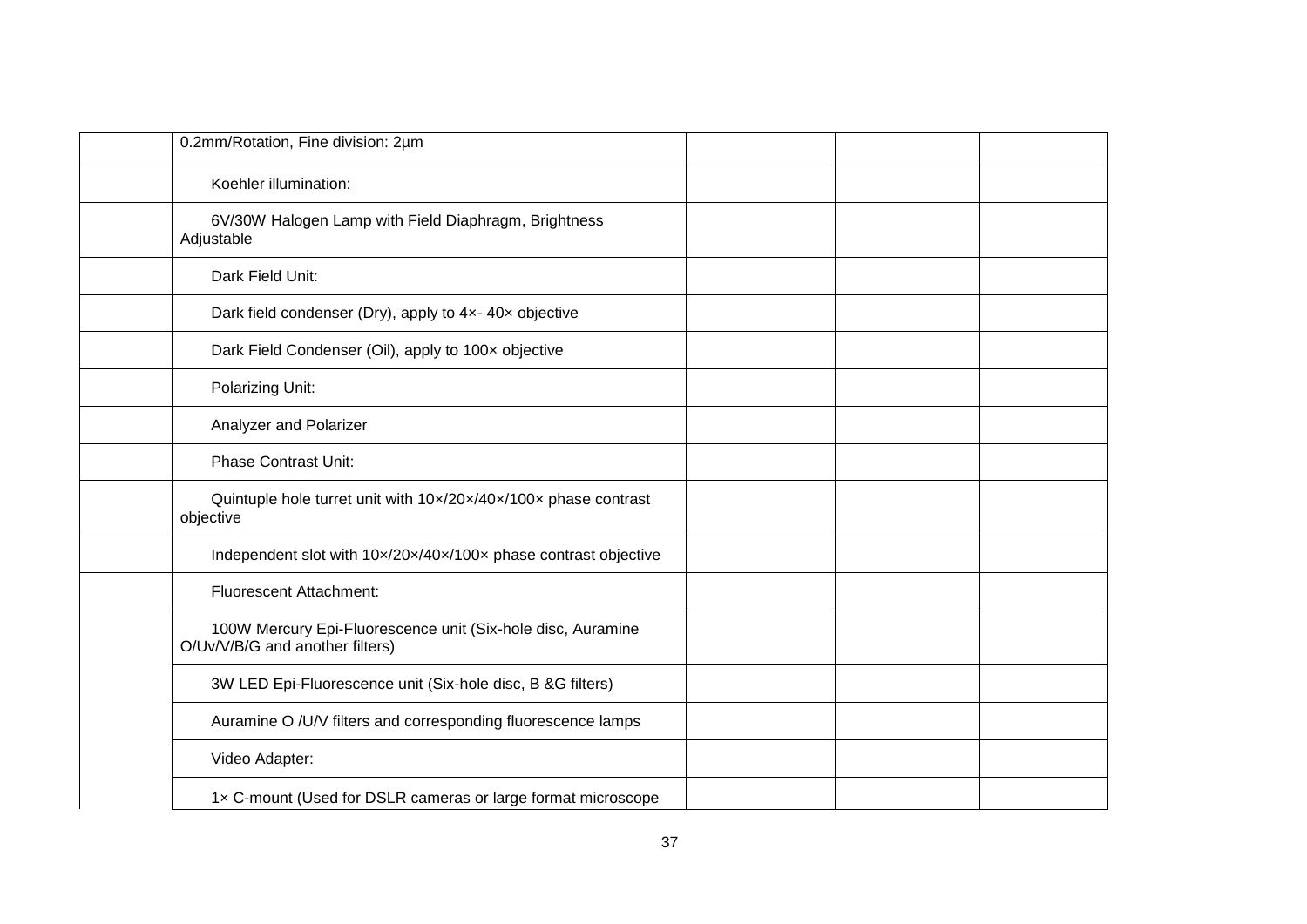| camera)                                                                                    |  |  |
|--------------------------------------------------------------------------------------------|--|--|
| 0.5x C-mount (focus adjustable, used for microscope camera)                                |  |  |
| Photo Adapter:                                                                             |  |  |
| Used for CANON/NIKON/OLYMPUS/SONY DLSR cameras                                             |  |  |
| Filter:                                                                                    |  |  |
| <b>Blue</b>                                                                                |  |  |
| Green/ Amber/Grey                                                                          |  |  |
| Power Supply:                                                                              |  |  |
| Wide voltage input: 100V~240V                                                              |  |  |
| Packing:                                                                                   |  |  |
| 1 carton/set, Packing Size: 755mmx340mmx440mm,<br>Gross Weight: 17 kgs, Net Weight: 15 kgs |  |  |
| Observation Method: Fluorescence (Blue/Green Excitations)                                  |  |  |
| Fluorescence (Ultraviolet Excitations)                                                     |  |  |
| Simple Polarized Light                                                                     |  |  |
| <b>Brightfield</b>                                                                         |  |  |
| Darkfield                                                                                  |  |  |
| Oblique                                                                                    |  |  |
|                                                                                            |  |  |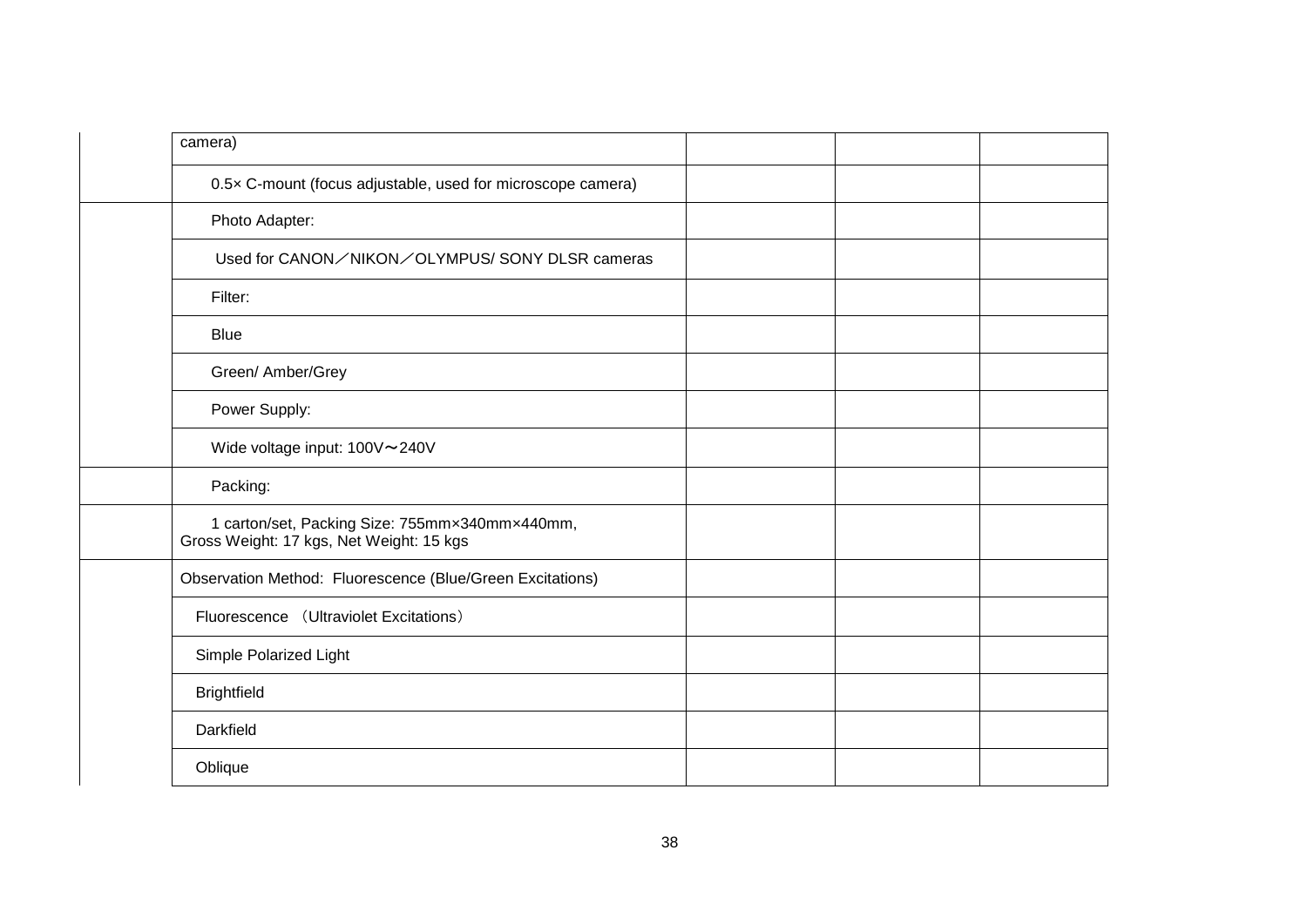| Zoom Ratio: 16.4                                                                         |  |  |
|------------------------------------------------------------------------------------------|--|--|
| Magnification Indication: 0.7, 0.8, 1, 1.25, 1.6, 2, 2.5, 3.2, 4, 5, 6.3, 8,<br>10, 11.5 |  |  |
| Motorized                                                                                |  |  |
| <b>Built-in AS</b>                                                                       |  |  |
| Features: Zoom variable magnification system with parallel optical<br>axis               |  |  |
| Zoom drive system: Horizontal handle                                                     |  |  |
| Click-stop for various zoom positions incorporated(Manual)                               |  |  |
| With Galilean Optical System                                                             |  |  |
| Fluorescence Illuminator: Hg Lamp                                                        |  |  |
| Xenon Lamp                                                                               |  |  |
| Light Guide Illumination                                                                 |  |  |
| Focusing Mechanism: with Coarse/Fine Focus                                               |  |  |
| Motorized                                                                                |  |  |
| Load Capacity: Manual: 0-10.0kg/ 2.7-15.0kg/ 8.0-25.0kg                                  |  |  |
| Motorized: 0.0-23.0kg                                                                    |  |  |
| Coarse Handle Stroke: Manual: 80 mm/ 120 mm                                              |  |  |
| Motorized: 78 mm                                                                         |  |  |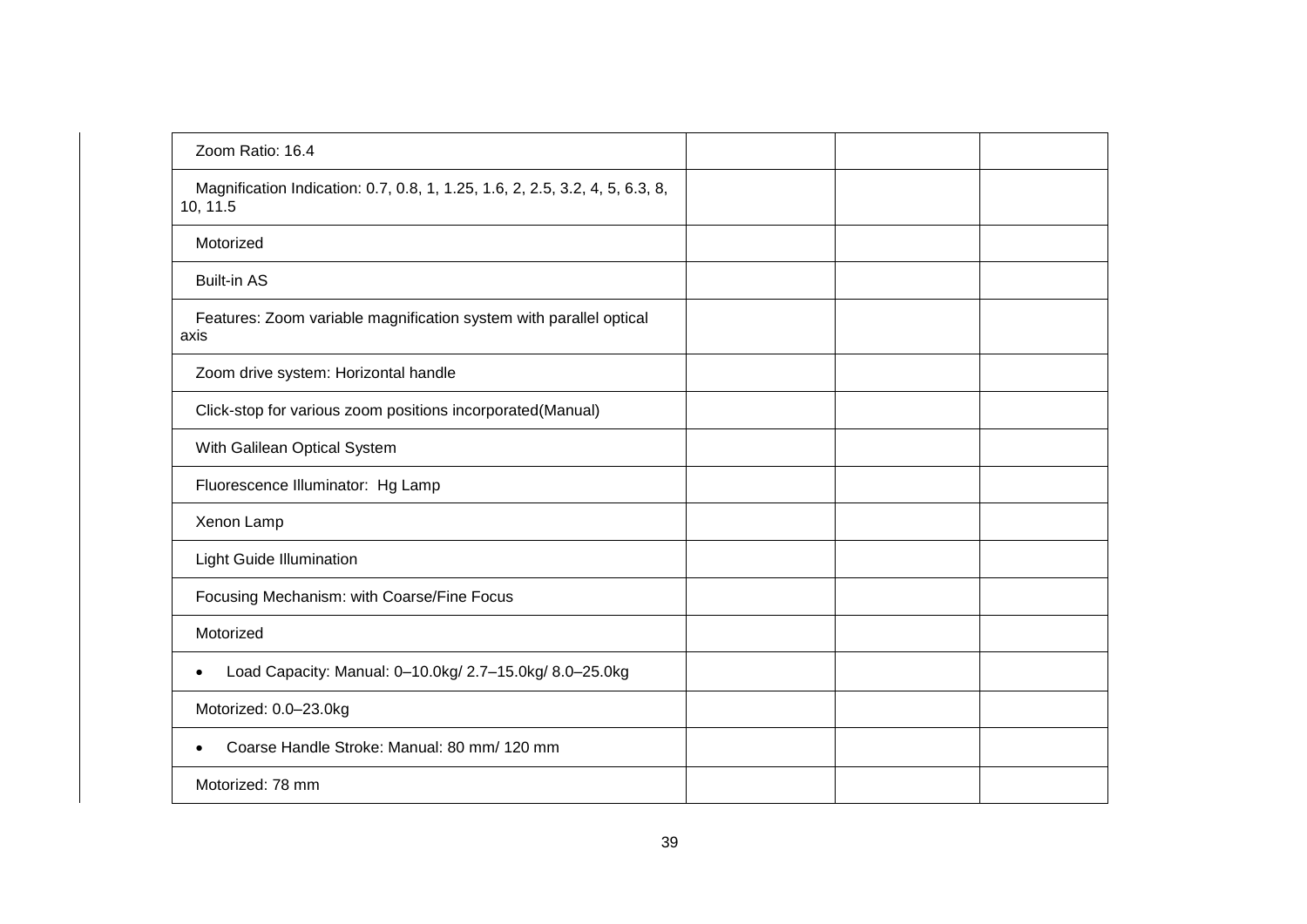| Coarse Handle Stroke per Rotation: Manual: 36.8 mm<br>$\bullet$                            |  |  |
|--------------------------------------------------------------------------------------------|--|--|
| Motorized: 2.7 mm                                                                          |  |  |
| Fine Handle Stroke per Rotation: Manual: 0.77 mm<br>$\bullet$                              |  |  |
| Motorized: 0.27 mm                                                                         |  |  |
| Features:                                                                                  |  |  |
| <b>With Motorized Zoom</b>                                                                 |  |  |
| Revolving Nosepiece: Manual: Standard Type                                                 |  |  |
| Observation Tubes: Widefield (FN 22): Trinocular                                           |  |  |
| <b>Tilting Trinocular</b>                                                                  |  |  |
| Ergonomic Long Tilting Trinocular: with (Intermediate<br>magnification is 1.25X)           |  |  |
| Tube Inclination Angle: 5-45°, 30°<br>$\bullet$                                            |  |  |
|                                                                                            |  |  |
|                                                                                            |  |  |
| <b>Standard Stand</b>                                                                      |  |  |
| <b>Standard Stand</b>                                                                      |  |  |
| Optional Bases and Stands: Quad Position LED Transmitted<br><b>Light Illumination Base</b> |  |  |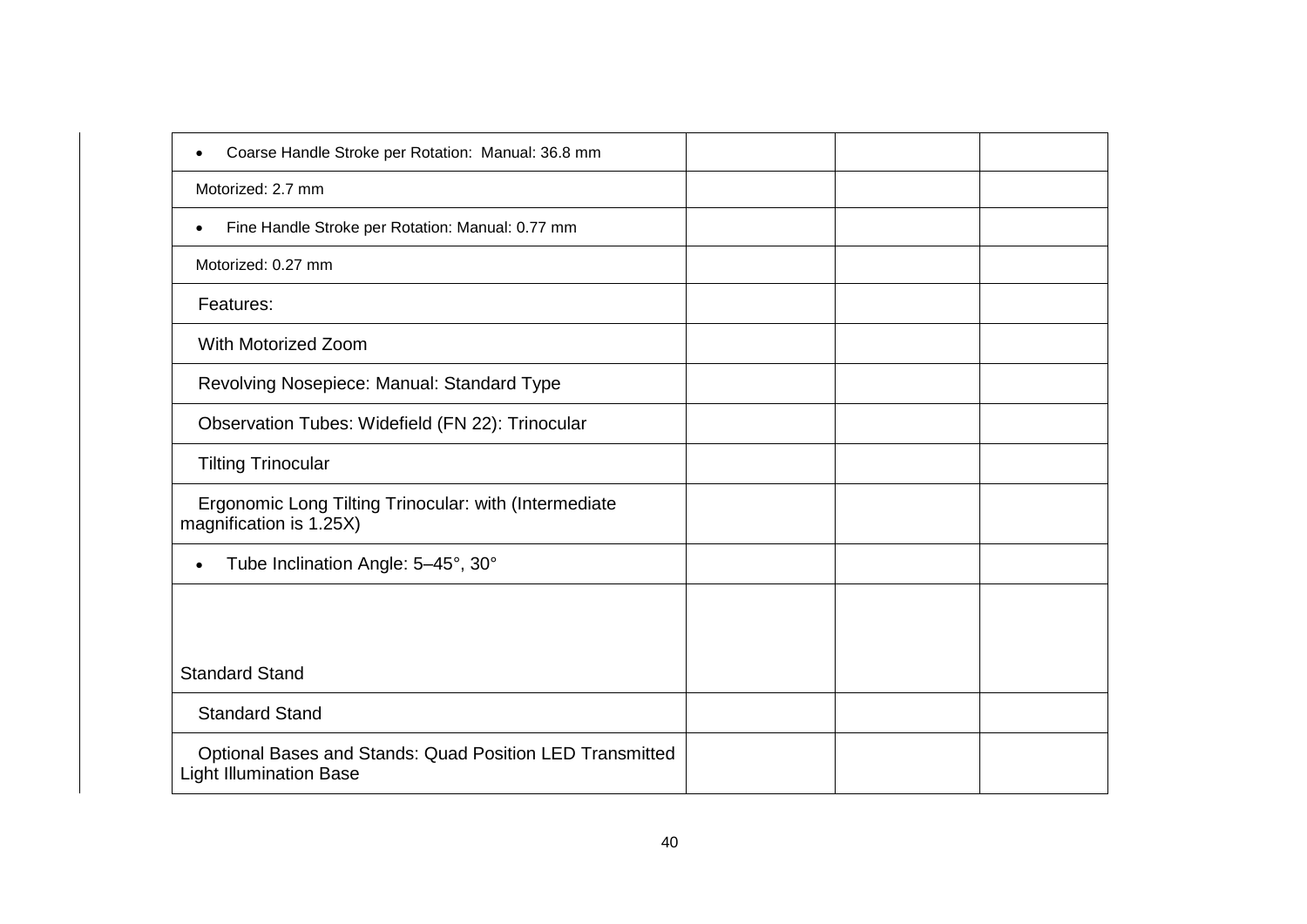| Dimensions: 268 (W) $\times$ 386 (D) $\times$ 413 (H) mm (Standard Set<br>Configuration) |  |  |
|------------------------------------------------------------------------------------------|--|--|
| Operating Environment: Ambient Temperature: 0-40 °C (32-<br>104 °F)                      |  |  |
| Maximum Relative Humidity: 30-90 %                                                       |  |  |
| Eyepiece: WHSZ10X-H FN 22*<br>$\bullet$                                                  |  |  |
| <b>WHSZ15X-H FN 16*</b><br>$\bullet$                                                     |  |  |
| WHSZ20X-H FN 12.5*<br>$\bullet$                                                          |  |  |
| WHSZ30X-H FN 7*<br>$\bullet$                                                             |  |  |
| *with diopter adjustment and reticle                                                     |  |  |
| SDFPLFL0.3X, WD 141 mm, NA 0.045                                                         |  |  |
| SDFPLAPO0.5XPF, WD 70.5 mm, NA 0.075                                                     |  |  |
| SDFPLAPO0.8X, WD 81 mm, NA 0.12                                                          |  |  |
| SDFPLAPO1XPF, WD 60 mm, NA 0.15                                                          |  |  |
| SDFPLAPO1,6XPF, WD 30 mm, NA 0.24                                                        |  |  |
| SDFPLAPO2XPFC, WD 20mm, NA 0.3                                                           |  |  |
| Fluorescence Illuminators: Near vertical fluorescence<br>illuminator                     |  |  |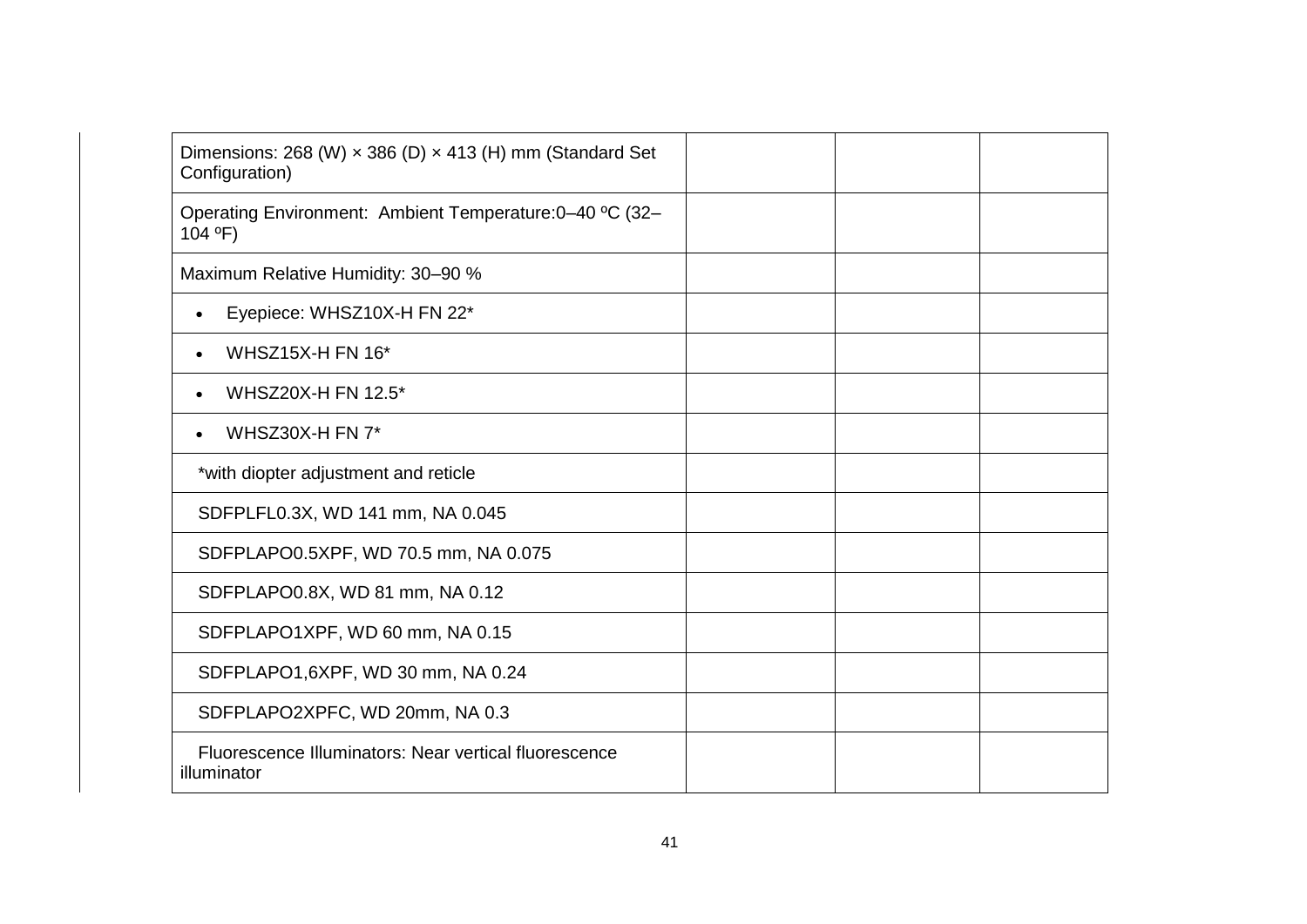| 5 position fluorescence filter turret                           |  |  |
|-----------------------------------------------------------------|--|--|
| Accepts excitation balancers                                    |  |  |
|                                                                 |  |  |
| <b>Cooler Box</b>                                               |  |  |
| Cooler Box :50L cooler box/400ml slimline non – toxic ice brick |  |  |
|                                                                 |  |  |
| Freezer                                                         |  |  |
| minus 20 degrees freezer; 320 litres;                           |  |  |
| Total Net Capacity: 254L                                        |  |  |
| Total Gross Capacity: 300L                                      |  |  |
| CF300 Chest Freezer                                             |  |  |
| Net capacity 254lt                                              |  |  |
| multimode control panel                                         |  |  |
| marble pattern durable top                                      |  |  |
| 1 x plastic basket                                              |  |  |
| aluminium interior                                              |  |  |
|                                                                 |  |  |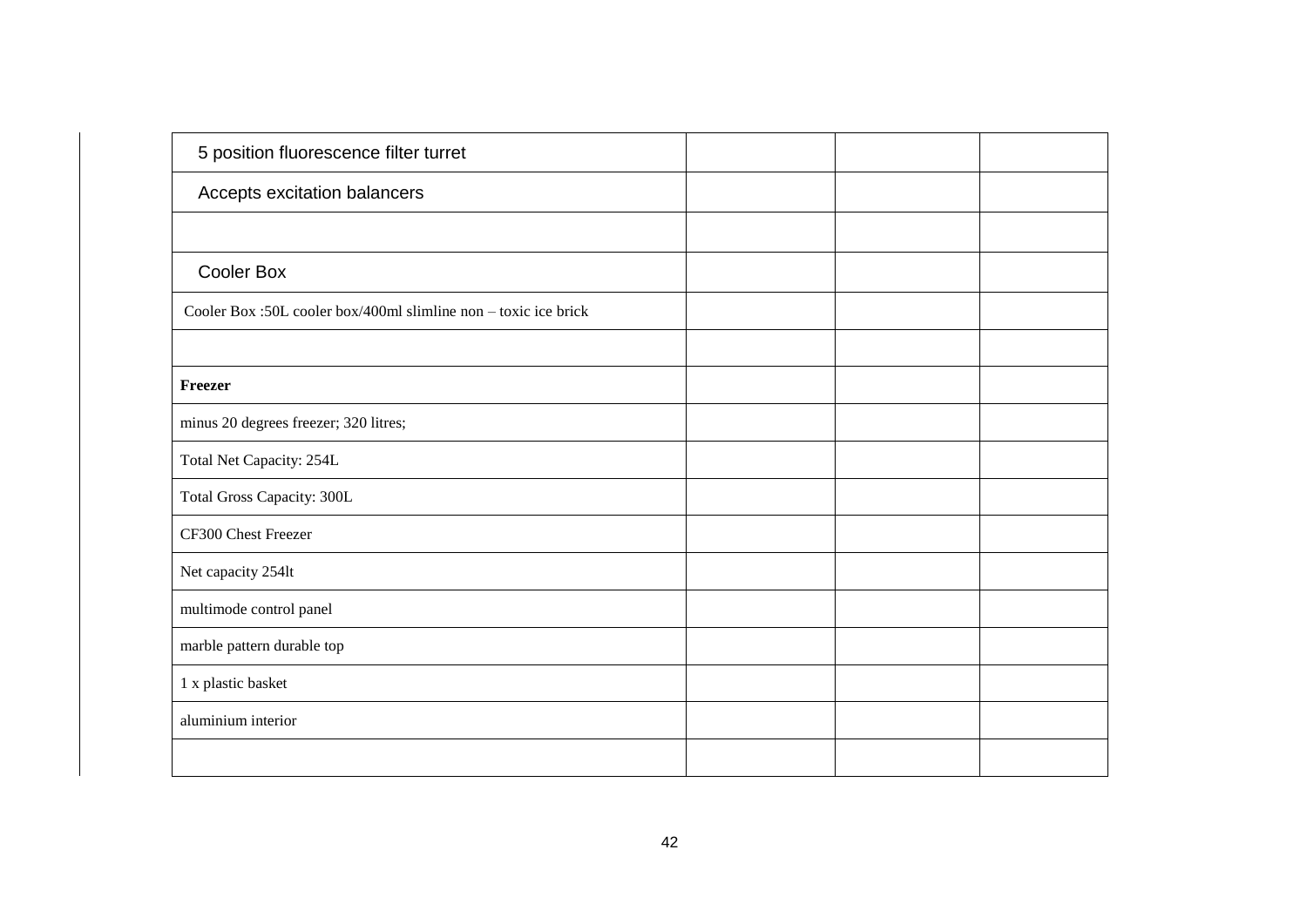| Sample Collection bag                                                                                                                                                                                                                                      |  |  |
|------------------------------------------------------------------------------------------------------------------------------------------------------------------------------------------------------------------------------------------------------------|--|--|
| plastic zip, locks of 500 grammes capacity for grains                                                                                                                                                                                                      |  |  |
| khakhi paper bags with 2000 grammes capacity for grains                                                                                                                                                                                                    |  |  |
|                                                                                                                                                                                                                                                            |  |  |
| <b>Quick Scan</b>                                                                                                                                                                                                                                          |  |  |
| The Quick Scan comprises of:                                                                                                                                                                                                                               |  |  |
| · QuickScan imager / scanner                                                                                                                                                                                                                               |  |  |
| • Strip / comb carrier with compression plate                                                                                                                                                                                                              |  |  |
| • Scanner-to-PC USB connect cable                                                                                                                                                                                                                          |  |  |
| • USB software key                                                                                                                                                                                                                                         |  |  |
| · QuickScan Check Comb                                                                                                                                                                                                                                     |  |  |
| • White card for cleaning and servicing                                                                                                                                                                                                                    |  |  |
| • Touch screen PC                                                                                                                                                                                                                                          |  |  |
|                                                                                                                                                                                                                                                            |  |  |
|                                                                                                                                                                                                                                                            |  |  |
| GMO lateral flow strips (maize)                                                                                                                                                                                                                            |  |  |
| : Suitable for testing bulk grain, Should be compatible with the Quickscan<br>imager, Each strip should have 9 combs able to detect the following proteins;<br>Cry1Ab, CP4EPSPS, Cry3Bb, Cry1F, PAT/pat, Cry34,mCry3A,Cry2A, VIP3A<br>(pack of 100 strips) |  |  |
| GMO lateral flow strips (soya bean):                                                                                                                                                                                                                       |  |  |
| Suitable for testing bulk grain, Should be compatible with the Quickscan<br>imager, Each strip should behave 2 combs able to detect the following proteins,                                                                                                |  |  |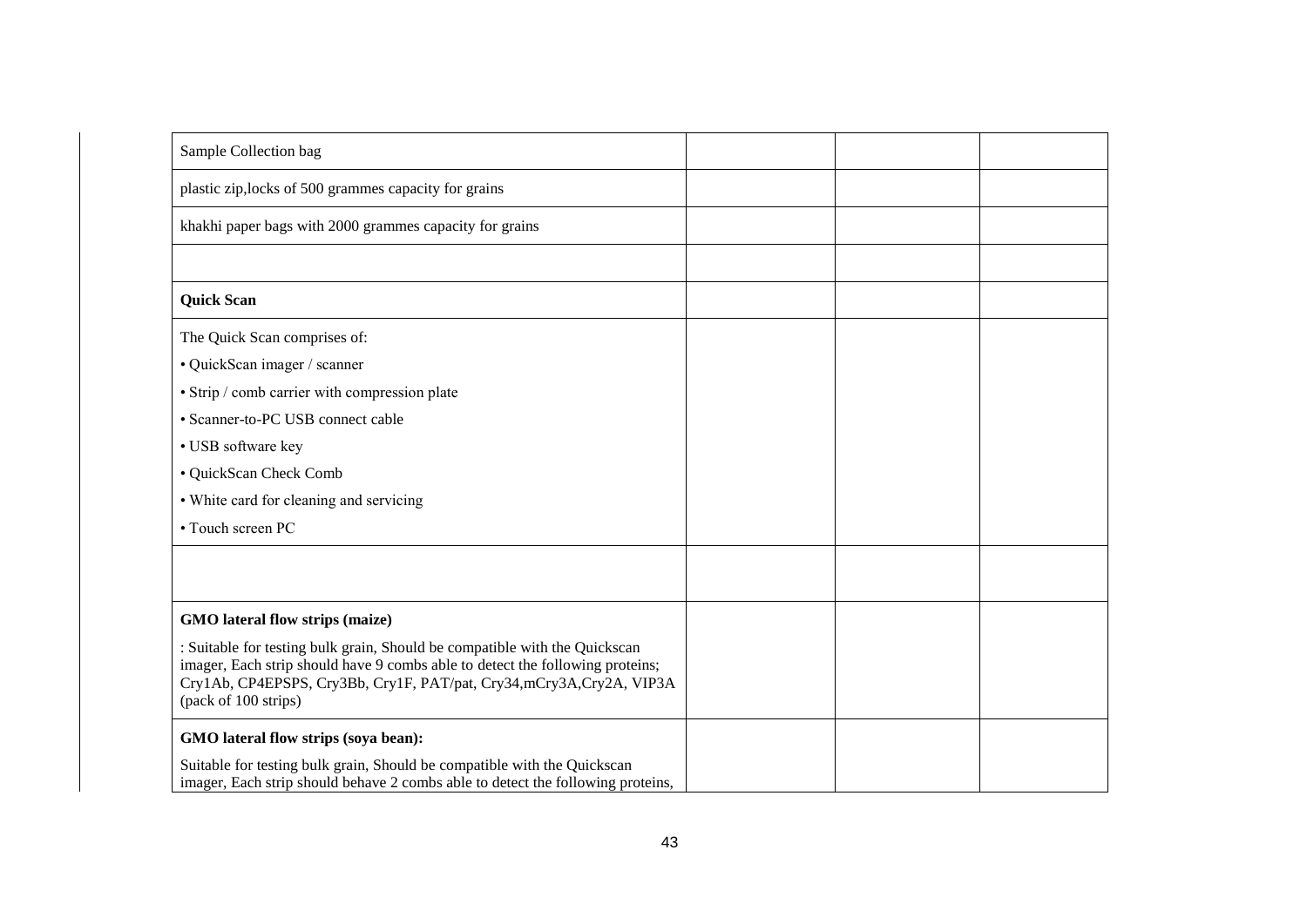| CP4EPSPS and PAT/pat (pack of 100 strips)                                                                                                                                                                                                                  |  |  |
|------------------------------------------------------------------------------------------------------------------------------------------------------------------------------------------------------------------------------------------------------------|--|--|
| GMO lateral flow strips (cotton):<br>suitabble for testing cotton leaf and seed, should be compatible with Quickscan<br>imager, each strip should have 8 combs able to detect the following proteins:<br>Cry1A, Cry2A, PAT/bar, 2mEPSPS (pack of 6 strips) |  |  |
| GMO lateral flow strips (rice):<br>should be compatible with QuickScan imager, Each strip should have 1 comb<br>able to detect the PAT/bar protein (pack of 100 strips)                                                                                    |  |  |
| <b>Balance</b><br>Analytical, has weighing capacity of 220 grammes and increments in 0.0001<br>gramme divisions                                                                                                                                            |  |  |
| <b>Scale</b><br>0 -5000 grammes, kitchen scale                                                                                                                                                                                                             |  |  |
| <b>Cooler Box: 20 litre</b>                                                                                                                                                                                                                                |  |  |
| <b>Coolder Box: 10 litre</b>                                                                                                                                                                                                                               |  |  |
| <b>Sampling probes:</b><br>open throat, suitable for sampling grain                                                                                                                                                                                        |  |  |
| Spatula : stainless steel                                                                                                                                                                                                                                  |  |  |
| <b>Measuring Cylinder 100 ml</b>                                                                                                                                                                                                                           |  |  |
| <b>Measuring Cylinder 500ml</b>                                                                                                                                                                                                                            |  |  |
| Graduated Glass Bottle: 100ml, borrosilicate material                                                                                                                                                                                                      |  |  |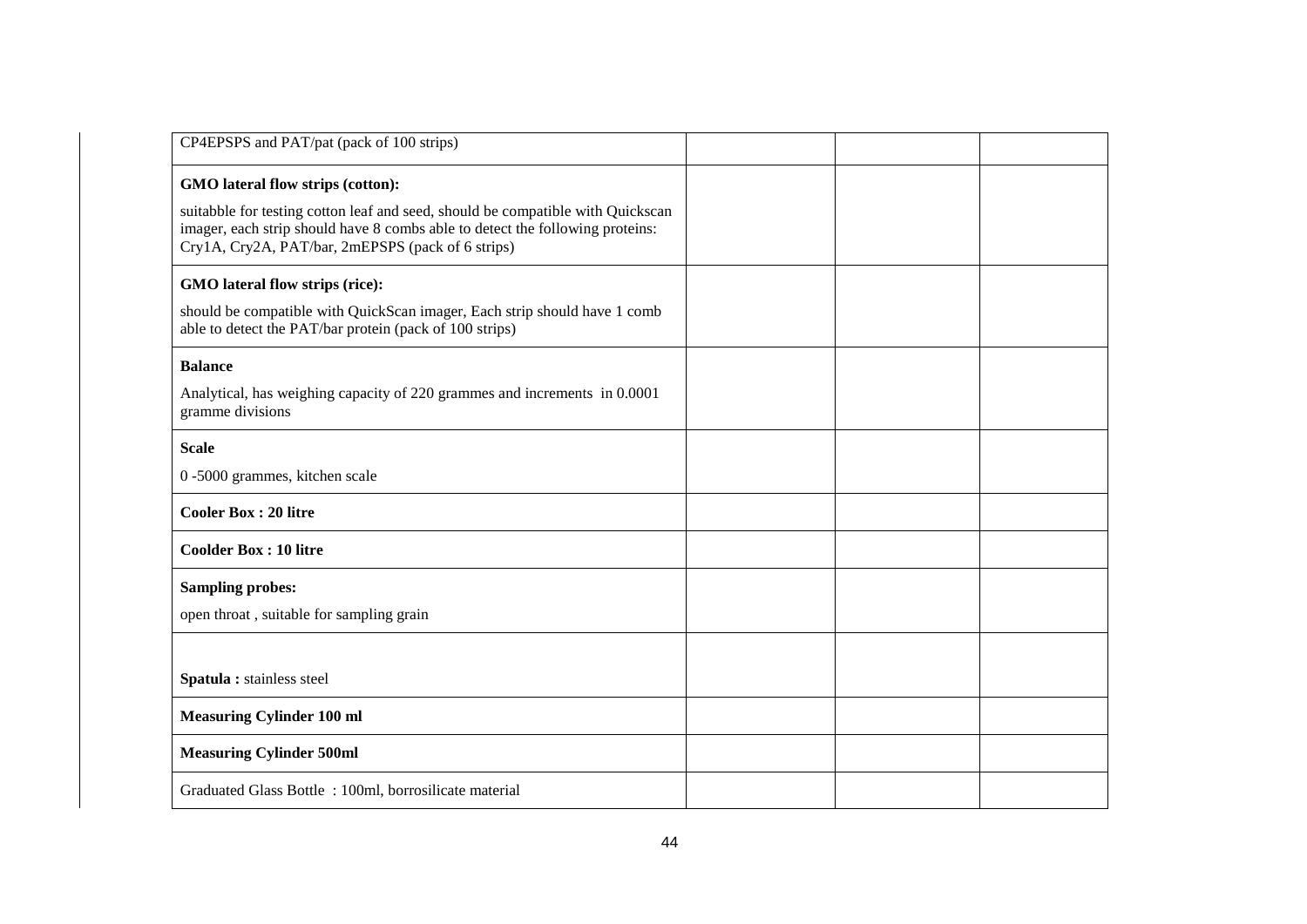| Graduated Glass Bottle: 500ml, borrosilicate material                                                               |  |  |
|---------------------------------------------------------------------------------------------------------------------|--|--|
| Laboratory Coats: White, Acid proof, XXL (1), XL (2), L (3), M (3), S (1)                                           |  |  |
| Gloves: Starch free, L (4 boxes), Medium (4 boxes), Small (2 Boxes)                                                 |  |  |
| Cabinet : Four drawer, lockable, metal                                                                              |  |  |
|                                                                                                                     |  |  |
| <b>Charm EZ System</b>                                                                                              |  |  |
| Charm EZ System (Incubator/reader, cables, charger, EZ export software) -<br>(LF-ROSA-EZ)                           |  |  |
| Waterproof Digital Thermometer (THERM-DIGITAL-COMARK)                                                               |  |  |
| Thermal Printer System 12v (PRN-THERM-CITIZEN)                                                                      |  |  |
| 300 µl Fixed 1-stop Pipet (PIP-300UL-1STOP-M)                                                                       |  |  |
| Charm ROSA Chloramphenicol-100 tests (LF-CAP-100K)                                                                  |  |  |
| Charm ROSA TRIO ( beta-lactams/tetracycline/sulfa drugs) - 100 tests (LF-<br><b>TRIO-100K)</b>                      |  |  |
| Charm ROSA QUAD2 (Macrolides – erythromycin, tylosin and lincomycin;<br>gentamycin) - 100 tests (LF-QUAD2-100K)     |  |  |
| Charm ROSA QUAD3 (Aminoglycosides: kanamycin, neomycin,<br>spectinomycin, streptomycin) - 100 tests (LF-QUAD3-100k) |  |  |
| Charm ROSA Aflatoxin M1/milk/MRL/100 tests (LF-MRLAFMQ-100K)                                                        |  |  |
| 200-1000 µl Pipet Tips $-8 \times 96$ tips racks (1-MLT-960)                                                        |  |  |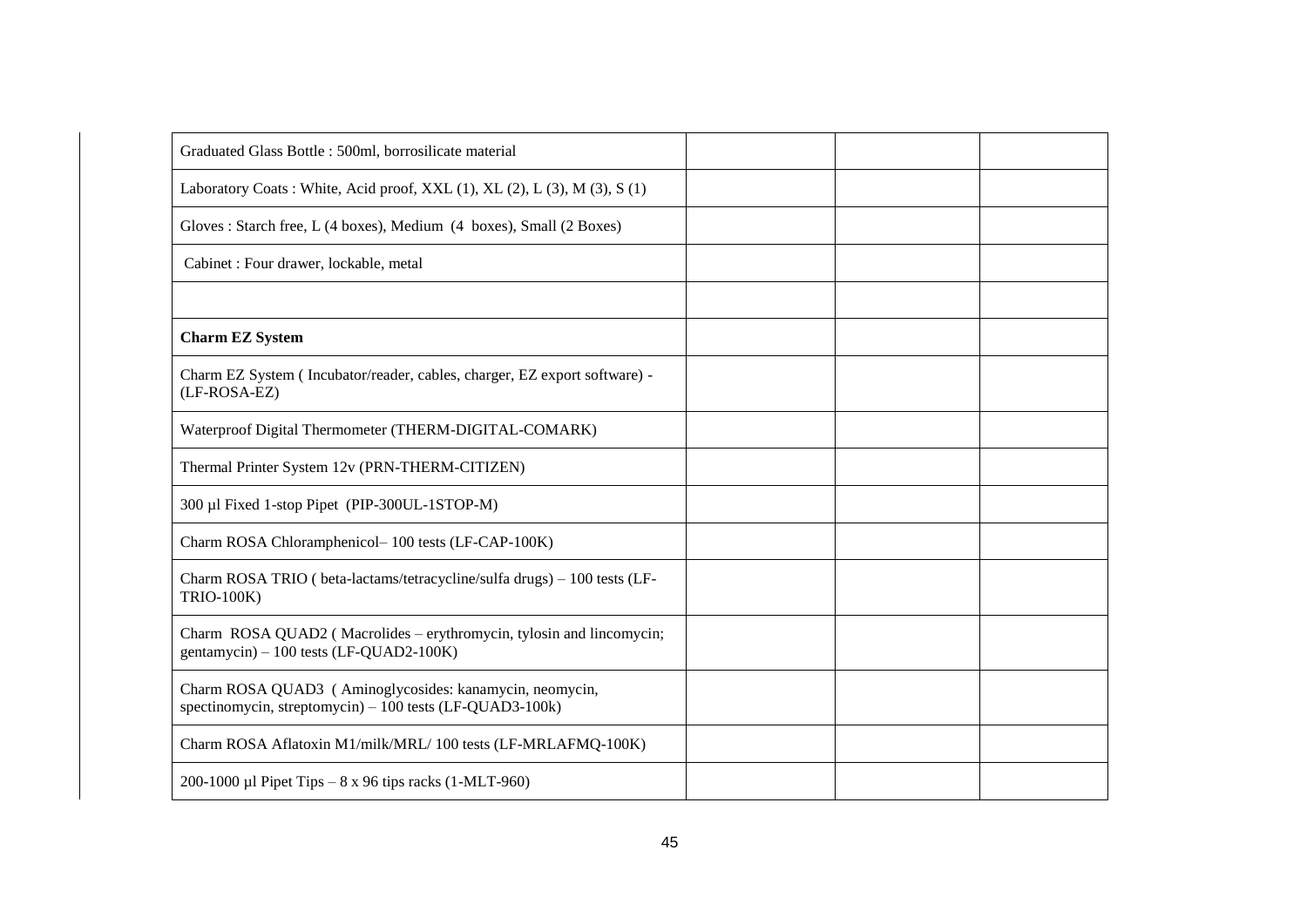| <b>Charm KIS System</b>                                                                          |  |  |
|--------------------------------------------------------------------------------------------------|--|--|
| Incubator, 4 places, 65 - 66°C, KIS test (INC-KIS)                                               |  |  |
| Kidney Inhibition Swab, 4 x 25 swabs (KIS-100K)                                                  |  |  |
| Feed Extraction Buffer KIS, 10 bottles (BUF-FEED-EXT-10)                                         |  |  |
| KIS Negative Control, 4 tablets (NGKIS-4)                                                        |  |  |
| <b>Charm PP System</b>                                                                           |  |  |
| Peel Plates Aerobic Count, 2 x 50 plates (PP-AC-100K)                                            |  |  |
| Peel Plates Coliform Count, 2 x 50 plates (PP-CC-100K)                                           |  |  |
| Peel Plates E. coli/Coliform Count, 2 x 50 plates (PP-EC-100K)                                   |  |  |
| Peel Plates Yeast/Mold Count, 2 x 50 plates (PP-YM-100K)                                         |  |  |
| Peel Plates Enterobacteriaceae, 2 x 50 plates (PP-EB-100K)                                       |  |  |
| Peel Plates Heterotrophic count, 2 x 50 plates (PP-HET-100K)                                     |  |  |
| Peel Plates Staphylococcus aureus, 2 x 50 plates (PP-SA-100K)                                    |  |  |
|                                                                                                  |  |  |
| Refrigeration facility (Upright freezer) for cold chain maintenance of samples<br>(350L)         |  |  |
| Laboratory/Medical Cooler boxes (12L) for handling/transporting samples                          |  |  |
| Hand-held digital Probe Thermometers for product temperature checks (-50°C<br>to $50^{\circ}$ C) |  |  |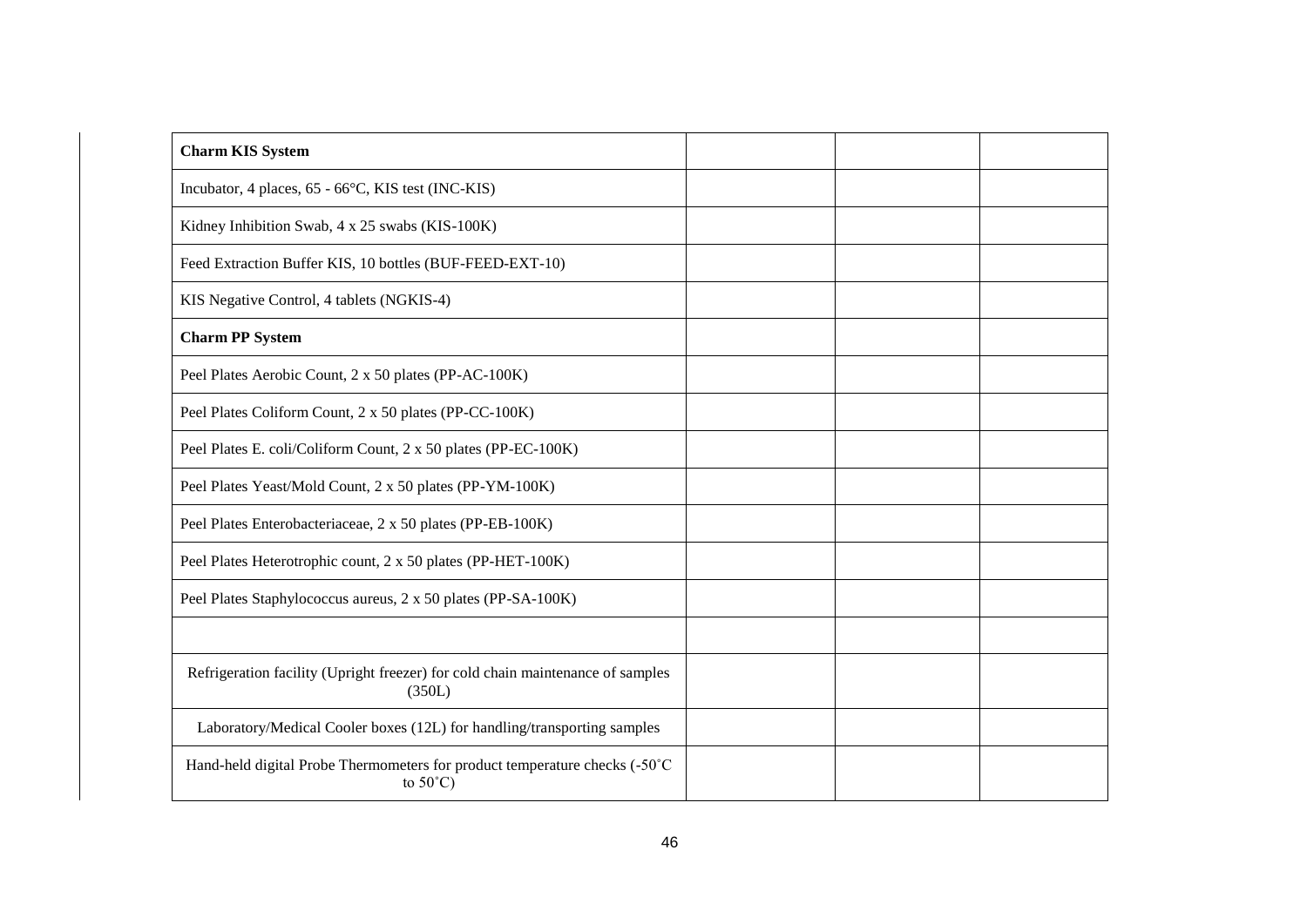| Hand-held digital pH meters (0.0 to 14.0 pH) |  |  |
|----------------------------------------------|--|--|
| Digital weighing scale (15kg)                |  |  |
| Laboratory Incubator (20L), 120V             |  |  |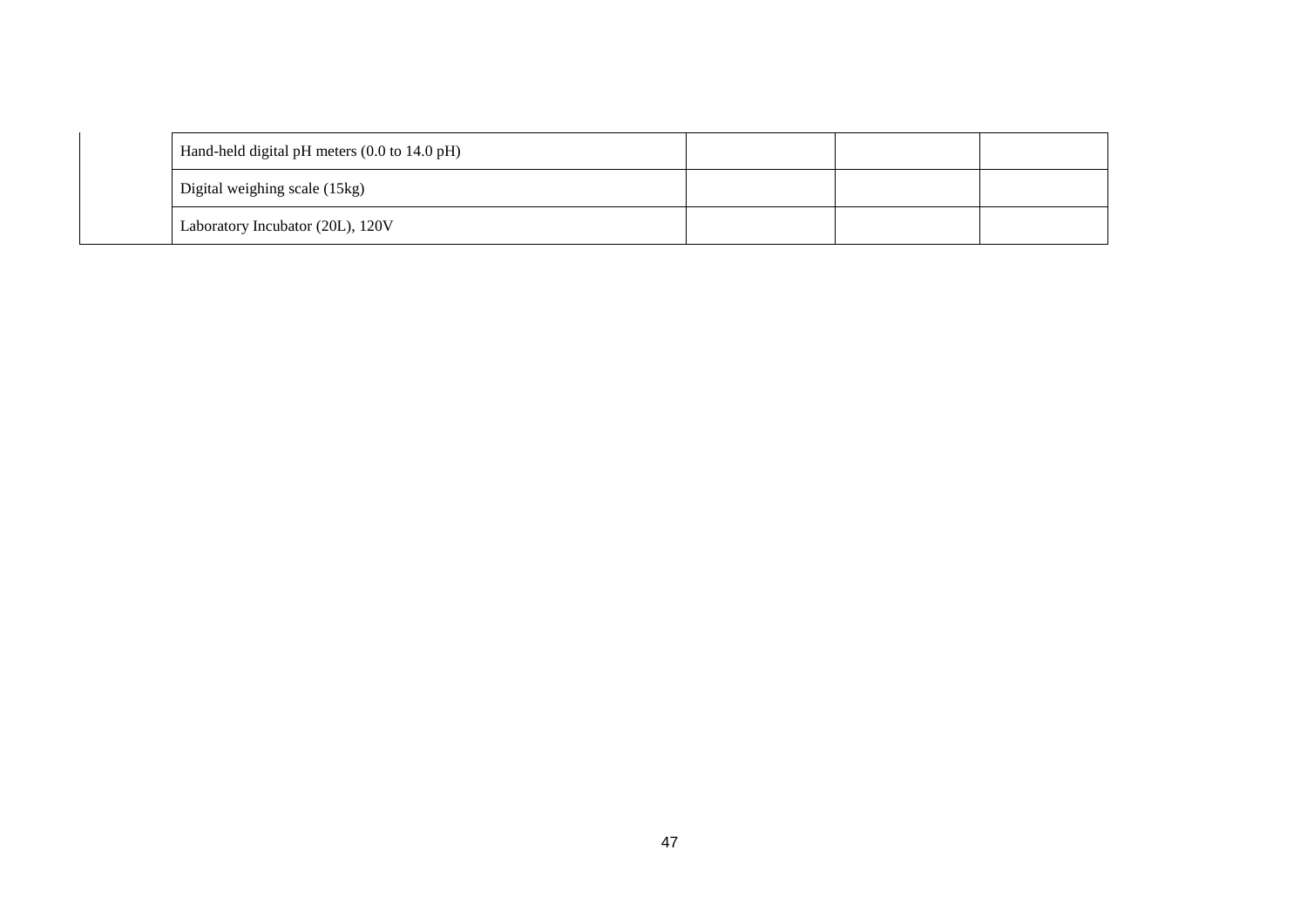#### *ANNEX IV:* **Budget breakdown (Model financial offer)to be tailored to the specific project**

Page No 1 **[o**f…**]**

# **PUBLICATION REFERENCE: ZIM/CHNDU/EU/TFP/MINI LABORATORY EQUIPMENT/07/21 NAME OF TENDERER :<**name**>**

# **A B C D E ITEM NUMBER QUANTITY SPECIFICATIONS OFFERED (INCL BRAND/MODEL) UNIT COSTS WITH DELIVERY DDP MINISTRY OF FOREIGN AFFAIRS AND INTERNATIONAL TRADE USD \$ TOTAL USD\$ 1 2** Total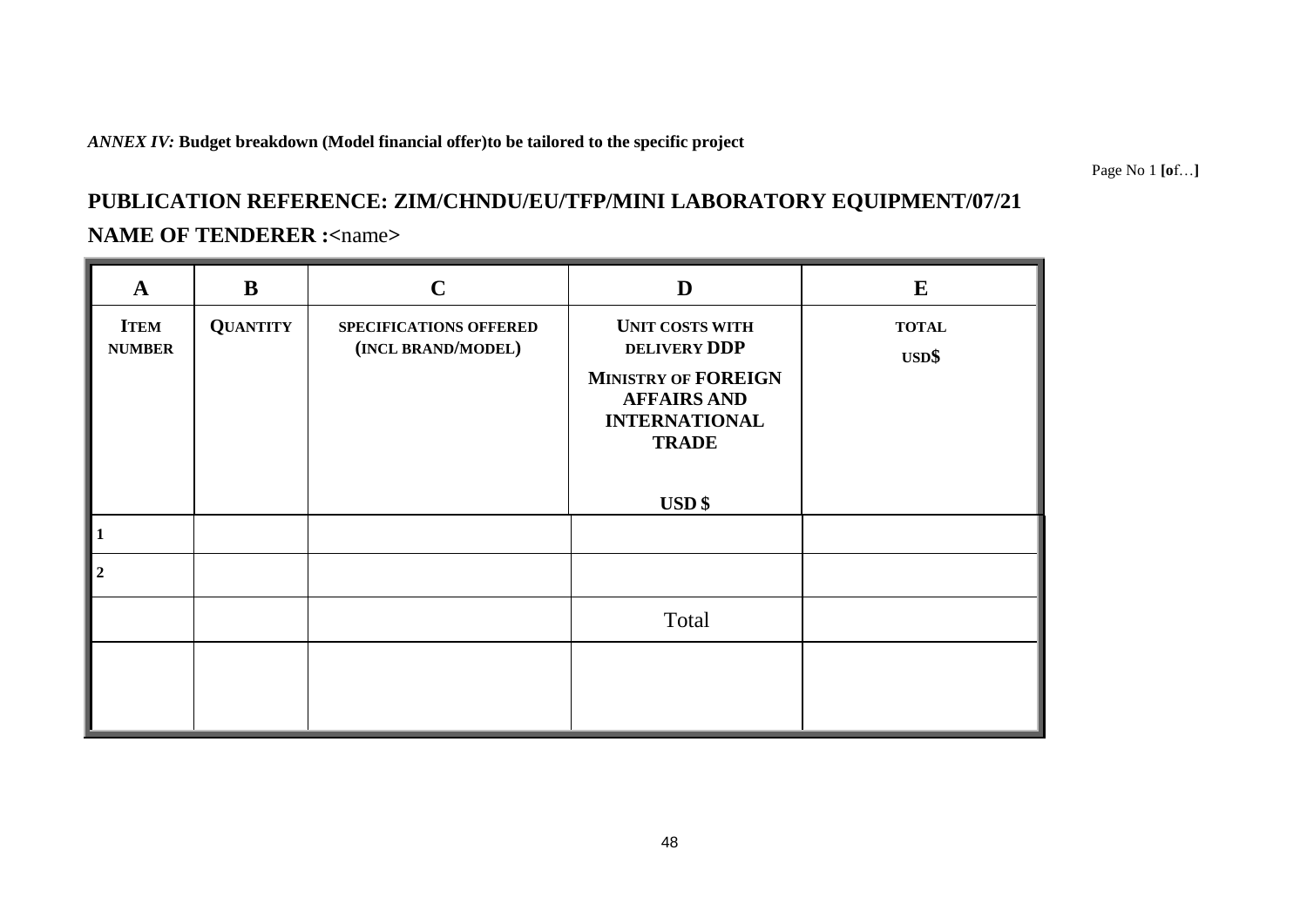#### **ANNEX V: MODEL PERFORMANCE GUARANTEE<sup>1</sup>**

To be completed on paper bearing the letterhead of the financial institution

For the attention of

#### **The Secretary**

#### **Ministry of Foreign Affairs and International Trade**

#### **Munhumutapa Building**

#### **Corner Sam Nujoma and Samora Machel**

#### **Harare**

#### **Zimbabwe**

refered to below as the 'contracting authority'

Subject: Guarantee No<insert number>

Performance guarantee for the full and proper execution of contract <contract number and title> (please quote number and title in all correspondence)

We the undersigned, <name and address of financial institution>, hereby irrevocably declare that we guarantee as primary obligor, and not merely as a surety on behalf of <contractor's name and address>, hereinafter referred to as 'the contractor', payment to the contracting authority of  $\leq$  amount of the performance guarantee>, representing the performance guarantee mentioned in Article 11 of the special conditions of the contract <contract number and title> concluded between the contractor and the contracting authority, hereinafter referred to as 'the contract'.

Payment shall be made without objection or legal proceedings of any kind, upon receipt of your first written claim (sent by registered letter with confirmation of receipt) stating that the contractor has failed to perform its contractual obligations fully and properly. We shall not delay the payment, nor shall we oppose it for any reason whatsoever. We shall not under any circumstances benefit from the defences of the security. We shall inform you in writing as soon as payment has been made.

We accept notably that no amendment to the terms of the contract can release us from our obligation under this guarantee. We waive the right to be informed of any change, addition or amendment to the contract.

We note that the guarantee will be released within 60 days of the issue of the final acceptance certificate (except for such part as may be specified in the special conditions in respect of after sales service)and in any case at the latest on (at the expiry of 18 months after the period of implementation of the tasks)<sup>2</sup>.

Any request to pay under the terms of the guarantee must be countersigned by the head of delegation of the European Union or his designated empowered deputy as per the applicable Commission rules. In case of a temporary substitution of the contracting authority by the Commission, any request to pay will only be signed by the representative of the Commission, namely whether the head of delegation, his designated empowered deputy or the authorised person at headquarters' level.

The law applicable to this guarantee shall be that of  $\lt$ the country in which the financial institution issuing the guarantee is established>]. Any dispute arising out of or in connection with this guarantee shall be referred to the courts of  $\langle$ the country in which the financial institution issuing the guarantee is established $>$ ].

This guarantee shall enter into force and take effect upon its signature.

Done at [*insert place*], on [*insert date*]

1

 $1$  Guidance on the verification of financial guarantees can be found in chapter 9.1 of the DEVCO Companion. In indirect management, the contracting authority should seek guidance from the European Commission before accepting a financial guarantee.

 $2$  This mention has to be inserted only where required, for example where the law applicable to the guarantee imposes a precise expiry date or where the guarantor can justify that he is unable to provide such a guarantee without expiry date.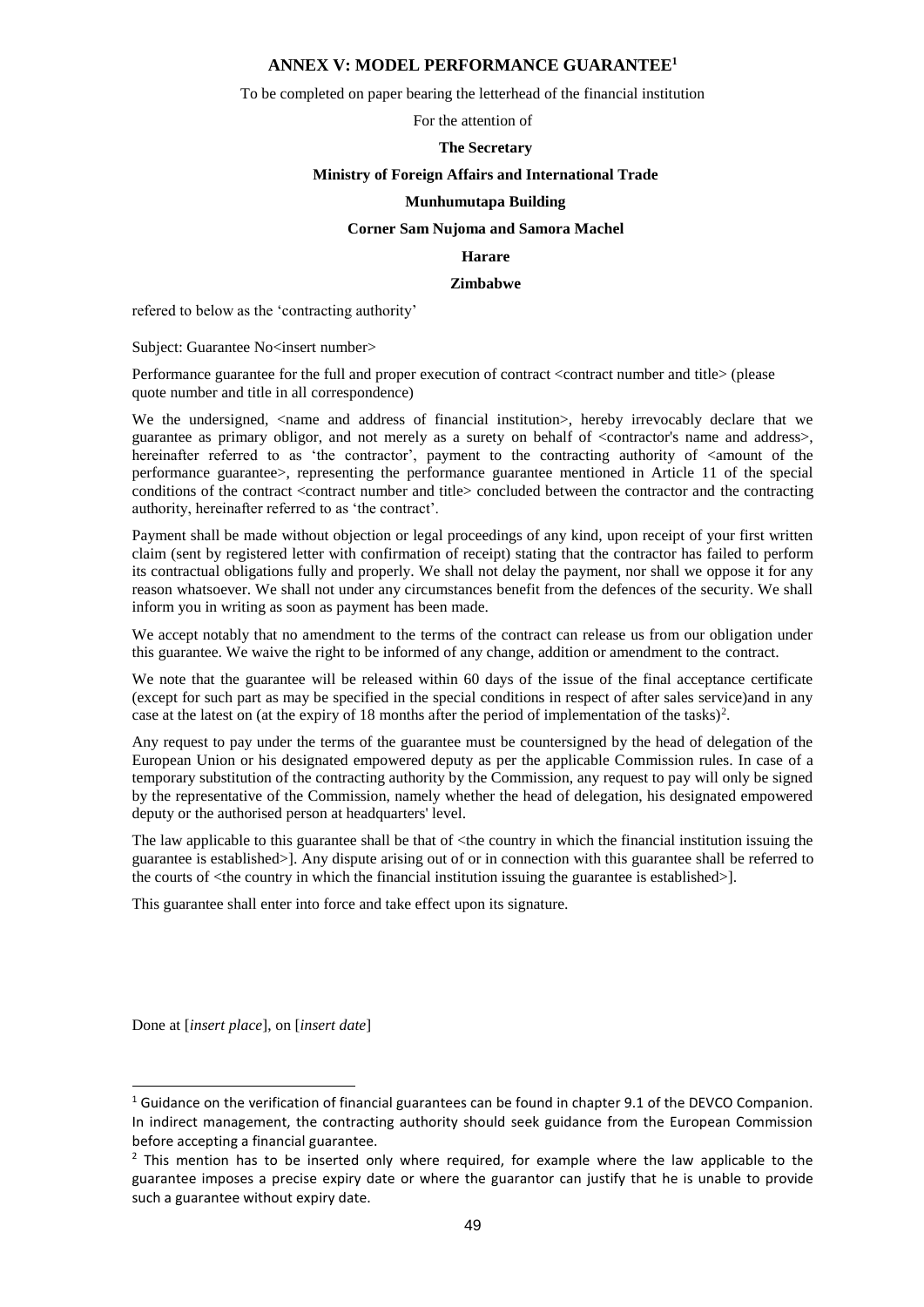Signature<sup>1</sup>: [signature]

Name:

1

Signature<sup>2</sup>: [signature]

Name:

[*function at the financial institution/bank*]

[*function at the financial institution/bank*]

 $1$  The name(s) and position(s) of the persons signing on behalf of the guarantor must be shown in printed characters.

 $2$  The name(s) and position(s) of the persons signing on behalf of the guarantor must be shown in printed characters.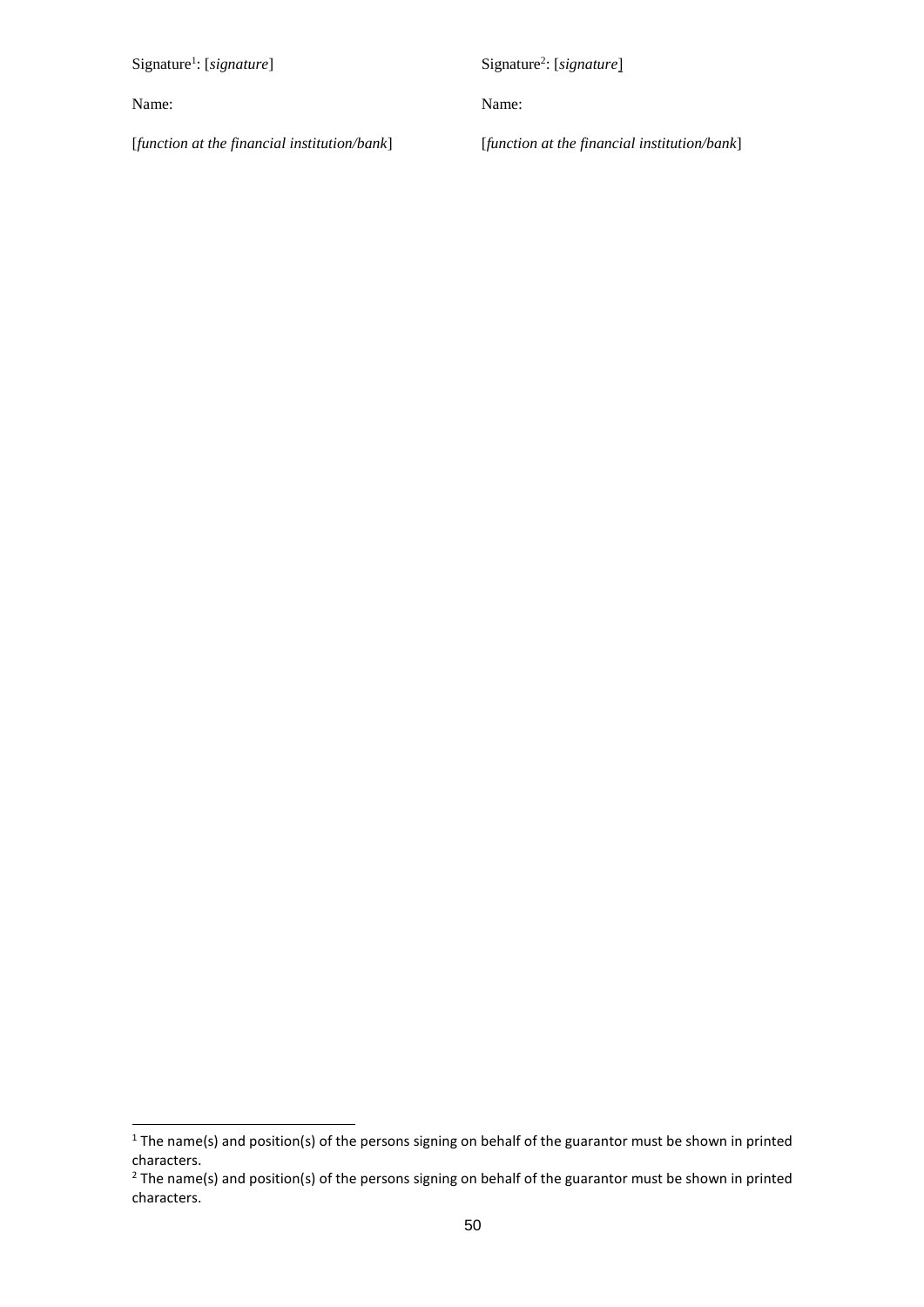#### **ANNEX V: PRE-FINANCING GUARANTEE FORM<sup>1</sup>**

To be completed on paper bearing the letterhead of the financial institution

For the attention of

**The Secretary Ministry of Foreign Affairs and International Trade Procurement Management Unit Reception Area Basement Floor Munhumutapa Building Corner Sam Nujoma and Samora Machel Harare Zimbabwe**

referred to below as the 'contracting authority'

Subject: Guarantee No<insert number>

1

Financing guarantee for the repayment of pre-financing payable under contract <contract number and title> (please quote number and title in all correspondence)

We, the undersigned,  $\langle$ name, and address of financial institution>, hereby irrevocably declare that we guarantee as primary obligor, and not merely as surety on behalf of <contractor's name and address>, hereinafter referred to as 'the contractor', the payment to the contracting authority of <indicate the amount of the pre-financing>, corresponding to the pre-financing as mentioned in Article 26.1 of the special conditions of the contract <contract number and title>concluded between the contractor and the contracting authority, hereinafter referred to as 'the contract'.

Payment shall be made without objection or legal proceedings of any kind, upon receipt of your first written claim (sent by registered letter with confirmation or receipt) stating that the contractor has not repaid the prefinancing on request or that the contract has been terminated. We shall not delay the payment, nor shall we oppose it for any reason whatsoever. We shall not under any circumstances benefit from the defences of the security. We shall inform you in writing as soon as payment has been made.

We accept notably that no amendment to the terms of the contract can release us from our obligation under this guarantee. We waive the right to be informed of any change, addition or amendment of the contract.

We note that the guarantee will be released 30 days at the latest after the provisional acceptance of the goods and in any case at the latest on (at the expiry of 18 months after the period of implementation of the tasks)<sup>2</sup>.

Any request to pay under the terms of the guarantee must be countersigned by the head of delegation of the European Union or his designated empowered deputy as per the applicable Commission rules. In case of a temporary substitution of the contracting authority by the Commission, any request to pay will only be signed by the representative of the Commission, namely whether the head of delegation, his designated empowered deputy or the authorised person at headquarters' level.

The law applicable to this guarantee shall be that of <the country in which the financial institution issuing the guarantee is established>]. Any dispute arising out of or in connection with this guarantee shall be referred to the courts of  $\leq$  the country in which the financial institution issuing the guarantee is established  $>$ ].

<sup>&</sup>lt;sup>1</sup> Guidance on the verification of financial guarantees can be found in chapter 9.1 of the DEVCO Companion. In indirect management, the contracting authority should seek guidance from the European Commission before accepting a financial guarantee.

 $<sup>2</sup>$  This mention has to be inserted only where required, for example where the law applicable to the</sup> guarantee imposes a precise expiry date or where the guarantor can justify that he is unable to provide such a guarantee without expiry date.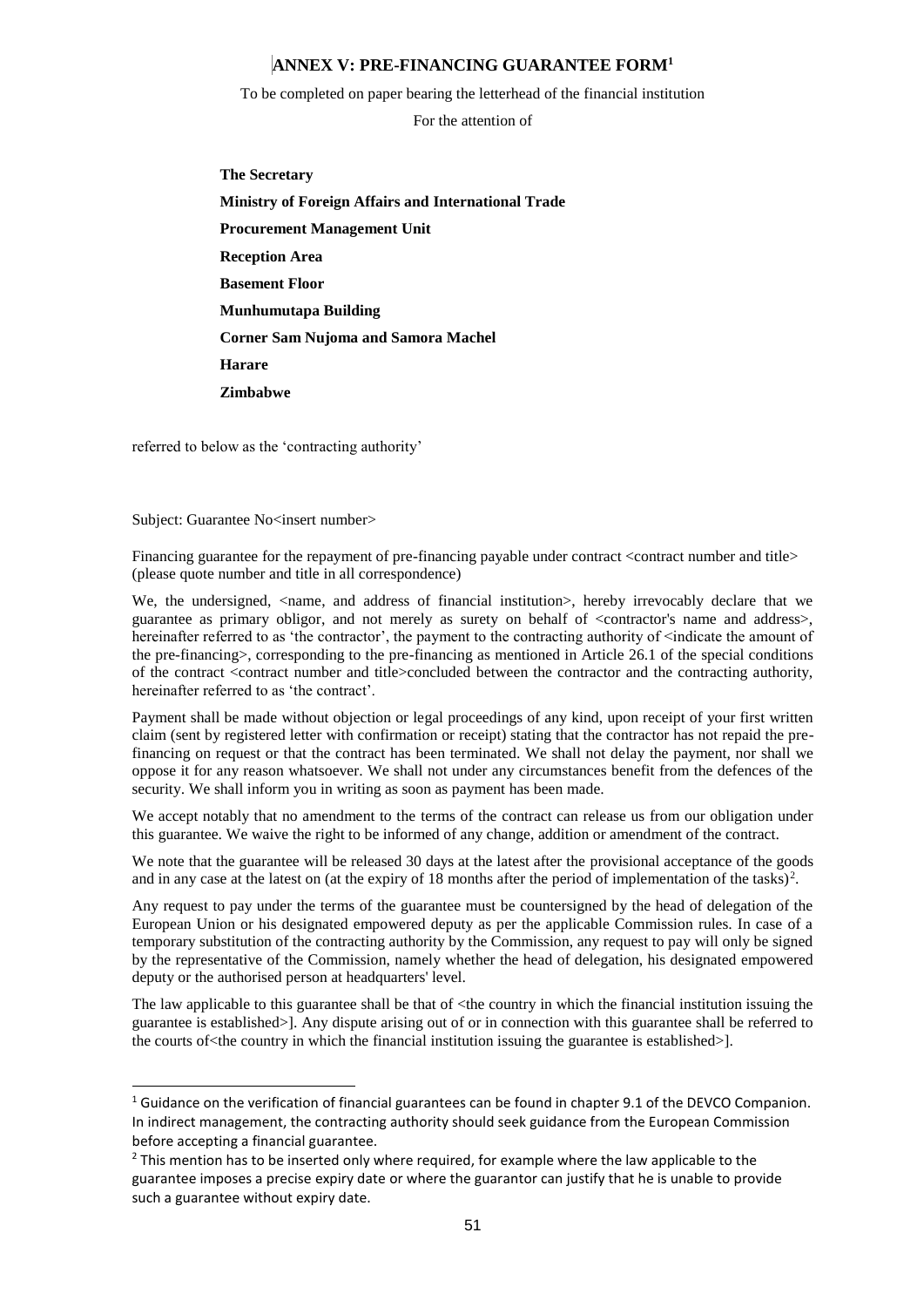The guarantee will enter into force and take effect on payment of the pre-financing to the contractor.

Done at [*insert place*], on [*insert date*]

Signature<sup>1</sup>: [signature]

Name:

1

Signature<sup>2</sup>: [signature]

Name:

[*function at the financial institution/bank*]

[*function at the financial institution/bank*]

 $1$  The name(s) and position(s) of the persons signing on behalf of the guarantor must be shown in printed characters.

 $2$  The name(s) and position(s) of the persons signing on behalf of the guarantor must be shown in printed characters.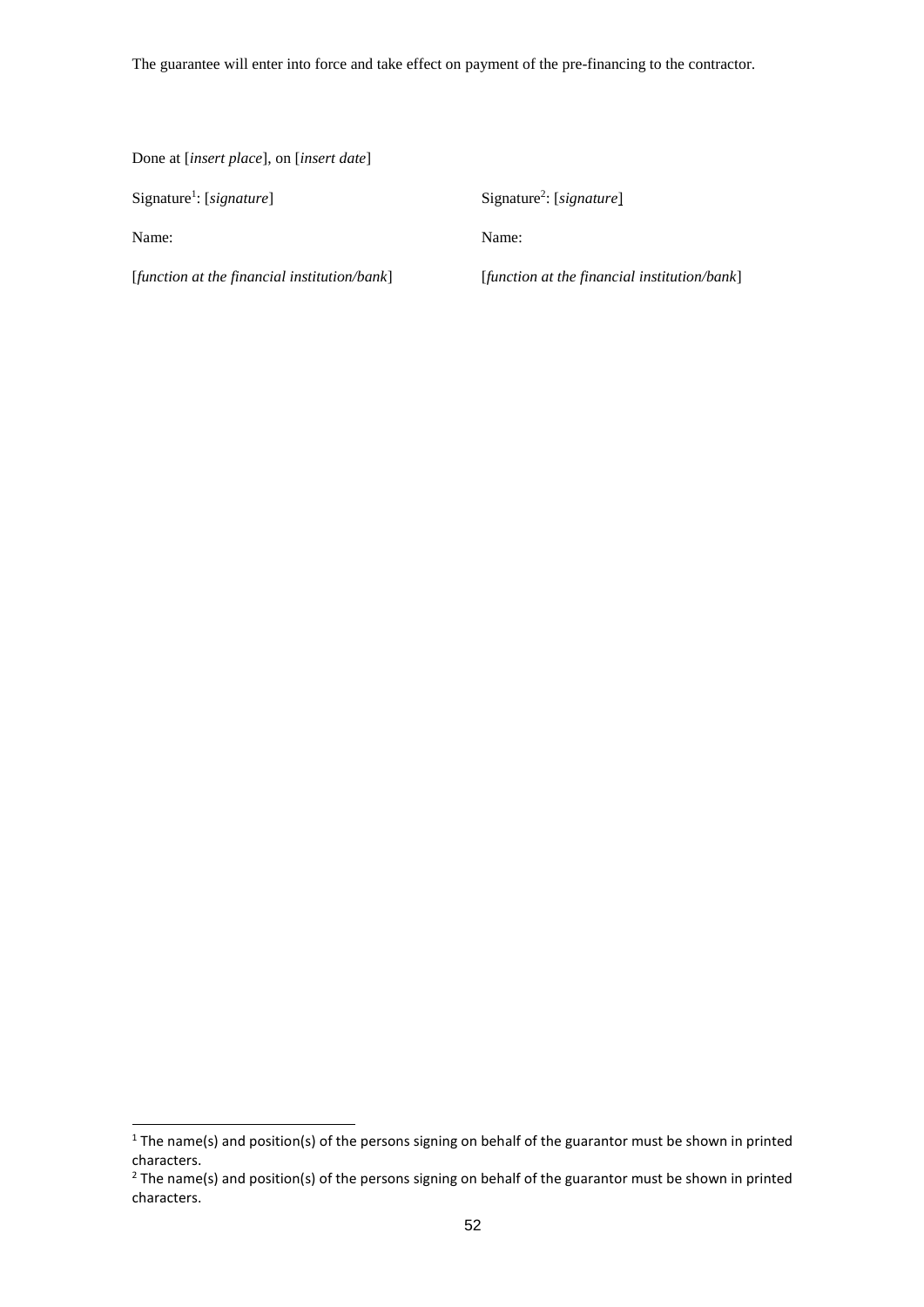| <b>Contract</b><br>title :   | <b>Publication</b><br>SUPPLY AND DELIVERY OF MINI LABORATORY<br><b>EQUIPMENT</b><br>reference : |                                                                                               |                                                  |             |                          |                                                       | ZIM/CHNDU/EU/TFP/ LAB EQUIPMENT/07/21 |                                                                                                                                 |                                                                                                       |                                                            |
|------------------------------|-------------------------------------------------------------------------------------------------|-----------------------------------------------------------------------------------------------|--------------------------------------------------|-------------|--------------------------|-------------------------------------------------------|---------------------------------------|---------------------------------------------------------------------------------------------------------------------------------|-------------------------------------------------------------------------------------------------------|------------------------------------------------------------|
| Tender<br>envelope<br>number | Name of tenderer                                                                                | tenderer<br>$\overline{1}$<br>(consortium)<br>nationality <sup>21</sup><br>eligible?<br>(Y/N) | <b>Is</b><br>documentation<br>complete?<br>(Y/N) | as<br>(Y/N) | Is language<br>required? | <b>Is</b><br>submission<br>form<br>complete?<br>(Y/N) | tender                                | tenderer's<br>Is.<br>declaration<br>signed (by all<br>consortium<br>members if a<br>consortium)?<br>(Yes/No/ Not<br>Applicable) | Other<br>administrative<br>requirements of<br>tender<br>the<br>dossier?<br>(Yes/No/Not<br>applicable) | Overall<br>decision?<br>$(A \n\mathrm{ccept}$ /<br>Reject) |
|                              |                                                                                                 |                                                                                               |                                                  |             |                          |                                                       |                                       |                                                                                                                                 |                                                                                                       |                                                            |
| 2                            |                                                                                                 |                                                                                               |                                                  |             |                          |                                                       |                                       |                                                                                                                                 |                                                                                                       |                                                            |
| 3                            |                                                                                                 |                                                                                               |                                                  |             |                          |                                                       |                                       |                                                                                                                                 |                                                                                                       |                                                            |
| 4                            |                                                                                                 |                                                                                               |                                                  |             |                          |                                                       |                                       |                                                                                                                                 |                                                                                                       |                                                            |
| 5                            |                                                                                                 |                                                                                               |                                                  |             |                          |                                                       |                                       |                                                                                                                                 |                                                                                                       |                                                            |
| 6                            |                                                                                                 |                                                                                               |                                                  |             |                          |                                                       |                                       |                                                                                                                                 |                                                                                                       |                                                            |
| <b>Chairperson's name</b>    |                                                                                                 |                                                                                               |                                                  |             |                          |                                                       |                                       |                                                                                                                                 |                                                                                                       |                                                            |

## **ADMINISTRATIVE COMPLIANCE GRID**

 $\overline{\phantom{0}}$ 

**Chairperson's signature**

**Date**

l

<sup>21</sup>If the tender has been submitted by a consortium, the nationalities of **all** the consortium members must be eligible.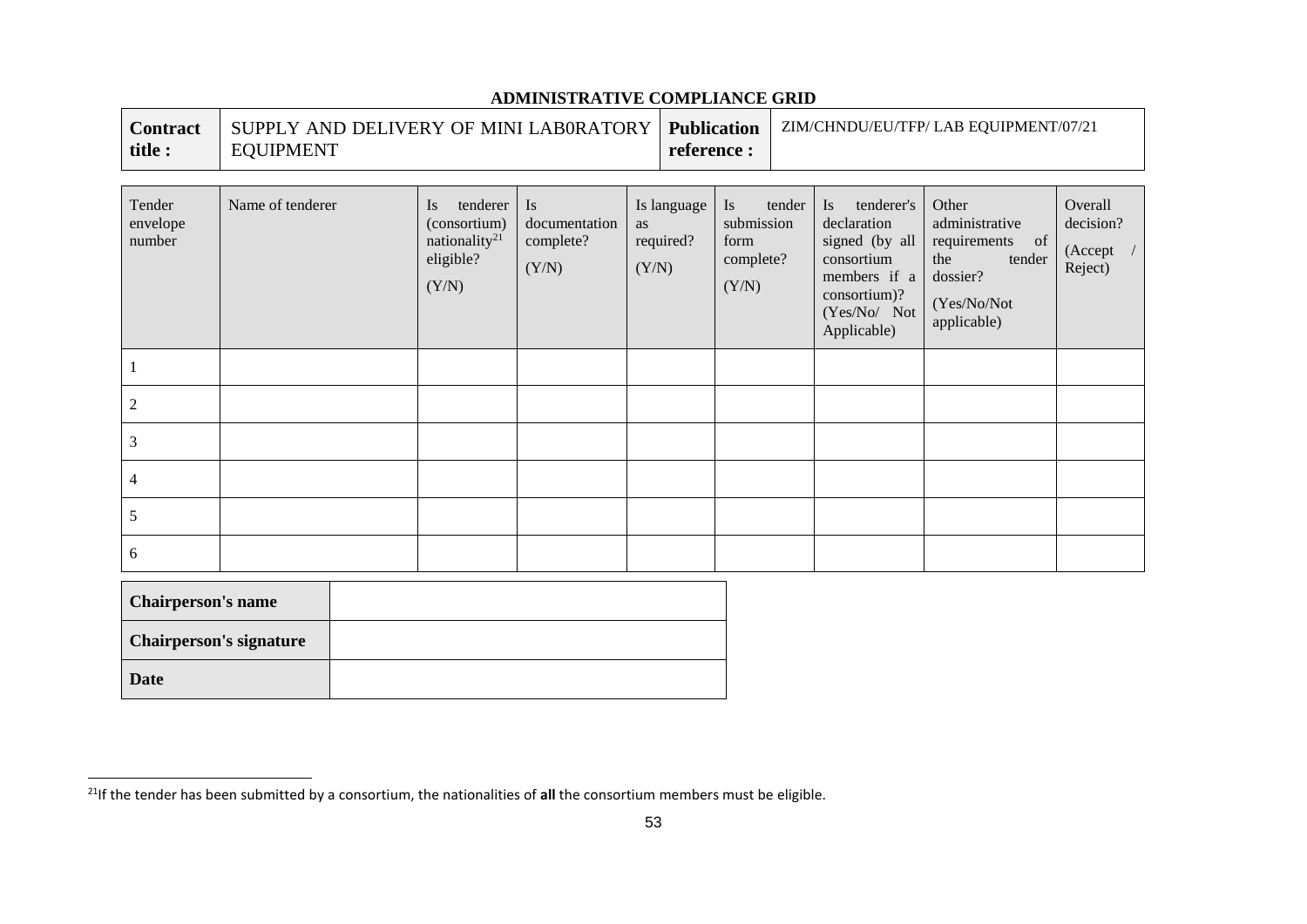#### **EVALUATION GRID**

To be tailored to the specific project. Must be completed by the evaluation committee, Annex II+III Technical specification/Technical offer should be annexed to this grid in the case its columns 'Evaluation committee's notes' have been completed.

| <b>Contract title:</b>       |                              |                                           | SUPPLY AND DELIVERY OF MINI<br><b>LABORATORY EQUIPMENT</b> |                                     |                                           | <b>Publication reference:</b>                                        |                                                              |                                                                                                       | ZIM/CHNDU/EUTFP/ LAB EQUIPMENT/07/21 |                                                                                     |                                   |                          |
|------------------------------|------------------------------|-------------------------------------------|------------------------------------------------------------|-------------------------------------|-------------------------------------------|----------------------------------------------------------------------|--------------------------------------------------------------|-------------------------------------------------------------------------------------------------------|--------------------------------------|-------------------------------------------------------------------------------------|-----------------------------------|--------------------------|
| Tender envelope No           | Name of tenderer             | Rules of<br>origin<br>respected?<br>(Y/N) | (OKab)<br>& financial<br>Economic<br>capacity?             | Professional capacity?<br>(OK/a/b/) | Technical capacity?<br>$\bigodot$<br>OKab | Compliance with <sup>22</sup> technical<br>specifications? (OK/a/b/) | Ancillary services as<br>required? (OK/a/b//NA)<br>Ancillary | Subcontracting<br>statement in<br>accordance with<br>art. 6 of the<br>general<br>conditions?<br>(Y/N) |                                      | Other technical<br>requirements in<br>tender dossier?<br>(Yes/No/Not<br>applicable) | compliant?<br>Y/N)<br>Technically | Justification/<br>notes: |
|                              |                              |                                           |                                                            |                                     |                                           |                                                                      |                                                              |                                                                                                       |                                      |                                                                                     |                                   |                          |
| 2                            |                              |                                           |                                                            |                                     |                                           |                                                                      |                                                              |                                                                                                       |                                      |                                                                                     |                                   |                          |
| $\mathbf{3}$                 |                              |                                           |                                                            |                                     |                                           |                                                                      |                                                              |                                                                                                       |                                      |                                                                                     |                                   |                          |
| $\overline{4}$               |                              |                                           |                                                            |                                     |                                           |                                                                      |                                                              |                                                                                                       |                                      |                                                                                     |                                   |                          |
|                              | Evaluator's name & signature |                                           |                                                            |                                     |                                           |                                                                      |                                                              |                                                                                                       |                                      |                                                                                     |                                   |                          |
| Evaluator's name & signature |                              |                                           |                                                            |                                     |                                           |                                                                      |                                                              |                                                                                                       |                                      |                                                                                     |                                   |                          |
| Evaluator's name & signature |                              |                                           |                                                            |                                     |                                           |                                                                      |                                                              |                                                                                                       |                                      |                                                                                     |                                   |                          |
| <b>Date</b>                  |                              |                                           |                                                            |                                     |                                           |                                                                      |                                                              |                                                                                                       |                                      |                                                                                     |                                   |                          |

l

 $^{22}$  The selection criteria, in the previous section of this form, have to be met before the technical requirements are assessed.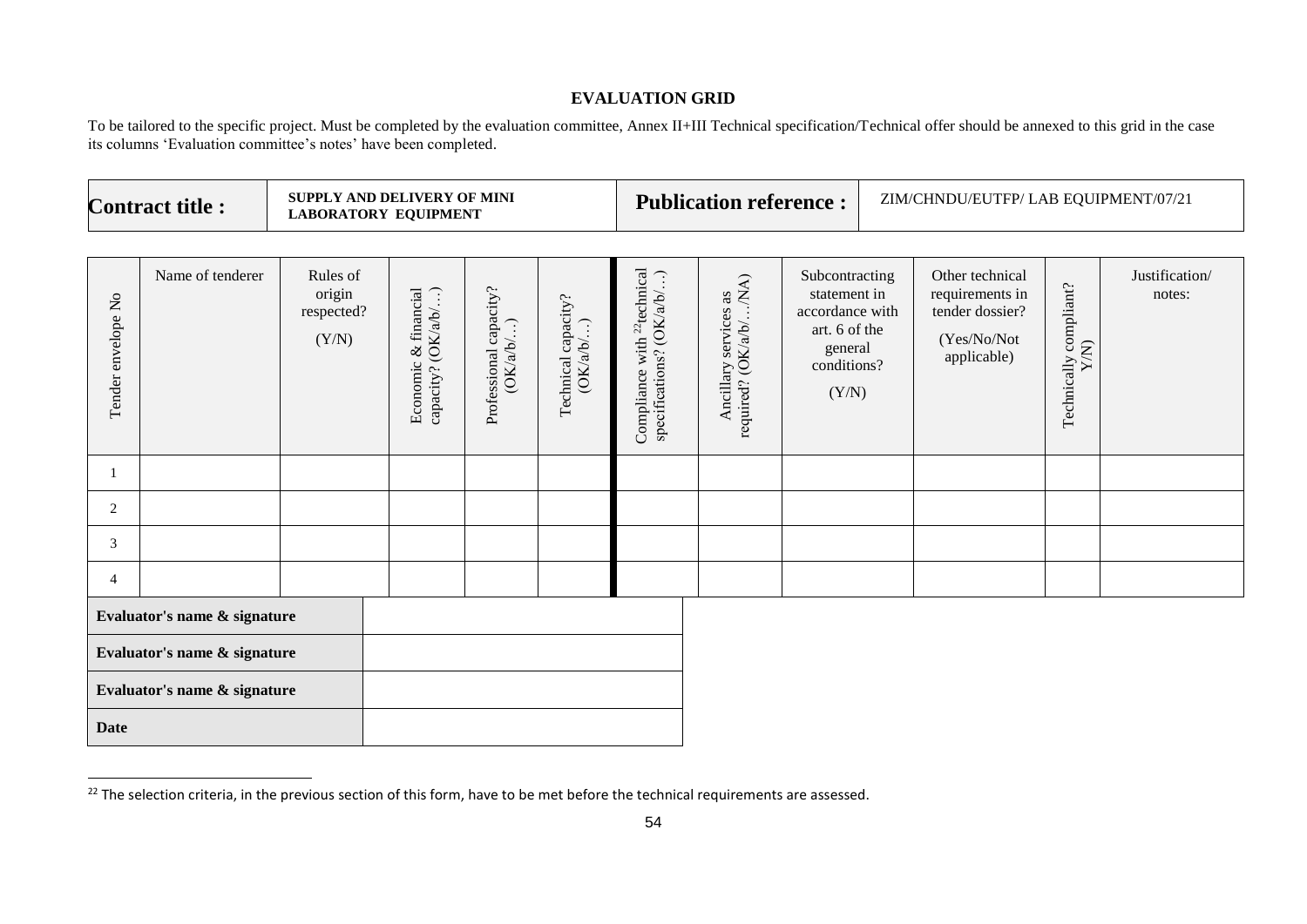#### **TENDER FORM FOR A SUPPLY CONTRACT Publication reference: ZIM/CHNDU/EU/TFP/ LAB EQUIPMENT/07/21**

#### **Title of contract: Supply and Delivery of mini laboratory equipment the Ministry of Foreign Affairs and International Trade, Zimbabwe.**

**A: The Secretary Ministry of Foreign Affairs and International Trade Procurement Management Unit P.O. Box CY4240, Causeway Munhumutapa Building Corner Sam Nujoma and Samora Machel Harare Zimbabwe**

**O**ne signed form must be supplied (for each lot, if the tender procedure is divided into lots), together with the number of copies specified in the instructions to tenderers**.** The form must include a signed declaration using the annexed format from each legal entity making the application. Any additional documentation (brochure, letter, etc.) sent with the form will not be taken into consideration. Applications being submitted by a consortium (i.e. either a permanent, legally-established grouping or a grouping which has been constituted informally for a specific tender procedure) must follow the instructions applicable to the consortium leader and its members. The attachments to this submission form (i.e. declarations, statements, proofs) may be in original or copy. If copies are submitted, the originals must be dispatched to the contracting authority upon request. For economical and ecological reasons, we strongly recommend that you submit your files on paper-based materials (no plastic folder or divider). We also suggest you use double-sided print-outs as much as possible.

An economic operator may, where appropriate and for a particular contract, rely on the capacities of other entities, regardless of the legal nature of the links which it has with them. It must in that case prove to the contracting authority that it will have at its disposal the resources necessary for the performance of the contract by producing a commitment on the part of those entities to place those resources at its disposal. Such entities, for instance the parent company of the economic operator, must respect the same rules of eligibility and notably that of nationality, as the economic operator, as well as the relevant selection criteria. With regard to technical and professional criteria, an economic operator may only rely on the capacities of other entities where the latter will supply the supplies or perform the works or services for which these capacities are required. With regard to economic and financial criteria, the entities upon whose capacity the tenderer relies, become jointly and severally liable for the performance of the contract.

#### **1 SUBMITTED BY**

-

|               | Name $(s)$ of tenderer $(s)$ | Nationality <sup>23</sup> |
|---------------|------------------------------|---------------------------|
| $Leader^{24}$ |                              |                           |
|               |                              |                           |

<sup>23</sup>Country in which the legal entity is registered.

<sup>&</sup>lt;sup>24</sup> Add/delete additional lines for members as appropriate. Note that a subcontractor is not considered to be a member for the purposes of this tender procedure. Subsequently, the data of the subcontractor must not appear in the data related to the economic, financial and professional capacity. If this tender is being submitted by an individual tenderer, the name of the tenderer should be entered as '**leader**' (and all other lines should be deleted).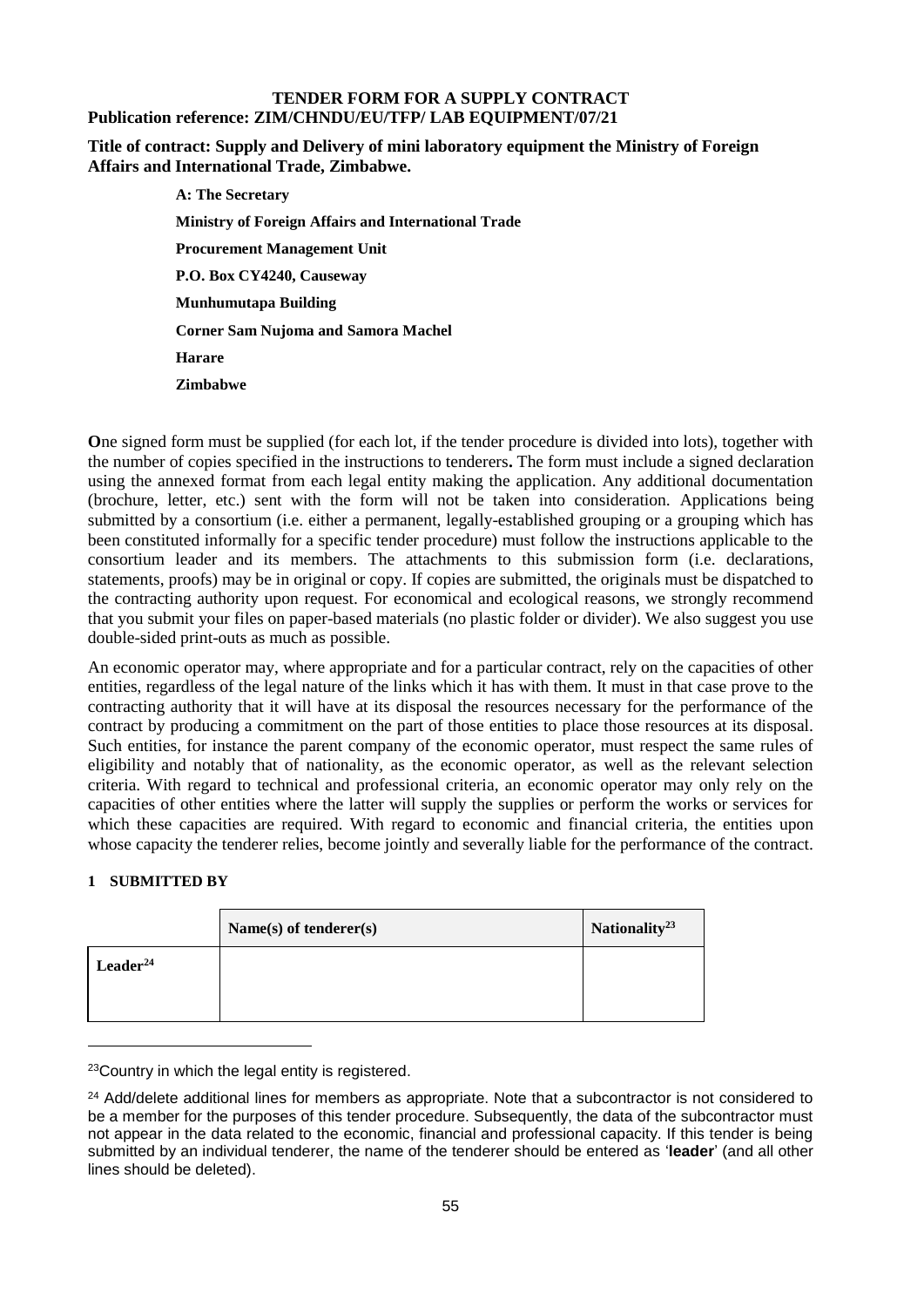| <b>Member</b> |  |
|---------------|--|
| Etc           |  |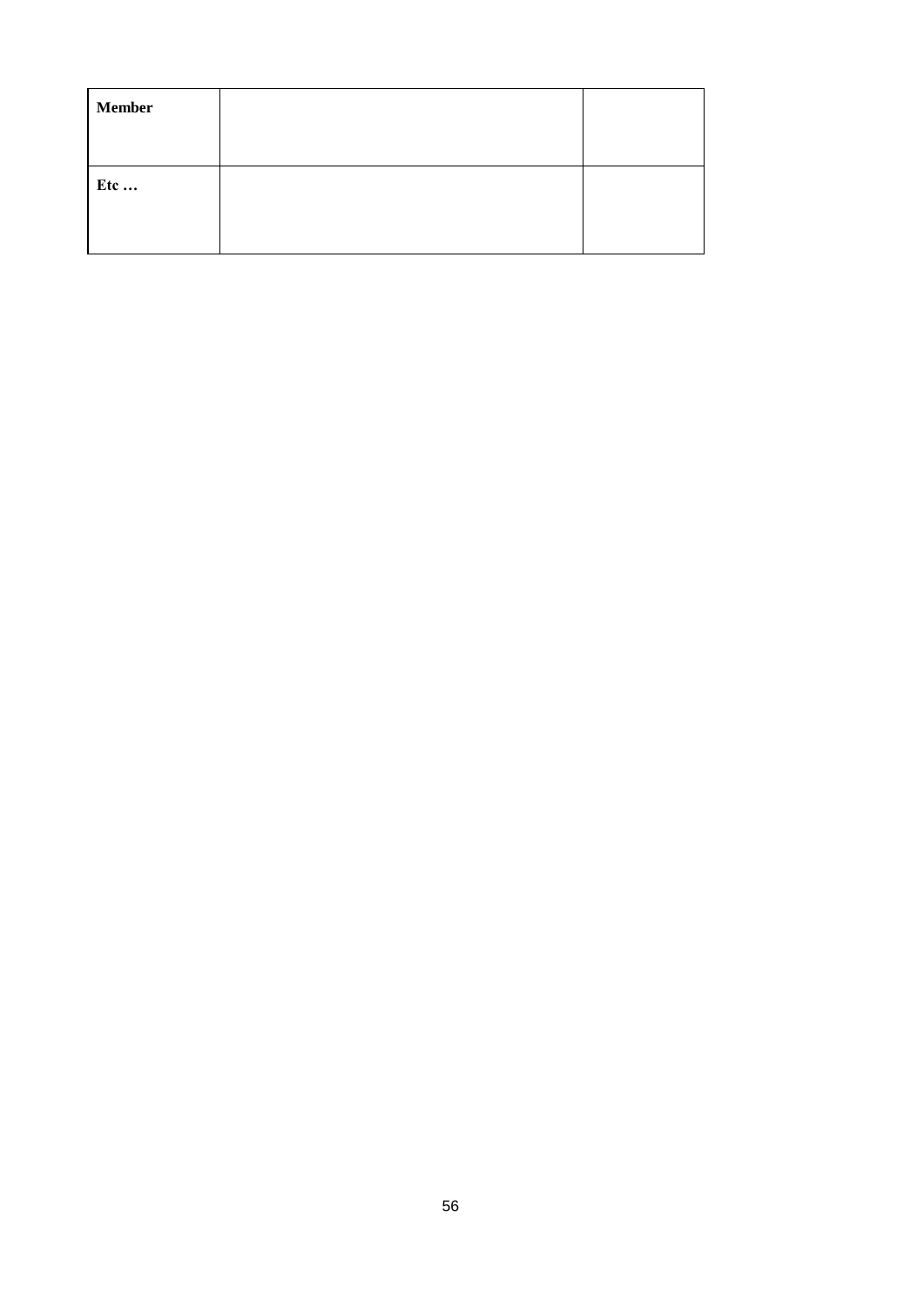| <b>Name</b>      |  |
|------------------|--|
| <b>Address</b>   |  |
| <b>Telephone</b> |  |
| Fax              |  |
| E-mail           |  |

#### **3 ECONOMIC AND FINANCIAL CAPACITY<sup>25</sup>**

Please complete the following table of financial data<sup>26</sup> based on your annual accounts and your latest projections. If annual closed accounts are not yet available for the current year or past year, please provide your latest estimates in the columns marked with \*\*. Figures in all columns must be calculated on the same basis to allow a direct, year-onyear comparison to be made (or, if the basis has changed, an explanation of the change must be provided as a footnote to the table). Any clarification or explanation which is judged necessary may also be provided.

| <b>Financial data</b><br>Data requested in this table must be<br>consistent with the selection criteria set in<br>the additional information about the<br>contract notice document | 2 years<br>before<br>last<br>year <sup>27</sup><br><specify<br><math>\geq</math><br/>\$</specify<br> | Year<br>before last<br>year<br>$<$ specify $>$<br>\$ | Last<br>year<br>$<$ specify<br>$\geq$<br>\$ | Average<br>28<br>\$ | [Past<br>year<br>$$**$$ | [Current]<br>year<br>$S^{**}$ |
|------------------------------------------------------------------------------------------------------------------------------------------------------------------------------------|------------------------------------------------------------------------------------------------------|------------------------------------------------------|---------------------------------------------|---------------------|-------------------------|-------------------------------|
| Annual turnover <sup>29</sup> , excluding this contract                                                                                                                            |                                                                                                      |                                                      |                                             |                     |                         |                               |
| Current assets <sup>30</sup>                                                                                                                                                       |                                                                                                      |                                                      |                                             |                     |                         |                               |
| Current liabilities <sup>31</sup>                                                                                                                                                  |                                                                                                      |                                                      |                                             |                     |                         |                               |

<sup>-</sup><sup>25</sup>Natural persons have to prove their capacity in accordance with the selection criteria and by the appropriate means.

<sup>&</sup>lt;sup>26</sup> If this application is submitted by a consortium, the data in the table above must be the sum of the data in the corresponding tables in the declarations provided by the consortium members — see point 7 of this tender form. Consolidated data are not requested for financial ratios.

<sup>27</sup>Last year=last accounting year for which the entity's accounts have been closed.

<sup>&</sup>lt;sup>28</sup>Amounts entered in the 'Average' column must be the mathematical average of the amounts entered in the three preceding columns of the same row.

<sup>&</sup>lt;sup>29</sup>The gross inflow of economic benefits (cash, receivables, other assets) arising from the ordinary operating activities of the enterprise (such as sales of goods, sales of services, interest, royalties, and dividends) during the year.

<sup>30</sup>A balance sheet account that represents the value of all assets that are reasonably expected to be converted into cash within one year in the normal course of business. Current assets include cash, accounts receivable, inventory, marketable securities, prepaid expenses and other liquid assets that can be readily converted to cash.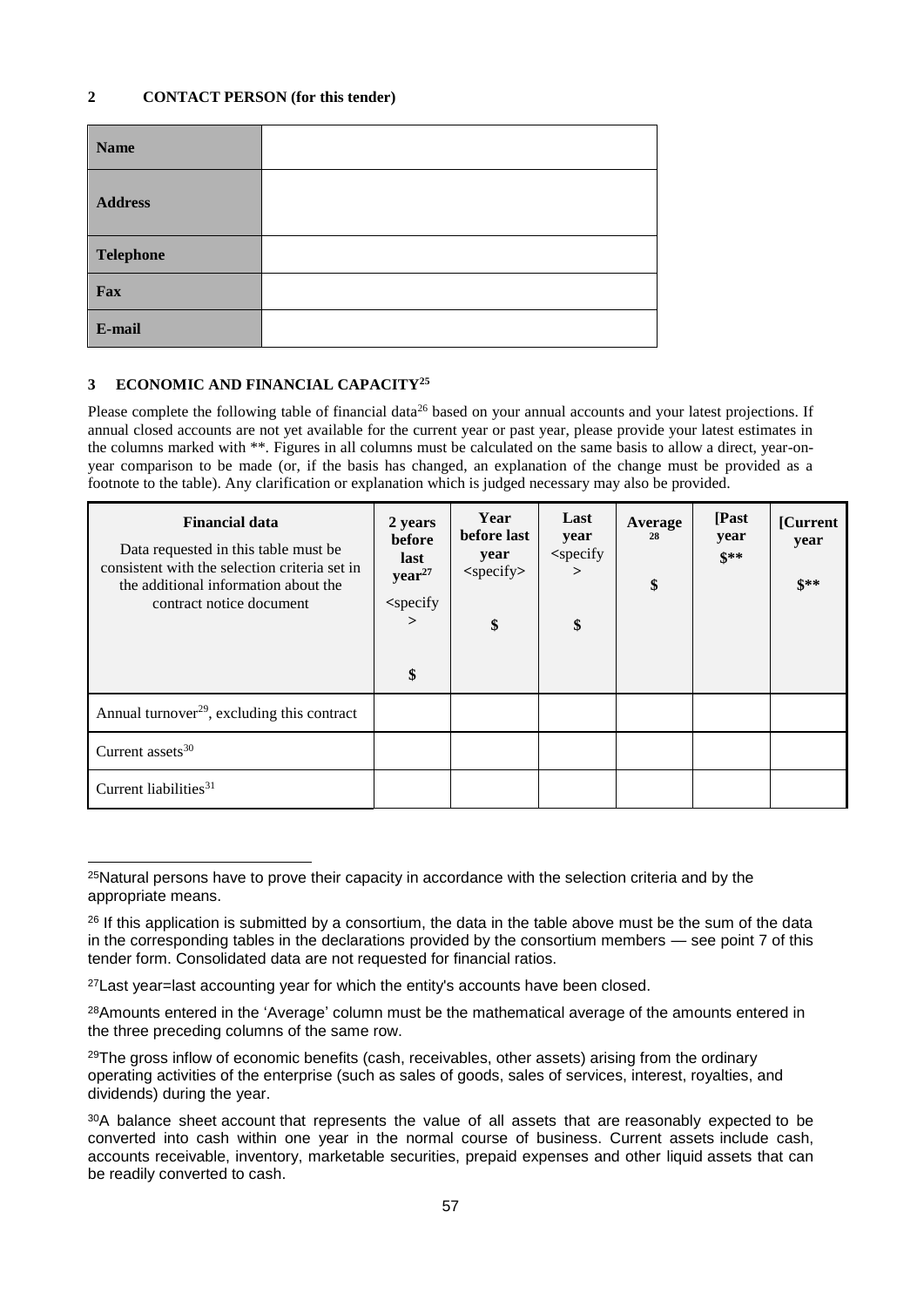| [Current ratio (current<br>assets/currentliabilities) | Not<br>applicabl | <b>Not</b><br>applicable |  | Not<br>applicabl | Not<br>applicabl | <b>Not</b><br>applicabl<br>e |
|-------------------------------------------------------|------------------|--------------------------|--|------------------|------------------|------------------------------|
|-------------------------------------------------------|------------------|--------------------------|--|------------------|------------------|------------------------------|

1

 $31A$  company's debts or obligations that are due within one year. Current liabilities appear on the company's balance sheet and include short term debt, accounts payable, accrued liabilities and other debts.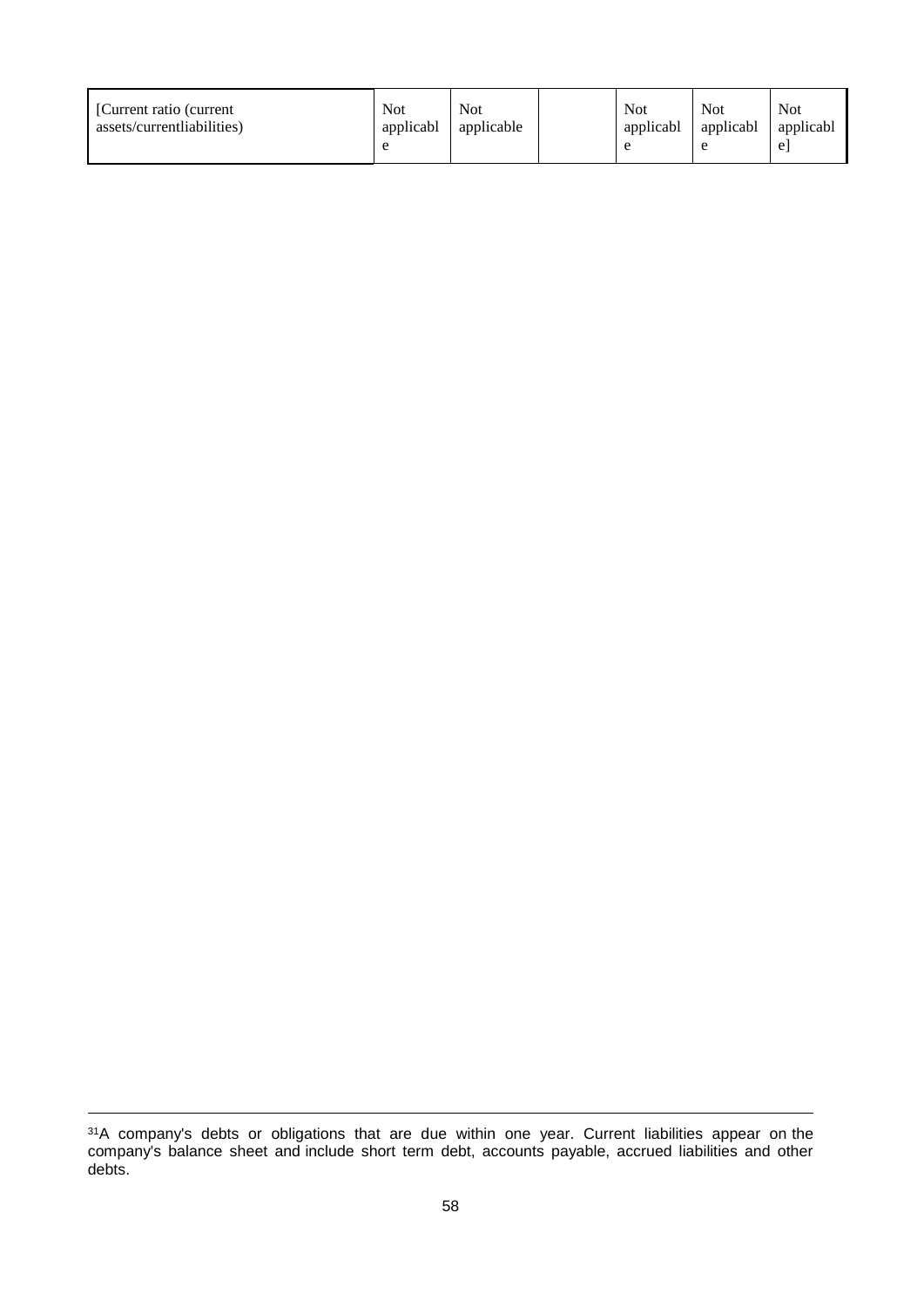#### **4 STAFF RESOURCES**

-

Please provide the following personnel statistics for the current year and the two previous years $32$ .

| <b>Annual</b><br>manpower                                   | Year before past year |                               |         | Past year                    |         | <b>Current</b> year           | Period average |                               |  |
|-------------------------------------------------------------|-----------------------|-------------------------------|---------|------------------------------|---------|-------------------------------|----------------|-------------------------------|--|
|                                                             | Overall               | Relevant fields <sup>33</sup> | Overall | <b>Relevant fields</b><br>11 | Overall | Relevant fields <sup>11</sup> | Overall        | Relevant fields <sup>11</sup> |  |
| Permanent staff<br>34                                       |                       |                               |         |                              |         |                               |                |                               |  |
| Other staff <sup>35</sup>                                   |                       |                               |         |                              |         |                               |                |                               |  |
| Total                                                       |                       |                               |         |                              |         |                               |                |                               |  |
| Permanent staff<br>as a proportion<br>of total staff<br>(%) | $\%$                  | $\%$                          | $\%$    | $\%$                         | $\%$    | $\%$                          | $\%$           | %                             |  |
|                                                             |                       |                               |         |                              |         |                               |                |                               |  |

 $32$  If this tender is submitted by a consortium, the data in the table above must be the sum of the data in the corresponding tables in the declarations provided by the consortium members — see point 7 of this tender form. Consolidated data are not requested for financial ratios.

<sup>33</sup>Corresponding to the relevant specialisms identified in point 5 below.

<sup>&</sup>lt;sup>34</sup> Staff directlyemployed by the tenderer on a permanent basis (i.e. under indefinite contracts).

<sup>&</sup>lt;sup>35</sup> Other staff not directlyemployed by the tenderer on a permanent basis (i.e. under fixed-term contracts).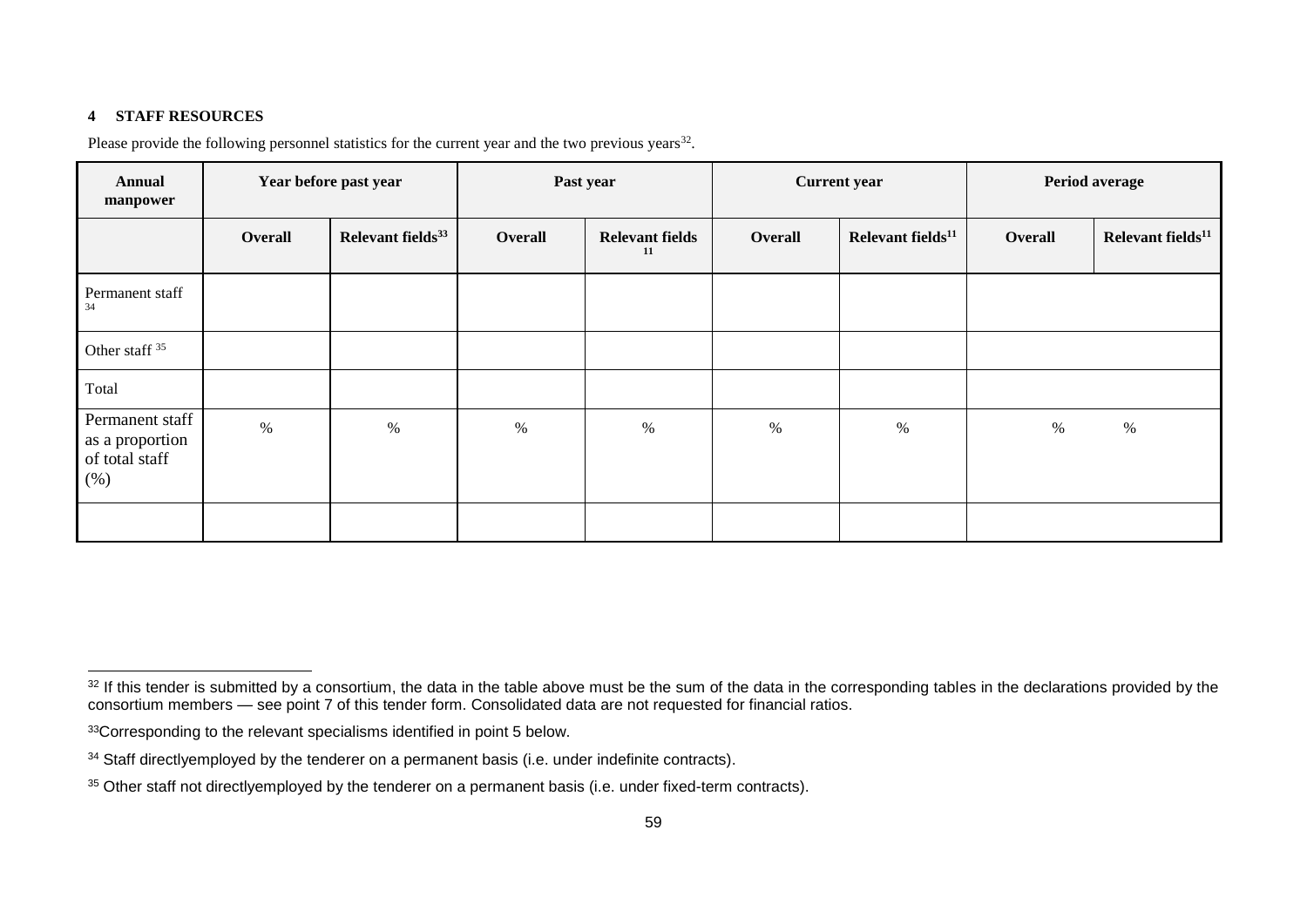#### **5 FIELDS OF SPECIALISATION**

-

Please use the table below to indicate the **specialisms relevant to this contract** of each legal entity making this tender, by using the names of these specialisms as the row headings and the name of the legal entity as the column headings. Show the relevant specialism(s) of each legal entity by placing a tick  $(\checkmark)$  in the box corresponding to those specialisms in which the legal entity has significant experience. [Maximum 10 specialisms]

|                       | Leader | Member 2 | Member 3 | Etc |
|-----------------------|--------|----------|----------|-----|
| Relevant specialism 1 |        |          |          |     |
| Relevant specialism 2 |        |          |          |     |
| Etc $\ldots^{36}$     |        |          |          |     |

<sup>36</sup>add/delete additional lines and/or rows as appropriate. If this tender is being submitted by an individual legal entity, the name of the legal entity should be entered as 'Leader' (and all other columns should be deleted).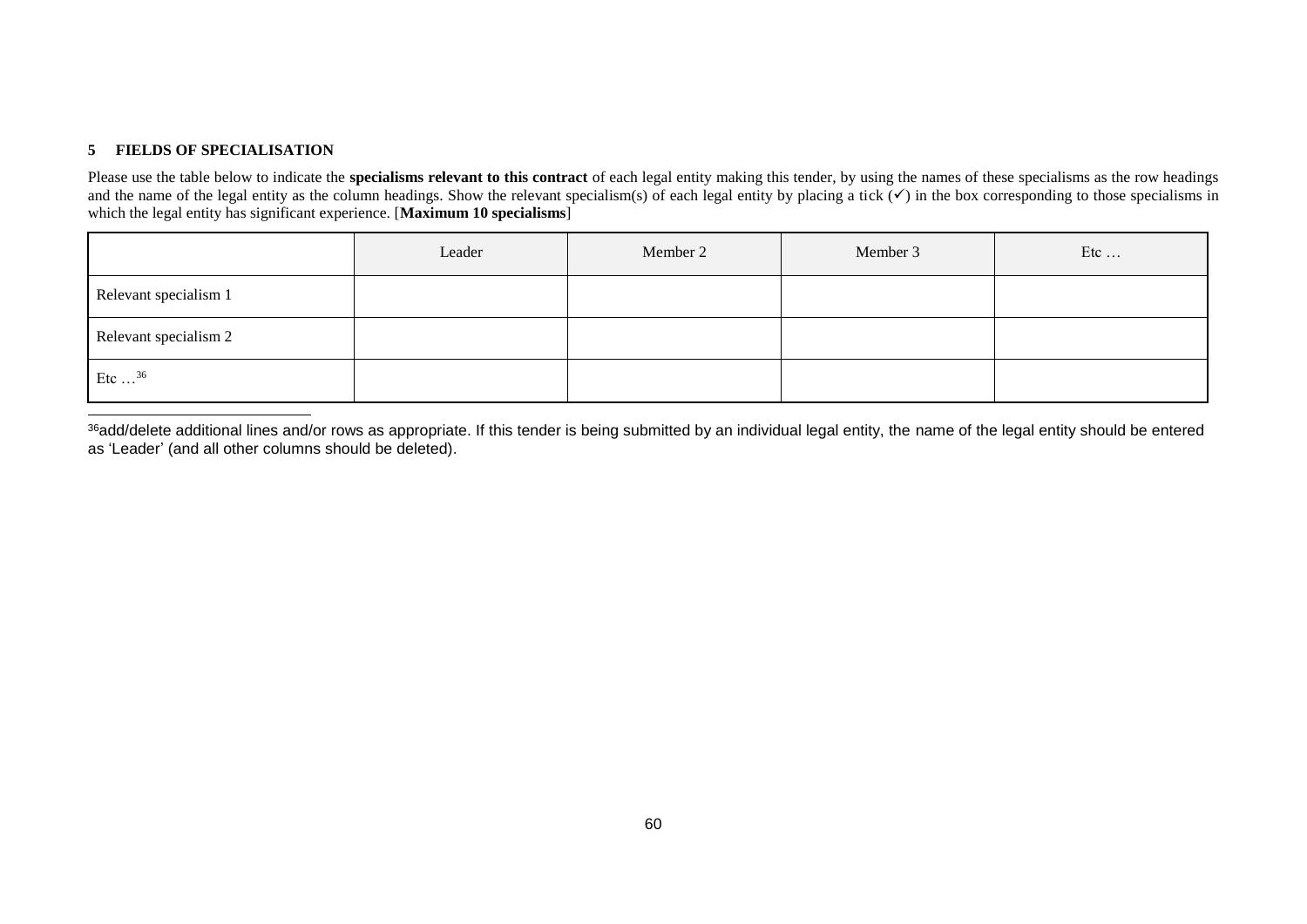#### **6 EXPERIENCE**

Please complete a table using the format below to summarise the **majorrelevant supplies** carried out over the past 3 years<sup>37</sup> by the legal entity or entities making this tender. The number of references to be provided must not exceed **15** for the entire tender

| $\text{Ref } \# \text{ (maximum 15)}$ |                | <b>Project title</b>                             | $\cdots$                                                 |                         |                      |                           |              |                           |  |
|---------------------------------------|----------------|--------------------------------------------------|----------------------------------------------------------|-------------------------|----------------------|---------------------------|--------------|---------------------------|--|
| Name of legal entity                  | <b>Country</b> | <b>Overall</b><br>supply value<br>$({\$\})^{38}$ | <b>Proportion</b><br>supplied by<br>legal entity $(\% )$ | No of staff<br>provided | Name of<br>client    | Origin of<br>funding      | <b>Dates</b> | Name of members if<br>any |  |
| $\cdots$                              | $\cdots$       | $\cdots$                                         | $\cdots$                                                 | $\cdots$                | $\cdots$<br>$\cdots$ |                           | $\cdots$     | $\cdots$                  |  |
|                                       |                | Detailed description of supply                   |                                                          |                         |                      | Related services provided |              |                           |  |
| $\cdots$                              |                | $\cdots$                                         |                                                          |                         |                      |                           |              |                           |  |
|                                       |                |                                                  |                                                          |                         |                      |                           |              |                           |  |
|                                       |                |                                                  |                                                          |                         |                      |                           |              |                           |  |

<sup>37</sup>In the case of framework contracts (without contractual value), only specific contracts corresponding to assignments implemented under such framework contracts will be considered.

38Amounts actually paid, without the effect of inflation.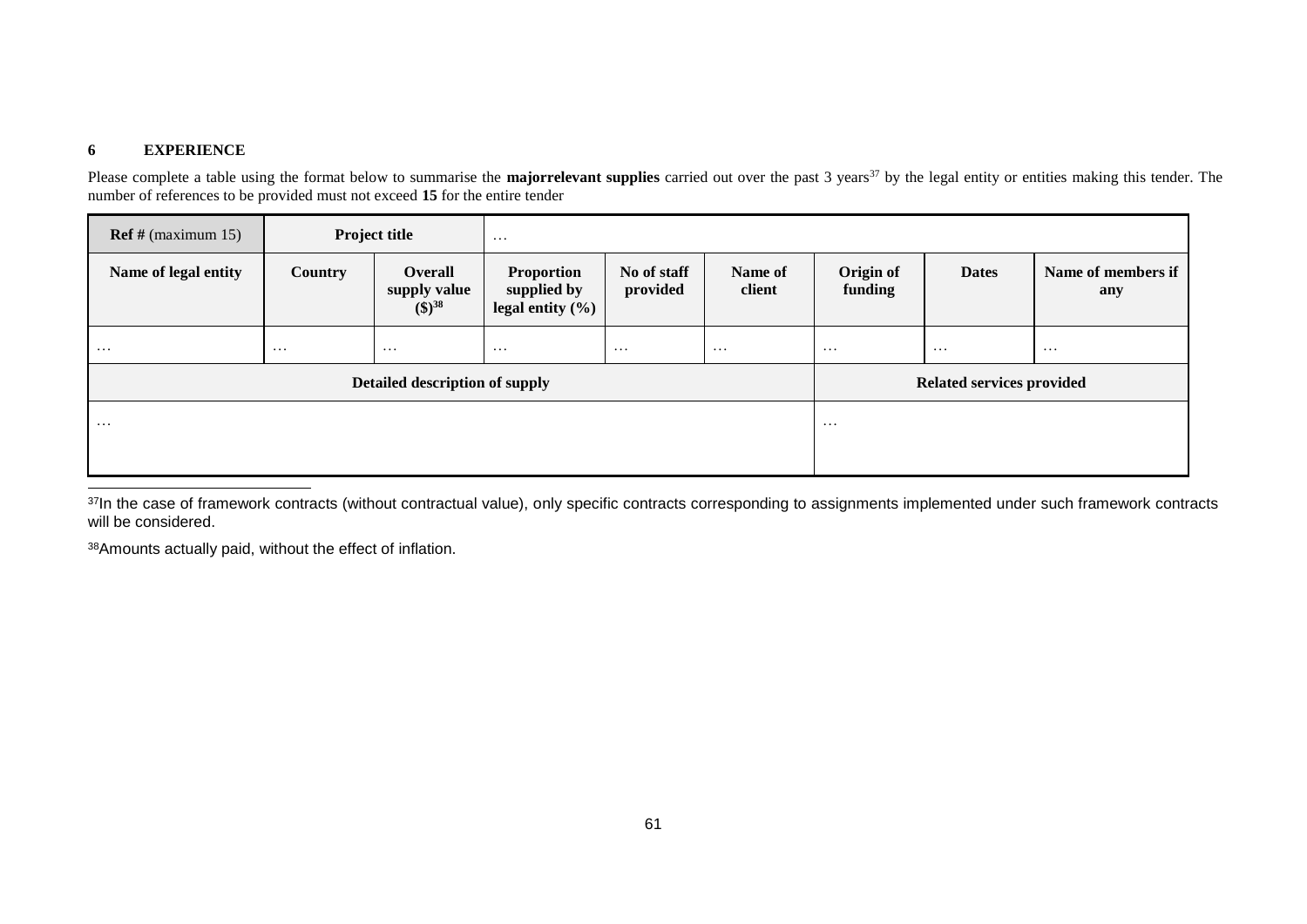#### **7 TENDERER'S DECLARATION(S)**

**As part of their tender, each legal entity identified under point 1 of this form, including every consortium member, as well as each capacity-providing entity and each subcontractor, must submit a signed declaration using this format, together with the declaration of honour on exclusion and selection criteria (Annex 1) (insert Form a.14a). The declaration may be in original or in copy. If copies are submitted the originals must be dispatched to the contracting authority upon request.**

In response to your letter of invitation to tender for the above contract,

we, the undersigned, hereby declare that:

- **1** We have examined and accept in full the content of the dossier for invitation to tender No <……………………………….> of <date>. We hereby accept its provisions in their entirety, without reservation or restriction.
- **2** We offer to deliver, in accordance with the terms of the tender dossier and the conditions and time limits laid down, without reserve or restriction:

Lot 1: <description of supplies with indication of quantities and origin>

Lot 2: **<**description of supplies with indication of quantities and origin**>**

Etc.

**3** The price of our tender **excluding** spare parts and consumables, if applicable (excluding the discounts described under point 4) is:

Lot 1: <insert price>

Lot 2: <insert price and currency>

Lot 3: <insert price>

- **4** We will grant a discount of [<…>%], or [<…………..>] [in the event of our being awarded lot … and lot … ………].
- **5** This tender is valid for a period of 90 days from the final date for submission of tenders.
- **6** If our tender is accepted, we undertake to provide a performance guarantee as required by Article 11 of the special conditions.
- **7** Our firm/company [and our subcontractors] has/have the following nationality:

**<**……………………………………………………………………**>**

- **8** We are making this tender in our own right [as member in the consortium led by[< name of the leader>] [ourselves]\*. We confirm that we are not tendering for the same contract in any other form. [We confirm, as a member in the consortium, that all members are jointly and severally liable by law for the execution of the contract, that the lead member is authorised to bind, and receive instructions for and on behalf of, each member, that the execution of the contract, including payments, is the responsibility of the lead member, and that all members in the joint venture/consortium are bound to remain in the joint venture/consortium for the entire period of the contract's execution]. [We confirm, as capacity-providing entity to be jointly and severally bound in respect of the obligations under the contract, including for any recoverable amount.]
- **9** In the event that our tender is successful, we undertake, if required, to provide the proof usual under the law of the country in which we are effectively established that we do not fall into any of the exclusion situations. The date on the evidence or documents provided will be no earlier than 1 year before the date of submission of the tender and, in addition, we will provide a statement that our situation has not altered in the period which has elapsed since the evidence in question was drawn up.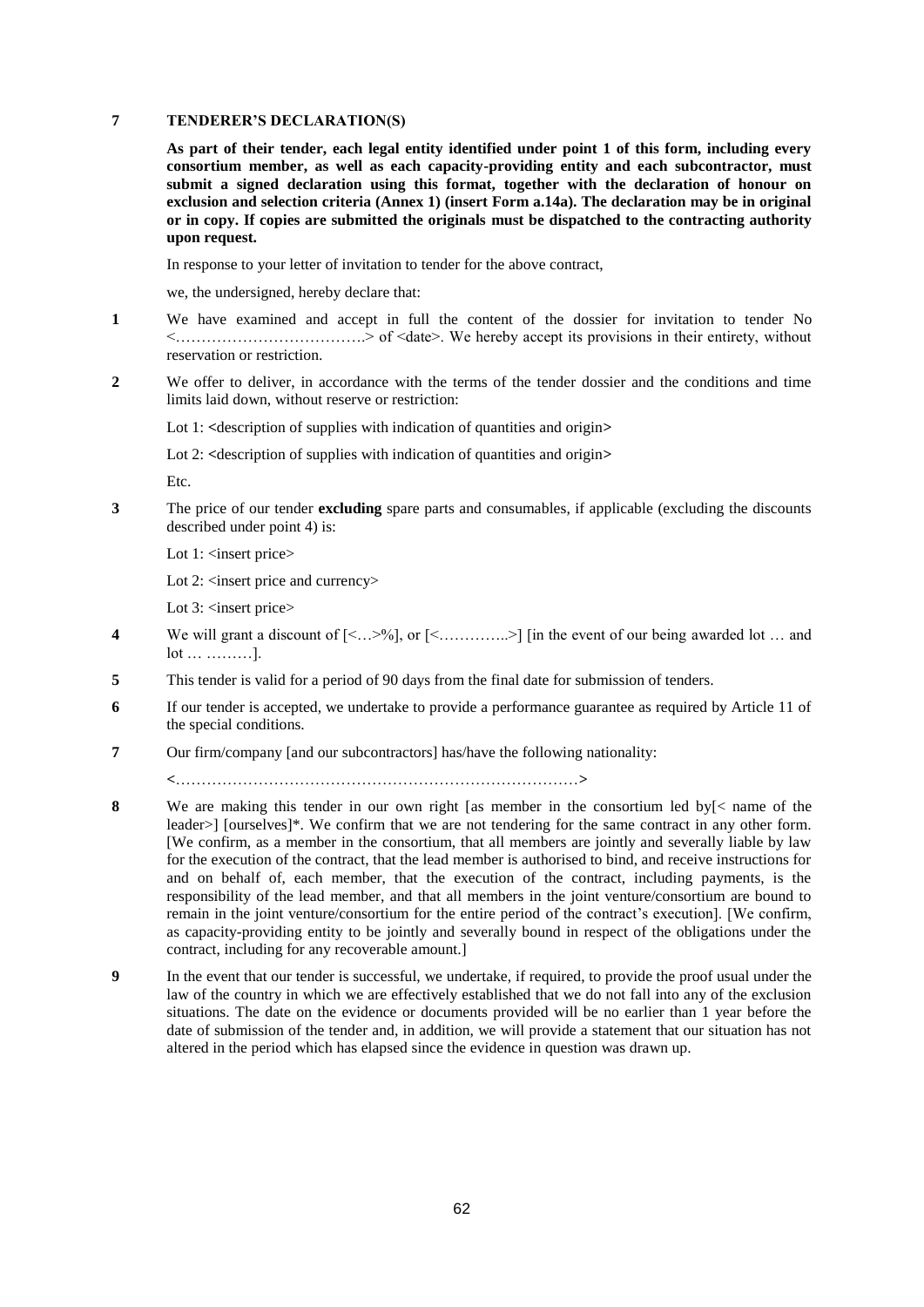We also undertake, if required, to provide evidence of financial and economic standing and technical and professional capacity according to the selection criteria for this call for tender specified in the additional information about the contract notice. The documentary proofs required are listed in Section 2.6.11. of the practical guide.

We also understand that if we fail to provide the proof/evidence required, within 15 calendar days after receiving the notification of award, or if the information provided is proved false, the award may be considered null and void.

**10** We agree to abide by the ethics clauses in Clause 24 of the instructions to tenderers and, in particular, have no conflict of interests or any equivalent relation which may distort competition with other tenderers or other parties in the tender procedure at the time of the submission of this application.

We confirm that we, including all consortium members, if any, and subcontractors are not in the lists of EU restrictive measures [\(www.sanctionsmap.eu\)](http://www.sanctionsmap.eu/) and we understand that our tender may be rejected, if proved the contrary.

- **11** We will inform the contracting authority immediately if there is any change in the above circumstances at any stage during the implementation of the tasks. We also fully recognise and accept that any inaccurate or incomplete information deliberately provided in this application may result in our exclusion from this and other contracts funded by the EU/EDF.
- **12** We note that the contracting authority is not bound to proceed with this invitation to tender and that it reserves the right to award only part of the contract. It will incur no liability towards us should it do so.
- **13** We fully recognise and accept that if the above-mentioned persons participate in spite of being in any of the situations listed in Section 2.6.10.1.1. of the practical guide or if the declarations or information provided prove to be false, they may be subject to rejection from this procedure and to administrative sanctions in the form of exclusion and financial penalties up to 10% of the total estimated value of the contract being awarded and that this information may be published on the Commission website in accordance with the Financial Regulation in force.
- **14** We are aware that, for the purposes of safeguarding the EU's financial interests, our personal data may be transferred to internal audit services, to the early detection and exclusion system, to the European Court of Auditors, to the Financial Irregularities Panel or to the European Anti-Fraud Office.

[\* Delete as applicable]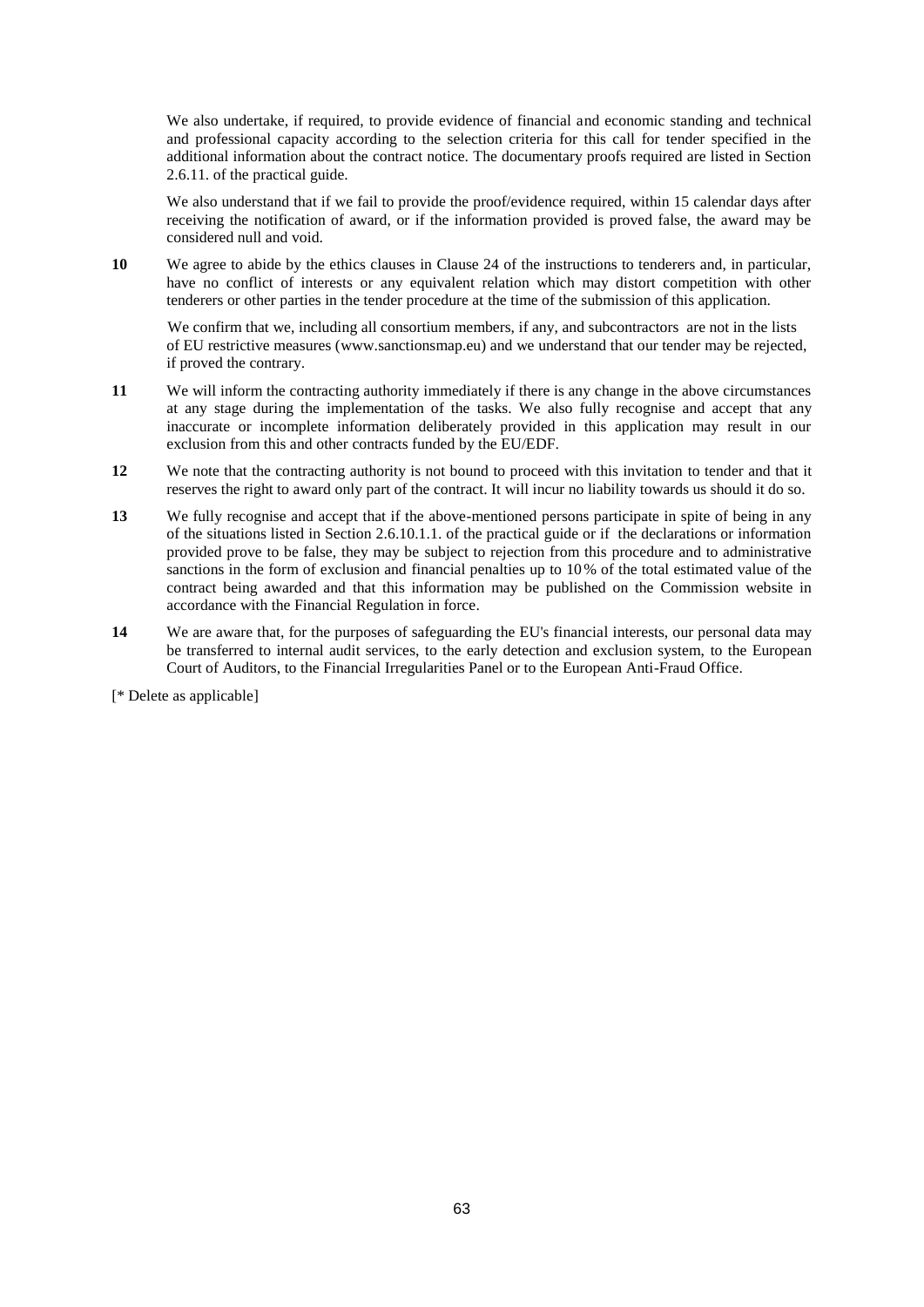[If this declaration is being completed by a consortium member:

The following table contains our financial data as included in the consortium's tender form. These data are based on our annual closed accounts and our latest projections. Estimated figures (i.e. those not included in annual closed accounts) are given in italics. Figures in all columns have been provided on the same basis to allow a direct, year-on-year comparison to be made <except as explained in the footnote to the table>.

| <b>Financial data</b><br>Data requested in this table must be<br>consistent with the selection criteria<br>set in the additional information<br>about the contract notice document | 2 years before<br>last <sup>5</sup><br>$<$ specify $>$<br>\$ | <b>Year before</b><br>last year<br>$<$ specify $>$<br>\$ | Last year<br>$<$ specify $>$<br>\$ | Average <sup>6</sup><br>\$ | Past<br>year<br>\$           | [Current]<br>year<br>\$       |
|------------------------------------------------------------------------------------------------------------------------------------------------------------------------------------|--------------------------------------------------------------|----------------------------------------------------------|------------------------------------|----------------------------|------------------------------|-------------------------------|
| Annual turnover <sup>7</sup> , excluding this<br>contract                                                                                                                          |                                                              |                                                          |                                    |                            |                              |                               |
| Current assets $8$                                                                                                                                                                 |                                                              |                                                          |                                    |                            |                              |                               |
| Current liabilities <sup>9</sup>                                                                                                                                                   |                                                              |                                                          |                                    |                            |                              |                               |
| [Current ratio (current<br>assets/currentliabilities)                                                                                                                              | Not applicable                                               | <b>Not</b><br>applicable                                 |                                    | <b>Not</b><br>applicable   | <b>Not</b><br>applicabl<br>e | <b>Not</b><br>applicabl<br>e] |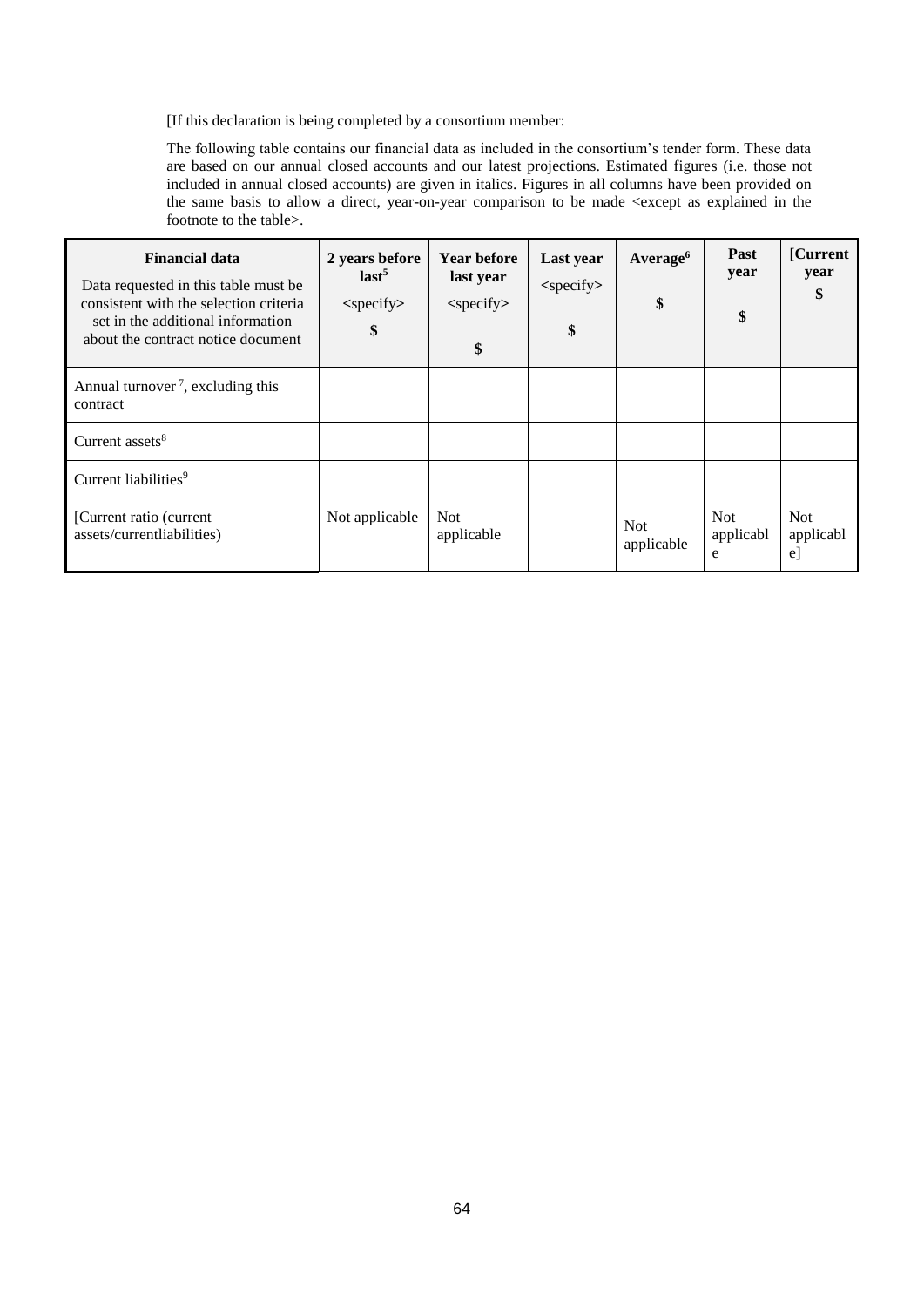The following table contains our personnel statistics as included in the consortium's tender form:

| Annual<br>manpower                                             | Year before past<br>year |                             | Past year      |                             |                | <b>Current</b> year              | Period average |                           |
|----------------------------------------------------------------|--------------------------|-----------------------------|----------------|-----------------------------|----------------|----------------------------------|----------------|---------------------------|
|                                                                | Overall                  | Relevan<br>t fields $^{11}$ | <b>Overall</b> | Relevan<br>t fields $^{11}$ | <b>Overall</b> | <b>Relevan</b><br>t fields<br>11 | <b>Overall</b> | Relevan<br>t fields<br>11 |
| Permanent<br>staff $12$                                        |                          |                             |                |                             |                |                                  |                |                           |
| Other staff <sup>13</sup>                                      |                          |                             |                |                             |                |                                  |                |                           |
| Total                                                          |                          |                             |                |                             |                |                                  |                |                           |
| Permanent<br>staff as a<br>proportion of<br>total staff $(\%)$ | $\frac{0}{0}$            | $\%$                        | $\%$           | $\%$                        | $\frac{0}{0}$  | $\%$                             | $\%$           | $\frac{0}{0}$             |

Yours faithfully

Name and first name: <…………………………………………………………………>

Duly authorised to sign this tender on behalf of:

**<**……………………………………………………………………………………**>**

Place and date: <…………………………………………………………….………….>

Stamp of the firm/company:

This tender includes the following annexes:

<Numbered list of annexes with titles>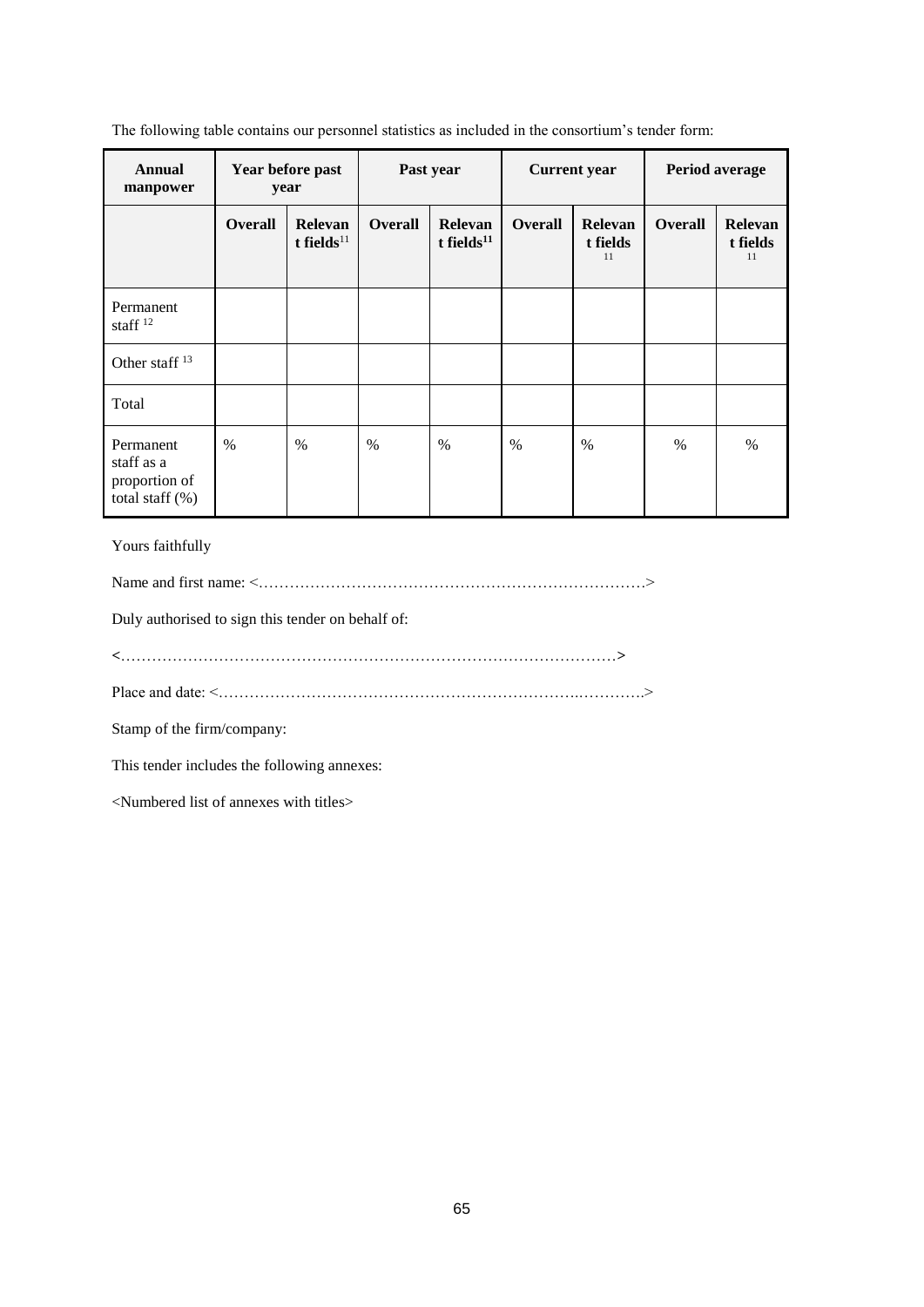### **ANNEX 1 – DECLARATION OF HONOUR ON EXCLUSION AND SELECTION CRITERIA**

Insert Form A.14a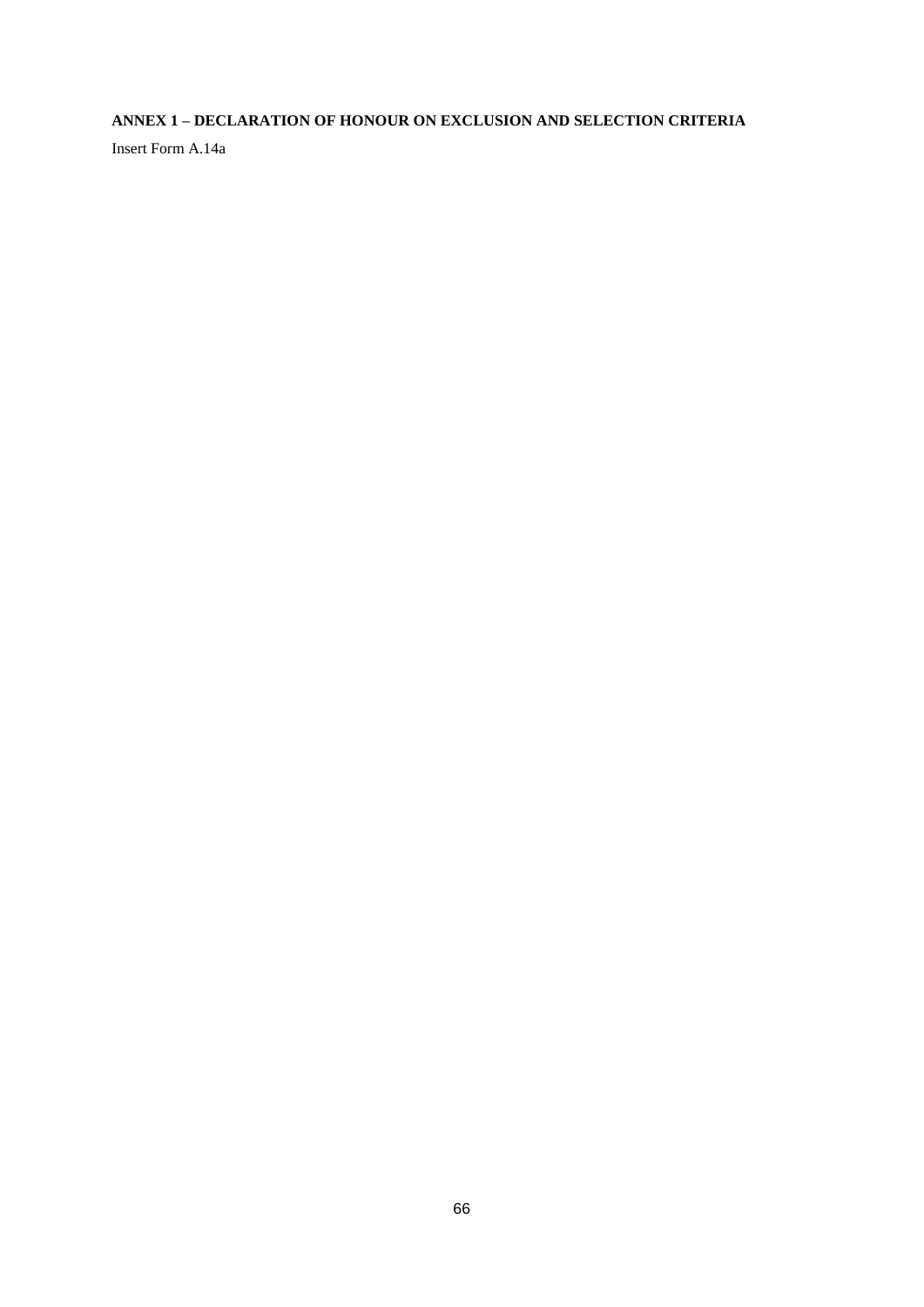#### *Tax and customs arrangements*

#### *Article 31 from Annex IV to the Cotonou Agreement*

- 1. The ACP States shall apply to contracts financed by the Community tax and customs arrangements no less favourable than those applied by them to the most favoured States or international development organisations with which they have relations. For the purpose of determining the most-favoured-nation (MFN) treatment, account shall not be taken of arrangements applied by the ACP State concerned to other ACP States, or to other developing countries.
	- 2. Subject to the above provisions the following shall apply to contracts financed by the Community:
		- (a) the contract shall not be subject in the beneficiary ACP State to stamp or registration duties or to fiscal charges having equivalent effect, whether such charges already exist or are to be instituted in the future; however, such contracts shall be registered in accordance with the laws in force in the ACP State and a fee corresponding to the service rendered may be charged for it;
		- (b) profits and/or income arising from the performance of contracts shall be taxable according to the internal fiscal arrangements of the ACP State concerned, provided that the natural or legal persons who realise such profit and/or income have a permanent place of business in that State, or that the performance of the contract takes longer than six months;
		- (c) enterprises which must import professional equipment in order to carry out works contracts shall, if they so request, benefit from the system of temporary admission as laid down by the national legislation of the beneficiary ACP State in respect of the said equipment;
		- (d) professional equipment necessary for carrying out tasks defined in a service contract shall be temporarily admitted into the beneficiary ACP State or States in accordance with its national legislation free of fiscal, import and customs duties and of other charges having equivalent effect where these duties and charges do not constitute remuneration for services rendered;
		- (e) imports under supply contracts shall be admitted into the beneficiary ACP State without customs duties, import duties, taxes or fiscal charges having equivalent effect. The contract for supplies originating in the ACP State concerned shall be concluded on the basis of the ex-works price of the supplies to which may be added such internal fiscal charges as may be applicable to those supplies in the ACP State;
		- (f) fuels, lubricants and hydrocarbon binders and, in general, all materials used in the performance of works contracts shall be deemed to have been purchased on the local market and shall be subject to fiscal rules applicable under the national legislation in force in the beneficiary ACP State; and
		- (g) personal and household effects imported for use by natural persons, other than those recruited locally, engaged in carrying out tasks defined in a service contract and members of their families, shall be exempt from customs or import duties, taxes and other fiscal charges having equivalent effect, within the limit of the national legislation in force in the beneficiary ACP State.
- 3. Any matter not covered by the above provisions on tax and customs arrangements shall remain subject to the national legislation of the ACP State concerned.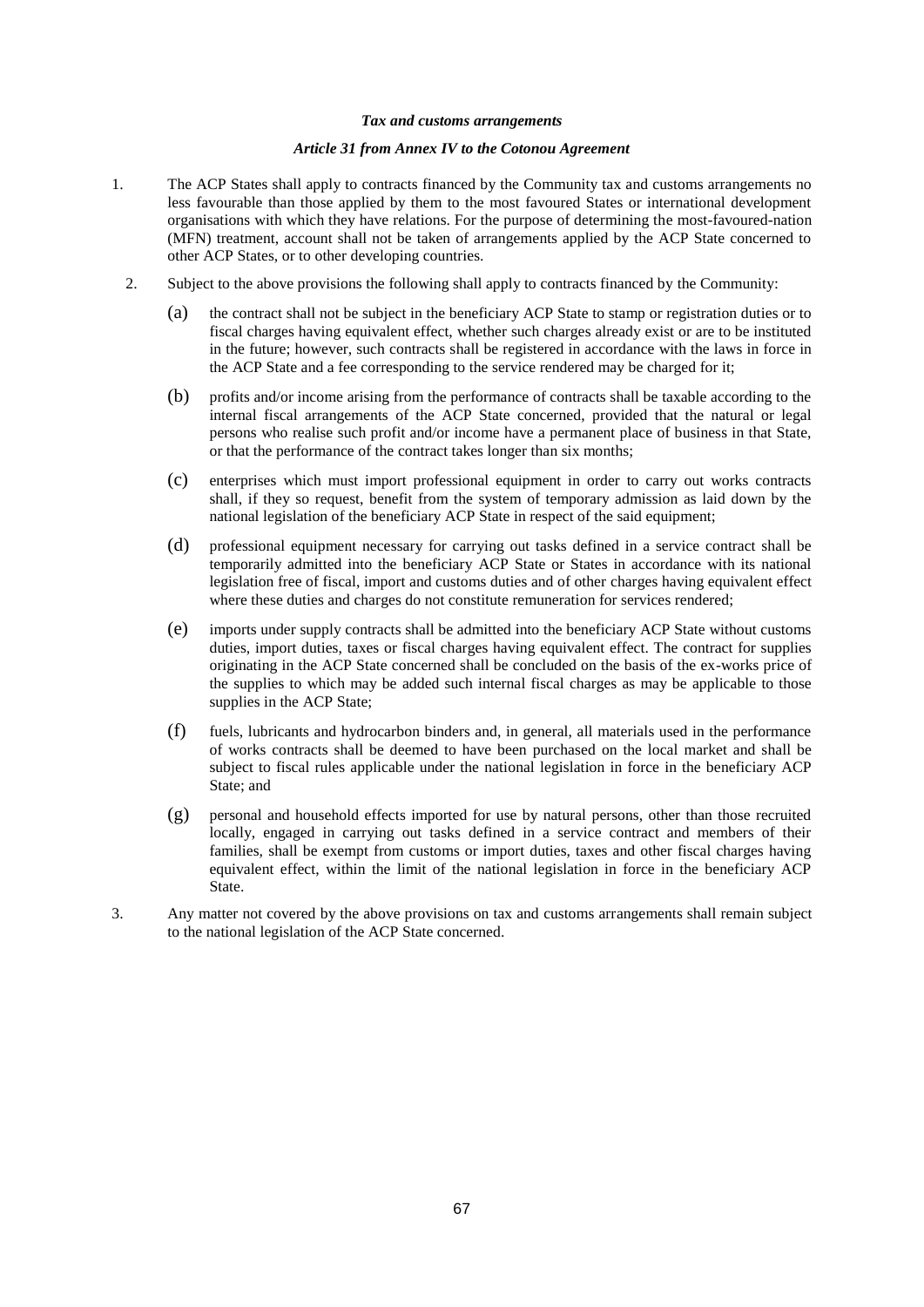## **TENDER GUARANTEE FORM**

Specimen tender guarantee

To be completed on paper bearing the letterhead of the financial institution For the attention of <address of the contracting authority> referred to below as the 'contracting authority'

<Date>

#### **Title of contract: <Title of contract>**

#### **Identification number: <Publication reference>**

We, the undersigned, <name and address of financial institution>, hereby irrevocably declare that we will guarantee as primary obligor, and not merely as a surety on behalf of <tenderer's name and address> the payment to the contracting authority of  $\leq$  amount of the tender guarantee>, this amount representing the guarantee referred to in article 11 of the contract notice.

Payment shall be made without objection or legal proceedings of any kind, upon receipt of your first written claim (sent by registered letter with confirmation of receipt) if the tenderer does not fulfil all obligations stated in its tender. We shall not delay the payment, nor shall we oppose it for any reason whatsoever. We shall not under any circumstances benefit from the defences of the security. We shall inform you in writing as soon as payment has been made.

We note that the guarantee will be released at the latest within 45 days of the expiry of the tender validity period, including any extensions, in accordance with Article 8 of the Instructions to tenderers[and in any case at the latest on  $(1 \text{ year after the deadline for submission of tendency})$ <sup>39</sup>.

The law applicable to this guarantee shall be that of:<the country in which the financial institution issuing the guarantee is established>]. Any dispute arising out of or in connection with this guarantee shall be referred to the courts of <the country in which the financial institution issuing the guarantee is established>].

The guarantee will enter into force and take effect from the submission deadline of the tender.

Name: …………………………… Position: …………………

Signature: ……………..

Date:

1

<sup>&</sup>lt;sup>39</sup> This mention has to be inserted only where required, for example where the law applicable to the guarantee imposes a precise expiry date or where the guarantor can justify that he is unable to provide such a guarantee without expiry date.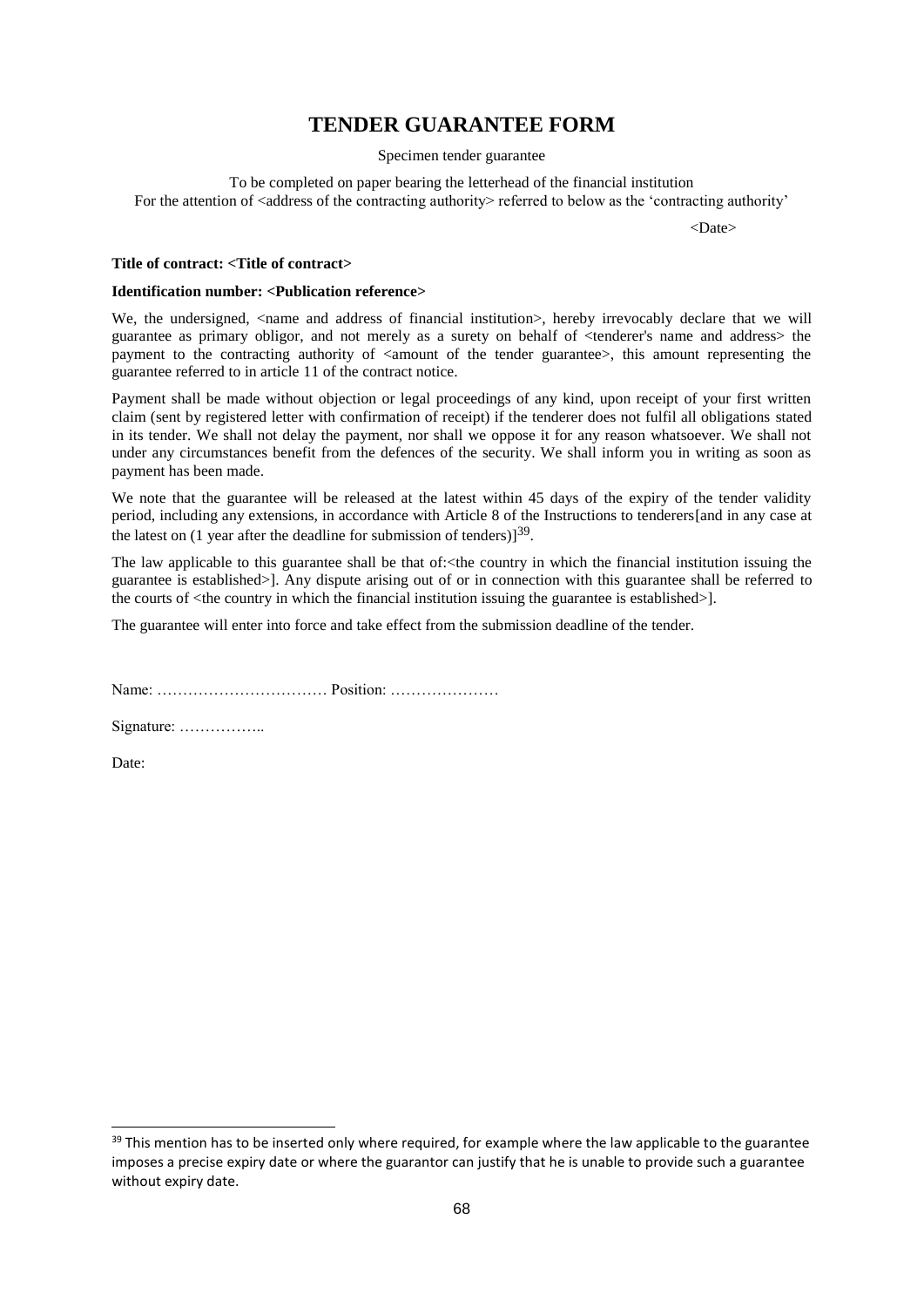# **PROVISIONAL / FINAL ACCEPTANCE CERTIFICATE**

**(delete not applicable)**

#### **Contract No** ZIM/CHNDU/EUTFP/LAB EQUIPMENT/07/21 **TITLE: SUPPLY , DELIVERY AND INSATALLATION OF MINI LABORATORY EQUIPMENT**

…………………….. ……………………

Contractor: **…………………………** Beneficiary:**………………………………**

…………………….. …………………….

| Item           | qty | <b>Description</b>      | Delivery | [Installation] | [Spare Parts] | [Consumables] | [Manuals] | [Training] | <b>Remarks</b> |
|----------------|-----|-------------------------|----------|----------------|---------------|---------------|-----------|------------|----------------|
| $\vert$ 1      |     | $ \langle  \rangle $ <> |          |                |               |               |           |            |                |
| 2              |     | $\vert$ <> $\vert$ <>   |          |                |               |               |           |            |                |
| $\overline{3}$ |     | $\vert$ <> $\vert$ <>   |          |                |               |               |           |            |                |
| $\overline{4}$ |     | $\vert$ <> $\vert$ <>   |          |                |               |               |           |            |                |
|                |     |                         |          |                |               |               |           |            |                |
|                |     |                         |          |                |               |               |           |            |                |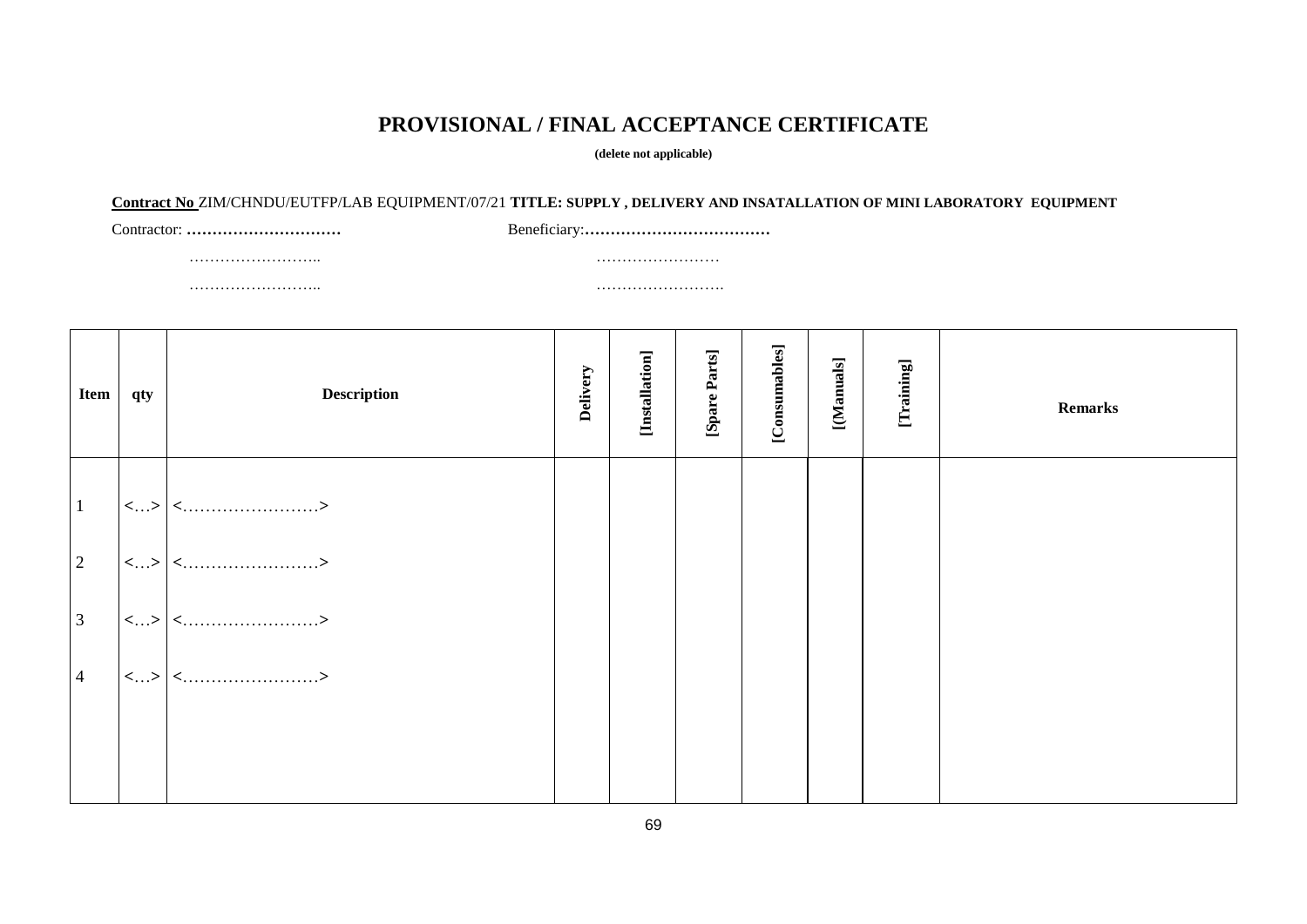Provisional: All of the above mentioned items have been delivered, installed, tested and found compliant with the technical specifications of the supply contract. The contractor has also demonstrated that the obligations in the Communication and Visibility Manual have been complied with (Article 7.8 in the general conditions).

Final: The contractor has remedied any defect or damage occurred during the warranty period, as specified in the contract.

**(delete not applicable)**

Date of acceptance:………………….

The contractor The beneficiary

Name Name Name Name

Signature………………………….. Signature…………………………..

The project manager (contracting authority)

Name

Signature…………………………..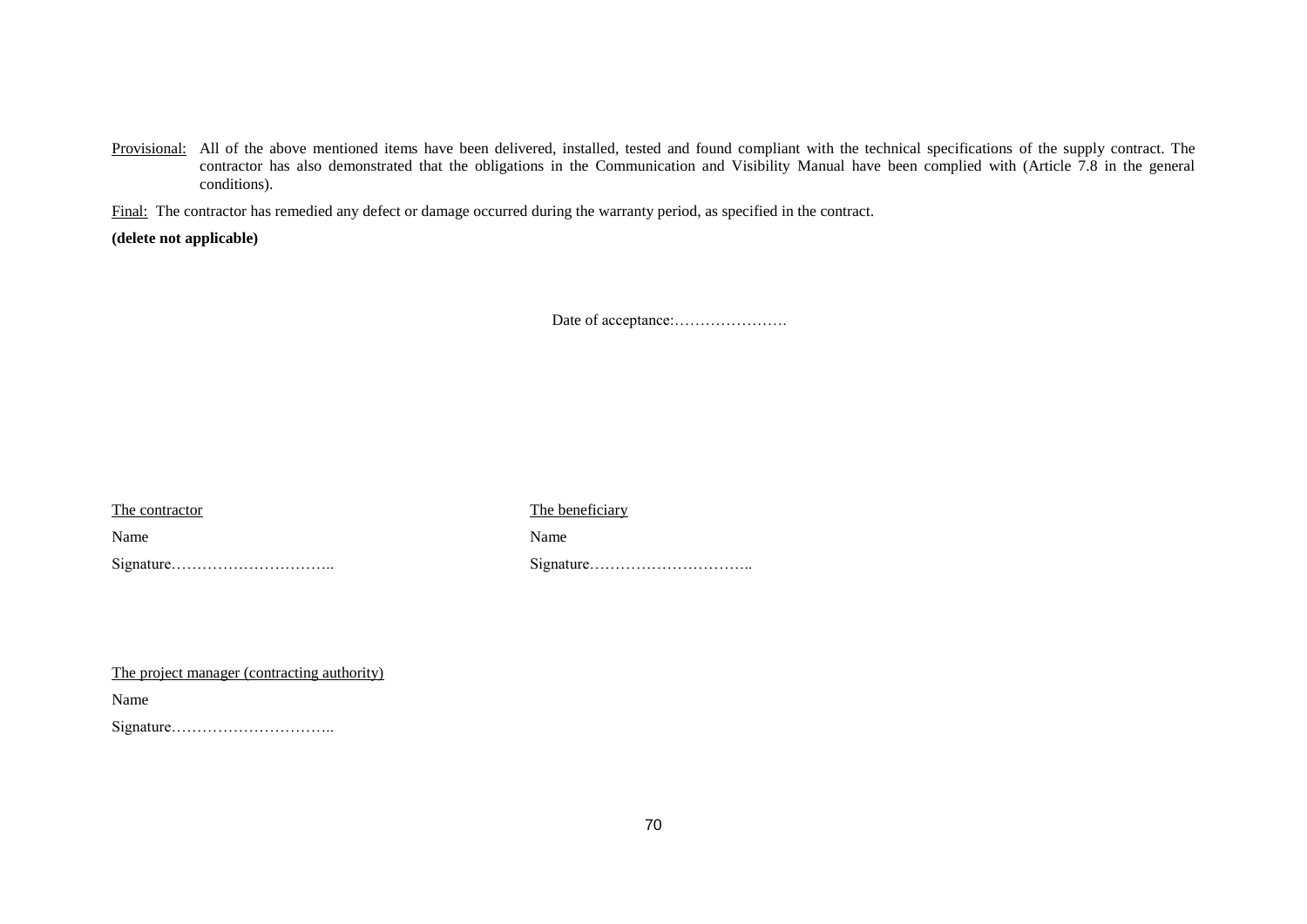[The European Commission(in case of indirect management with ex-ante control if the European Commission makes payments under the contract)

Name

Signature……………………………]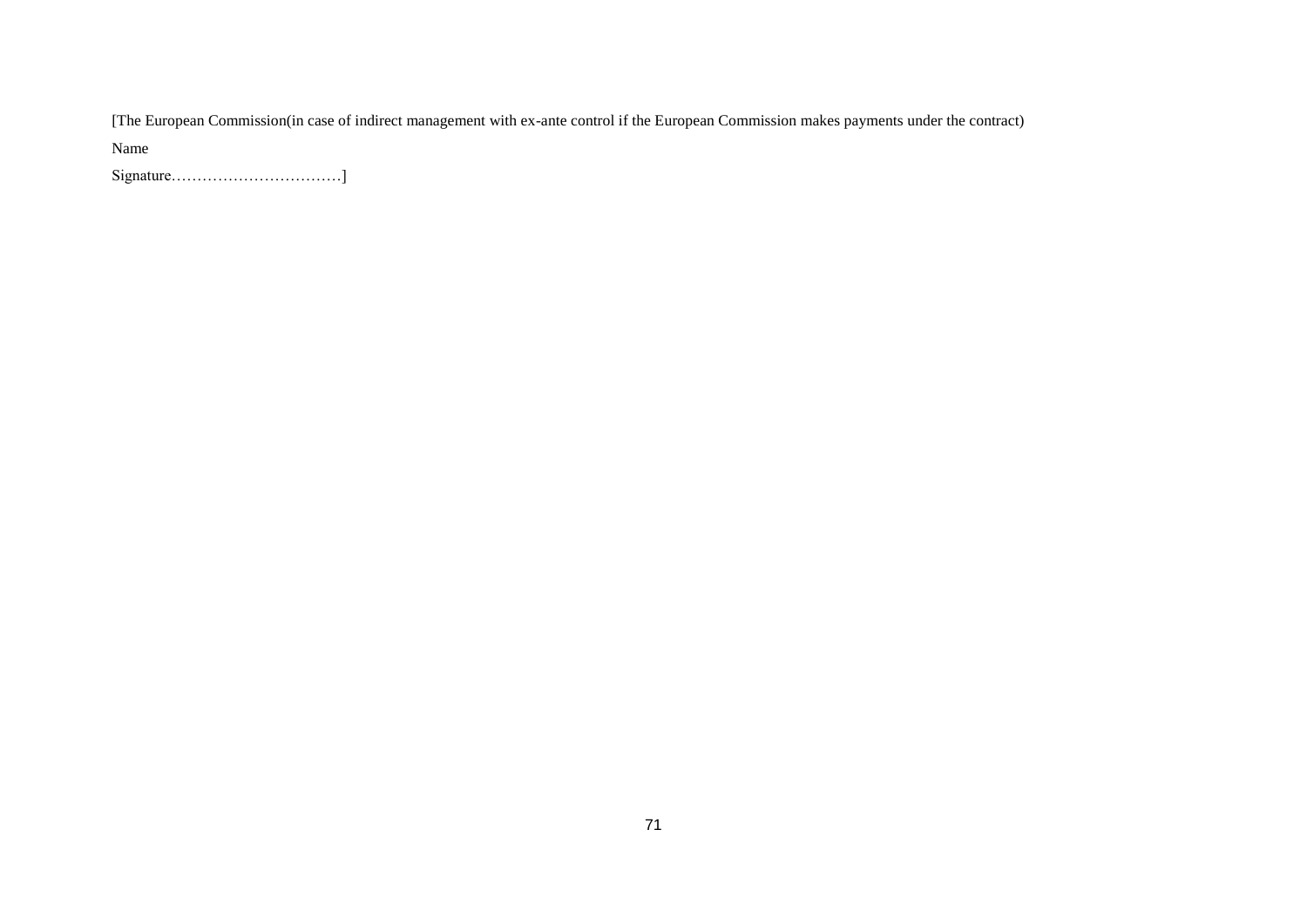# **PROVISIONAL / FINAL ACCEPTANCE CERTIFICATE**

#### **(delete not applicable)**

#### **Contract No** ZIM/CHNDU/EUTFP/LAB EQUIPMENT/07/21 **TITLE: SUPPLY AND DELIVERY OF MINI LABORATORY EQUIPMENT**

Contractor: **…………………………** Beneficiary:**………………………………**

…………………….. ……………………

…………………….. …………………….

| <b>Item</b><br><b>Description</b><br>qty | —<br>⊏<br>∽<br>$\overline{\phantom{a}}$<br>ь<br>نب<br>W<br>$\blacksquare$<br>寝<br>-<br>$\overline{r}$<br>▬<br>−<br>ىسا | $\overline{\mathbf{s}}$<br>$\overline{a}$<br>ω<br>ځ<br>-<br>▬<br>$\triangle$<br>=<br>-<br>że.<br>w<br>я<br>2<br>◓<br>Ó<br>_<br><u>_</u> | $\overline{\bullet}$<br>g<br>-<br>⊷∺<br>⊶<br>œ<br>╺<br>►<br>_<br>$\check{ }$<br>ىت<br>ىسا | <b>Remarks</b> |
|------------------------------------------|------------------------------------------------------------------------------------------------------------------------|-----------------------------------------------------------------------------------------------------------------------------------------|-------------------------------------------------------------------------------------------|----------------|
|------------------------------------------|------------------------------------------------------------------------------------------------------------------------|-----------------------------------------------------------------------------------------------------------------------------------------|-------------------------------------------------------------------------------------------|----------------|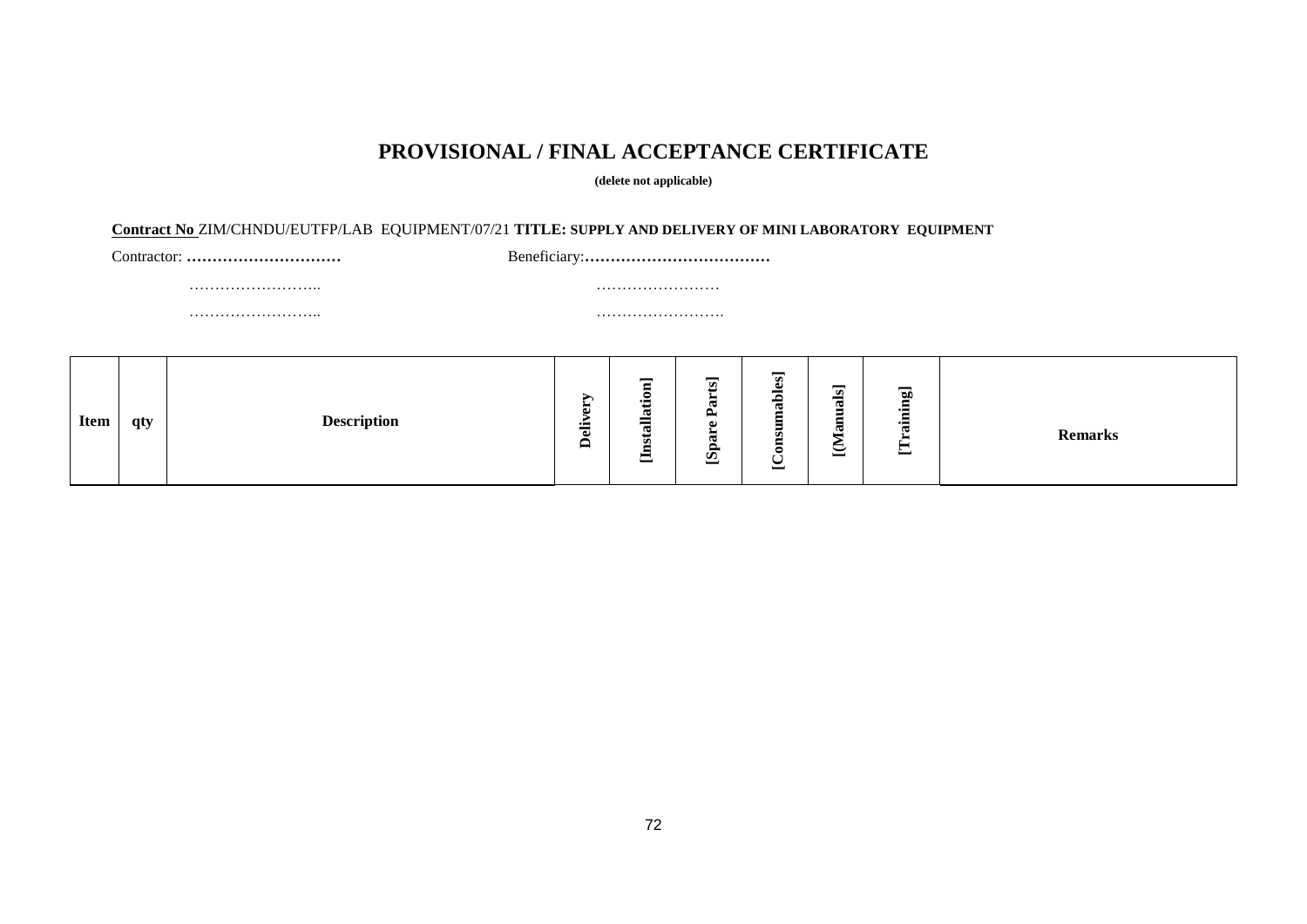| $\vert$ 1       |                      |  |  |  |  |
|-----------------|----------------------|--|--|--|--|
| $\vert 2 \vert$ |                      |  |  |  |  |
| $\vert 3 \vert$ |                      |  |  |  |  |
| $\overline{4}$  | $ <\ldots> <\ldots $ |  |  |  |  |
|                 |                      |  |  |  |  |
|                 |                      |  |  |  |  |

Provisional: All of the above mentioned items have been delivered, installed, tested and found compliant with the technical specifications of the supply contract. The contractor has also demonstrated that the obligations in the Communication and Visibility Manual have been complied with (Article 7.8 in the general conditions).

Final: The contractor has remedied any defect or damage occurred during the warranty period, as specified in the contract.

**(delete not applicable)**

Date of acceptance:………………….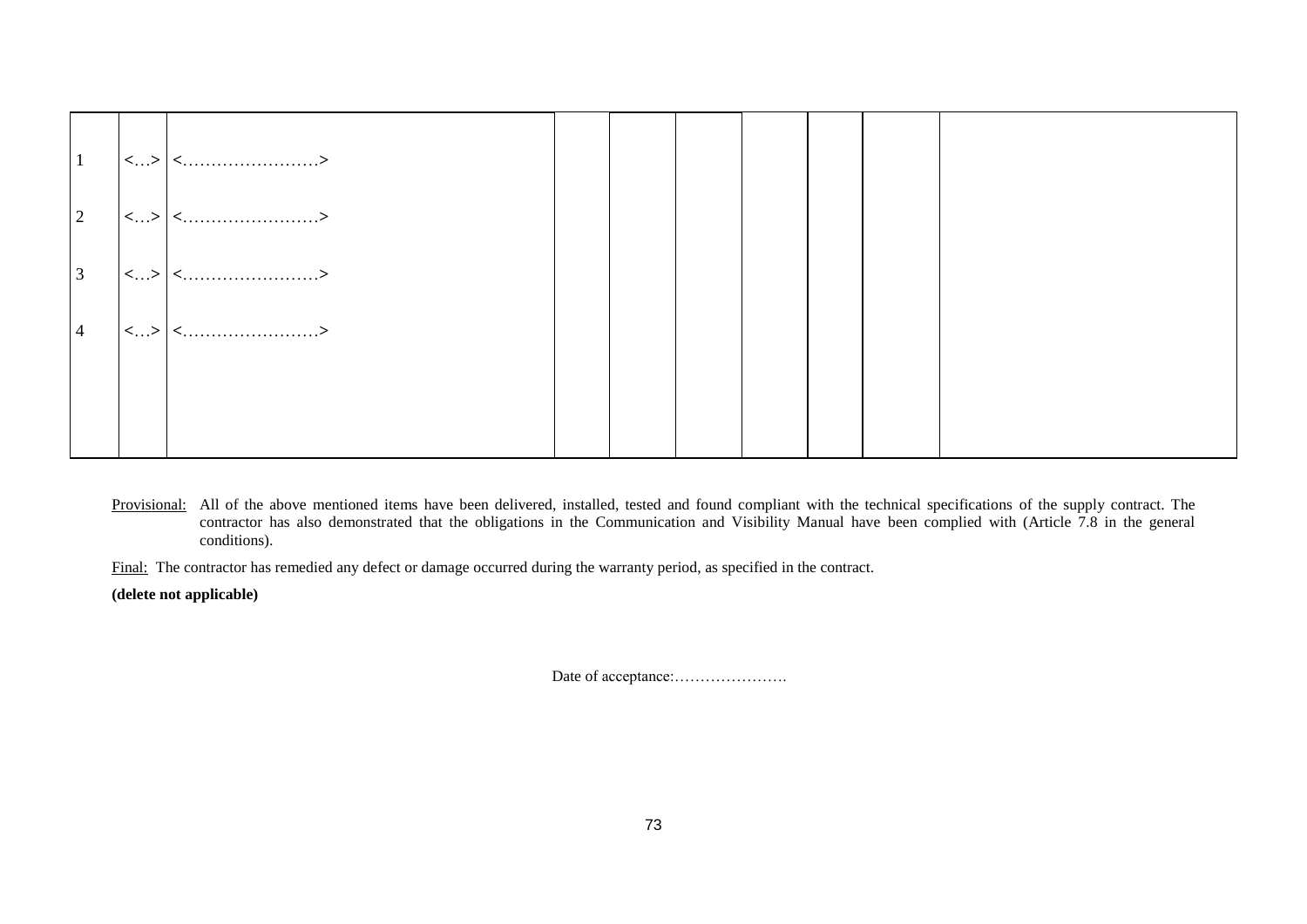The contractor The beneficiary

Name Name Name

Signature………………………….. Signature…………………………..

The project manager (contracting authority)

Name

Signature…………………………..

[The European Commission(in case of indirect management with ex-ante control if the European Commission makes payments under the contract)

Name

Signature……………………………]